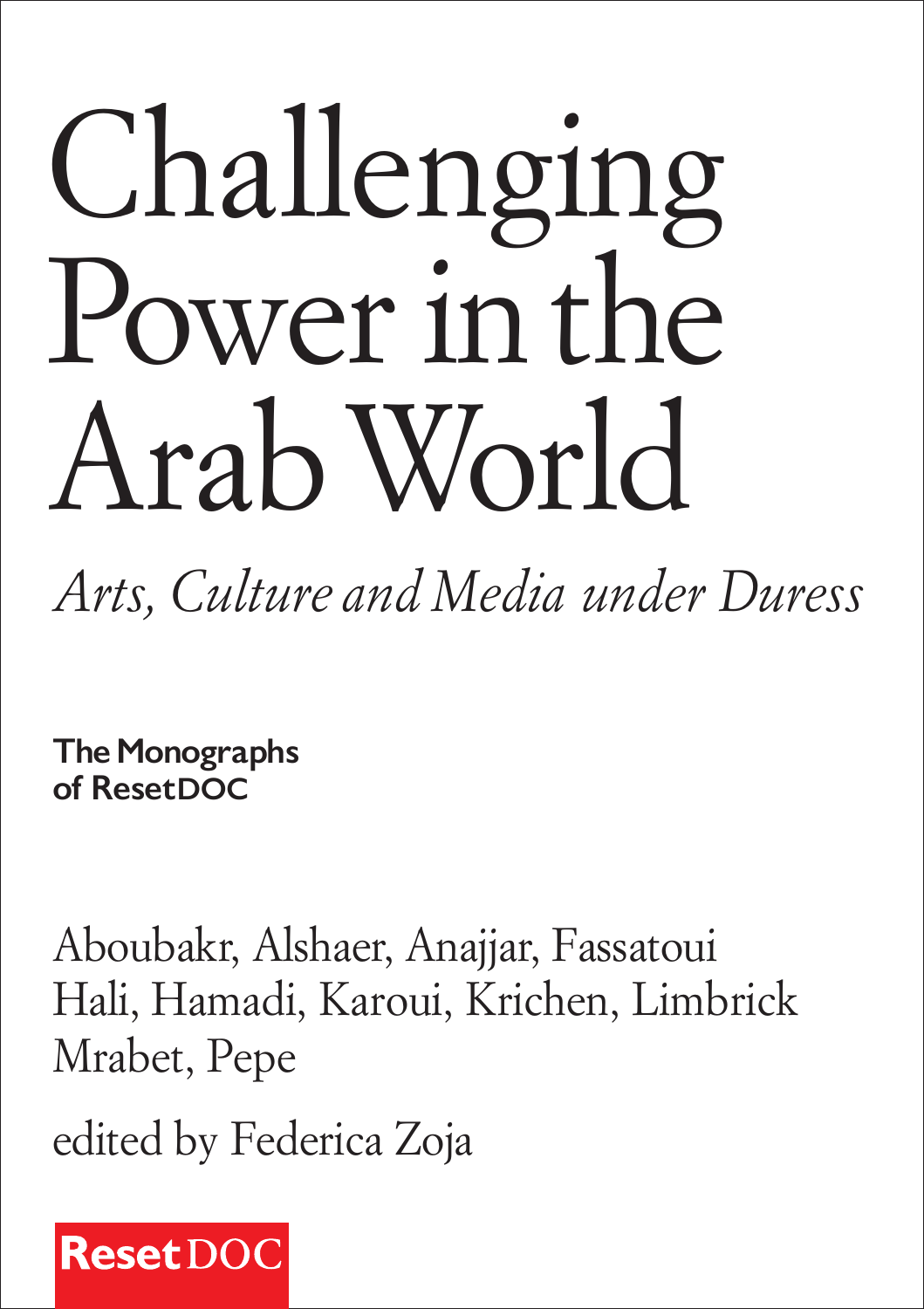

The Monographs of Reset DOC

*The Monographs of Reset DOC* is an editorial series published by Reset Dialogues on Civilizations, an international association committed to promoting dialogue, intercultural understanding, the rule of law and human rights in various contexts, through the creation and dissemination of the highest quality research in human sciences. Reset DOC does so by bringing together, in conferences and seminars, networks of highly esteemed academics and promising young scholars from a wide variety of backgrounds, disciplines, institutions, nationalities, cultures, and religions.

*The Monographs of Reset DOC* offer a broad range of analyses on topical political, social and cultural issues. The series includes articles published in Reset DOC's online journal and original essays, as well as conferences and seminars proceedings. The Monographs of Reset DOC promote new insights on cultural pluralism and international affairs.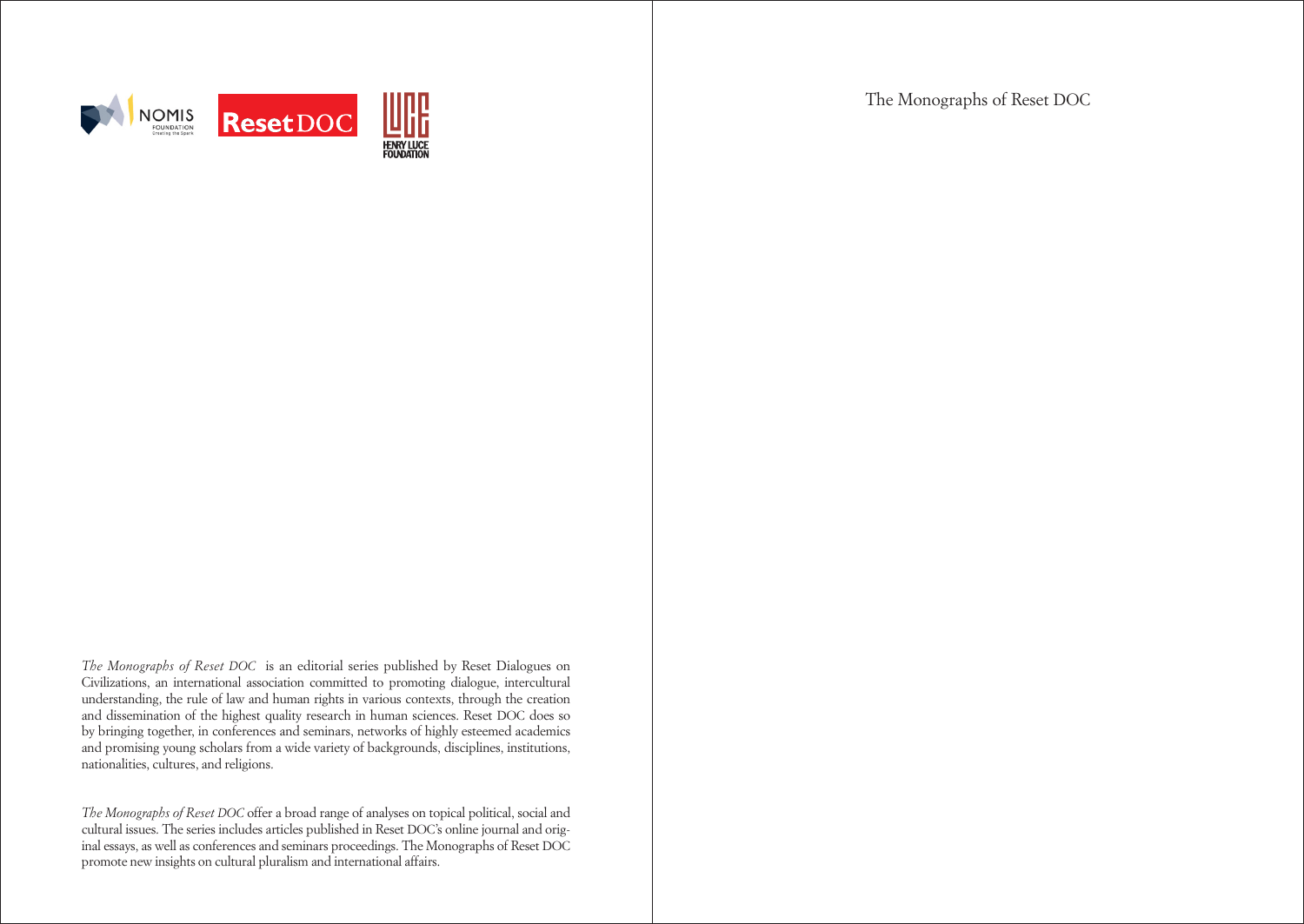Challenging Power in the Arab World

> Edited by Federica Zoja

Drawn from the proceedings of the 2021 Carthage Seminars convened by ResetDOC and Beit al-Hikma *Pluralism in Arab and Muslim Societies* June 30<sup>th</sup> – July 1<sup>st</sup>, 2021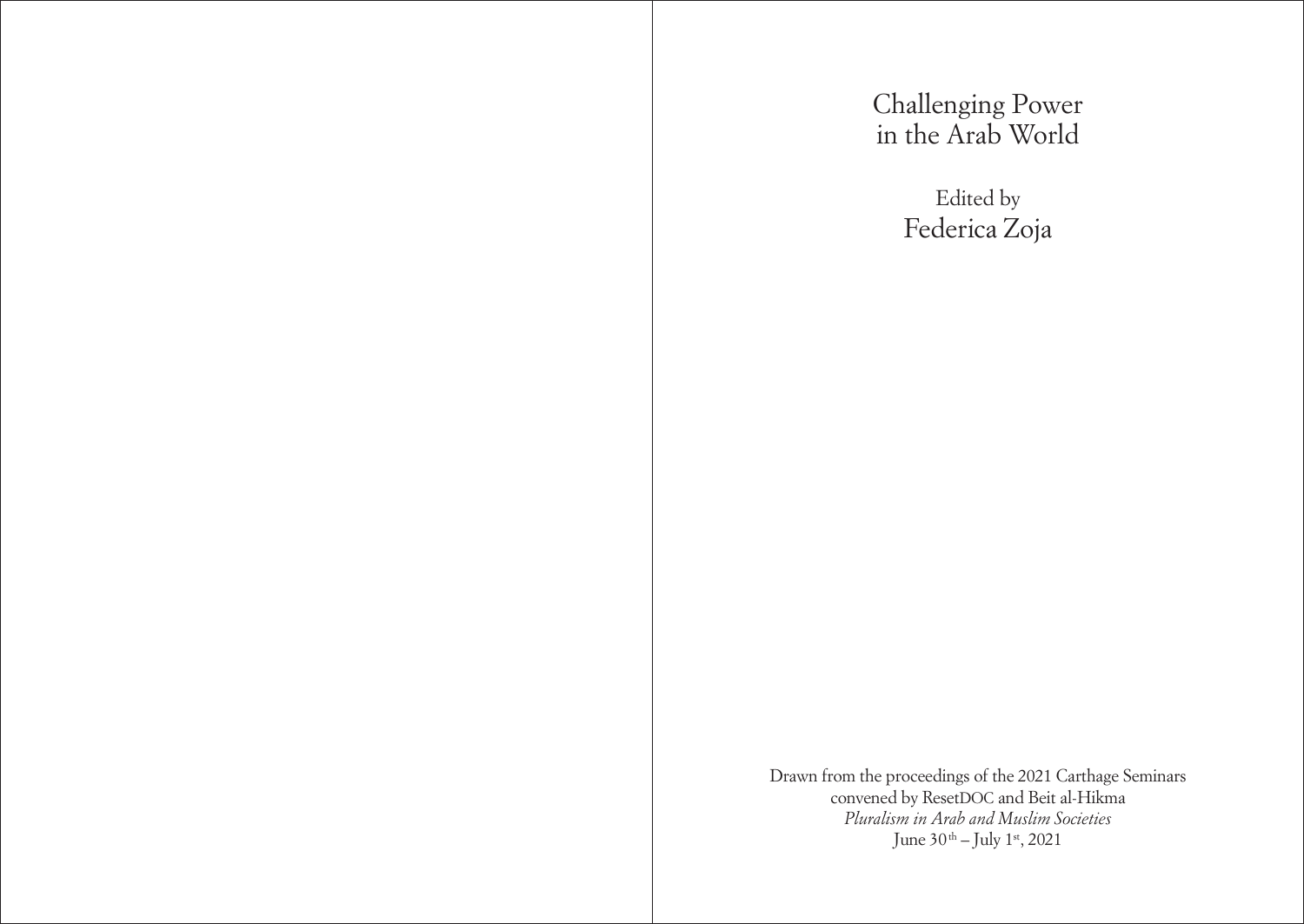The Monographs of ResetDOC

*Publisher* Reset-Dialogues on Civilizations Via Podgora 15, 20123 Milan – Italy ISBN 9788894186994

Photocopies are allowed for personal use, provided that they do not exceed a maximum of 15% of the work and that due remuneration foreseen by art. 68 of Italian copyright law 1941/633 is paid to SIAE.

*Translations and proof-reading*  Prem Olsen *Graphics* Studio Cerri & Associati with Francesca Ceccoli

Milan – June 2022

<sup>[9](#page-4-0)</sup> Introduction *Federica Zoja*

[Part I](#page-7-0)

[Seeking Space for Pluralism and Creativity](#page-7-0) 

- [New Networks for Arab film and video](#page-8-0) 17 *[Peter Limbrick](#page-8-0)*
- [The Poetry of Mahmoud Darwish and Adonis,](#page-13-0)  [2](#page-8-0)7 [Between Freedom and Duress](#page-13-0) *[Atef Alshaer](#page-13-0)*
- [The Digital Sphere as a Site of Social Activism](#page-18-0) 37 *[Randa Aboubakr](#page-18-0)*
- [The Arab Diaspora in Italy, Between](#page-24-0)  [49](#page-18-0) [Stereotypes and Literature](#page-24-0) *[Shady Hamadi](#page-24-0)*
- 57 The Writer's Mirror and Veil. Egyptian [Autofiction from Print to Digital](#page-28-0) *[Teresa Pepe](#page-28-0)*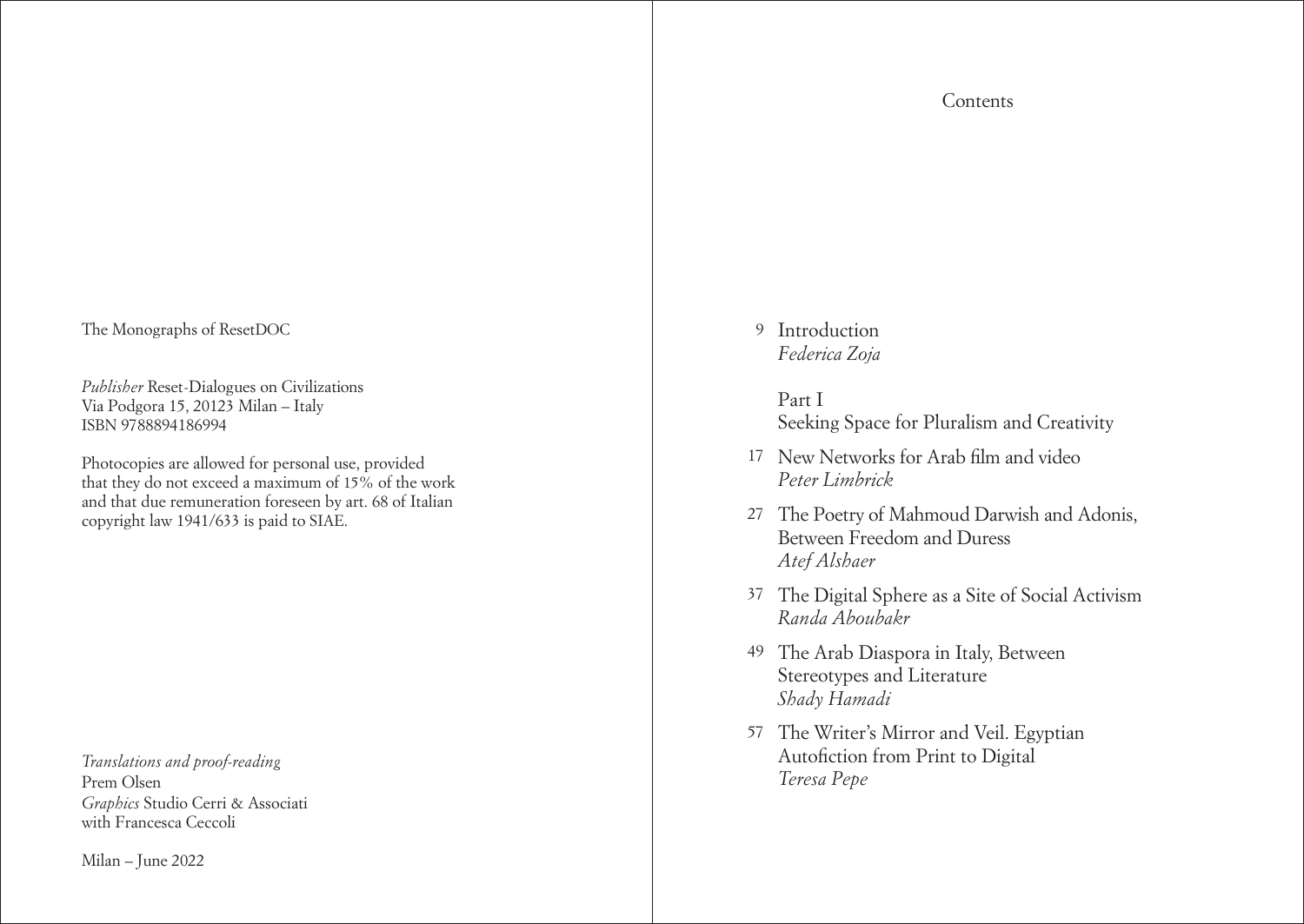# <span id="page-4-0"></span>[Part II](#page-34-0)  [Cultural and Political Ferment in Tunisia](#page-34-0)

- [Tunisia: Intellectual Issues](#page-35-0)  71 [of the Democratic Transition](#page-35-0) *[Zyed Krichen](#page-35-0)*
- [Acculturation of Rights and Freedoms](#page-39-0)  79 [in the Post-Revolutionary Tunisia](#page-39-0) *[Omar Fassatoui](#page-39-0)*
- [The Alternative Media in Tunisia:](#page-44-0)  [Nawaat, Inkyfada & Al Qatiba](#page-44-0)  *[Abdel Aziz Hali](#page-44-0)*  89
- 105 [Tunisian Theater from Dictatorship to Democracy](#page-52-0) *[Moez Mrabet](#page-52-0)*

[Appendix](#page-57-0) [Best Papers by Carthage 2021 Young Scholars](#page-57-0)

- 117 [The 2011 Radical Imagination Through](#page-58-0) [the Panopticon of Hip-Hop: The Promise](#page-58-0)  [of a Better Democracy in Tunisia](#page-58-0) *[Amina Karoui](#page-58-0)*
- 125 Building Bridges, Not Walls Arab Anglophone [Diasporic Writers as Cultural Mediators](#page-62-0) *[Nouh Anajjar](#page-62-0)*

# Introduction

*Federica Zoja*

What you are about to read is a varied monograph, rich in contributions and research pieces united by a common thread, that of human rights (acquired or desired), of social and polit ical commitment, of the aspiration to justice, and a longed-for alignment with other cultures. The volume *Challenging Power in the Arab World* gathers the speeches and reflections of some of the speakers at the 2021 Carthage Seminars, held online on 30 June and 1 July 2021.

Moving on the path of political and cultural pluralism in the Arab world, taken twenty years ago by Reset Dialogues on Civili zations, the guests of the two-day event, organised together with Beit el-Hikma – Tunisian Academy of Sciences, Letters and Arts, explored trends in the arts, media and cinema of Arab-Muslim countries, under the shared conceptual umbrella of "Current Trends in the Arts, Culture and Media Under Duress."

The book opens with a piece by Peter Limbrick, a Univer sity of California lecturer and expert in Arab cinema (*New Networks for Arab Film and Video*). His is a journey through the mechanisms of Middle Eastern film production and distri bution. Through circumstantial examples, Limbrick argues that the changes that have taken place over the last two decades suggest that the cinematic landscape in the MENA region is increasingly opening up to independent alternatives to commercial or para-state networks. Mirroring post-colo -

[Authors](#page-65-0) 131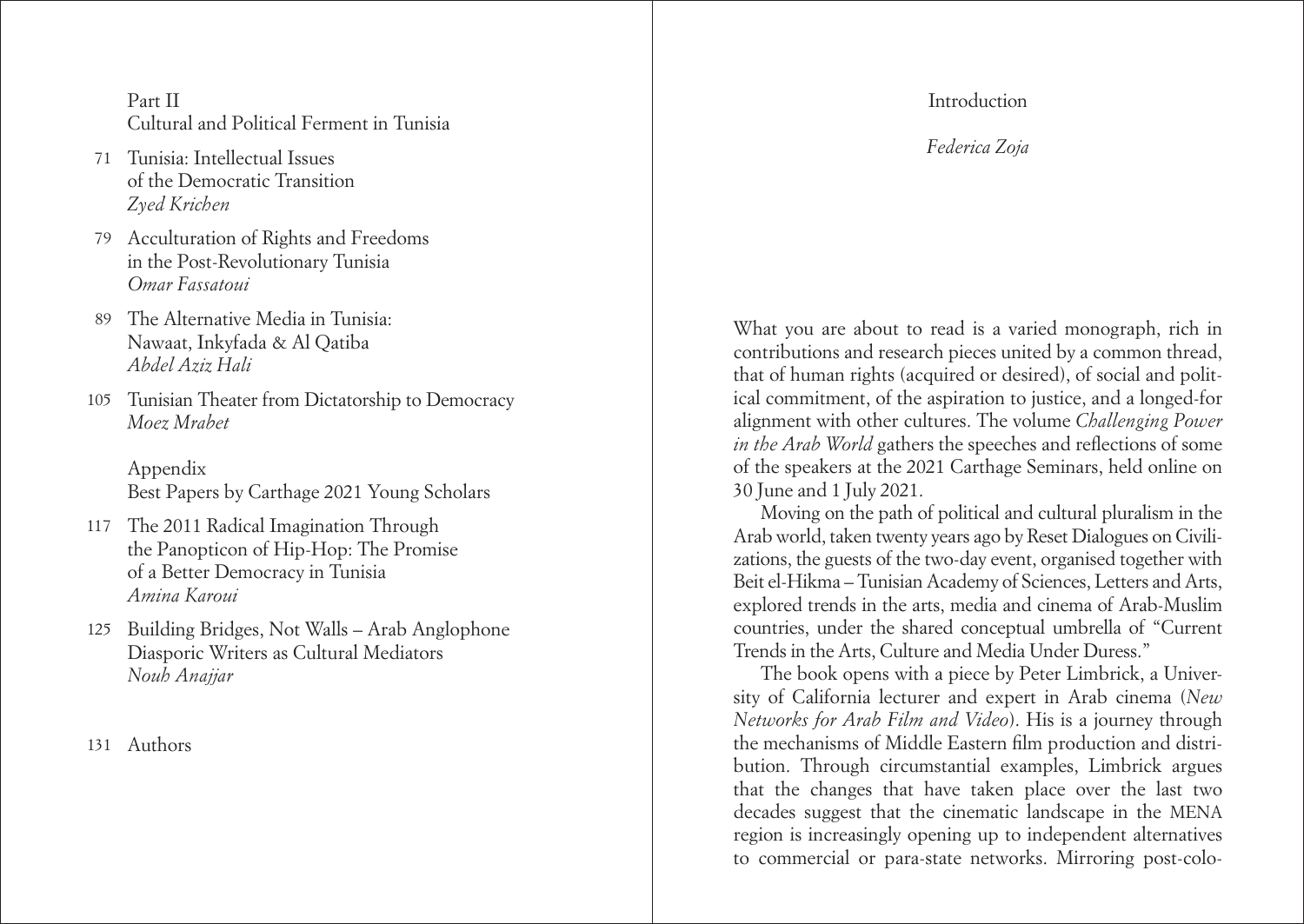#### Federica Zoja

nial societies and political systems in search of a new national identity, the Arab film industries – primarily those of Egypt, Syria and Morocco – have long been fellow travellers with their respective regimes. In many cases, productions celebrated at international film festivals have not even been distributed at home because they are 'too Western'. Since the beginning of the 2000s, the overwhelming entrance of Gulf funding into the sector has radically altered the scenario, both in terms of the themes addressed and the cultural and production models. Limbrick explores this complexity, shedding light on less wellknown corners of Middle Eastern cinema.

Freedom and constraint represent the Ariadne's thread in the talk by Atef Alshaer, professor at the University of Westminster who participated in the Reset DOC Seminars with *The Poetry of Mahmoud Darwish and Adonis, between Freedom and Duress*. In the second half of the 20th century, two poets above all stood out in the Arab world: Adonis and Mahmoud Darwish. Alshaer highlights the differences and similarities between the two authors, who were crucial in modernising Arab poetic tradition. The search for a national and individual identity permeates the work of both authors, internationally recognised for their writings but never awarded the Nobel Prize for Literature. Alshaer re-proposes the relevance of Darwish and Adonis at a time when political and cultural identity are still central themes in the variegated panorama of Arab-Middle Eastern artistic production.

Social and political activism has found an ideal forum for free expression in the digital arena. Randa Aboubakr, from Cairo University, discusses this with a wealth of examples and details in her talk on *The Digital Sphere as a Site of Social Activism*. The phenomenon of the web and social media as a privileged space for political dissent, which was pervasive during the Arab uprisings of 2011, actually has its roots in the very early 2000s. Aboubakr reconstructs the history of Egyp-

tian opposition movements that flourished in the last decade of Hosni Mubarak's regime and the spread of the Internet through society. This twin track was abruptly slowed just two years after the collapse of Pharaoh Mubarak's regime – as the dictator was known by his subjects – but never completely interrupted. Today, in Egypt and elsewhere, the web is the realm in which totalitarianism fights the most bitterly against freedom of information and expression. Cairo and other regimes resurrected after the Arab revolutions exercise strict control over the cyber highways. By its nature, however, the net always provides a wide enough mesh to allow free thinking and ideas to slip through. The Egyptian professor's contribution is rich in statistics on web penetration in Egypt and North Africa, reflecting the ups and downs of political fortunes and vicissitudes.

The article by Shady Hamadi, an Italian writer and academic with a Syrian father, investigates the role of the Arab Diaspora in Italy in the literary sphere, placing literature in a key position for understanding Italian society today and guessing what it might become tomorrow. The author takes an original look at the work of Alessandro Spina, *nom de plume* of Basili Shafik Khouzam, a Libyan writer of Syrian origin. Following in the footsteps of Youssef Wakkas and Amara Lakhous, and along the feminist paths of Rania Ibrahim and Sumaya Abdel Qader – the former with a secular approach to literature, the latter focusing on the nexus between society and religion – Hamadi describes an Italy far from the spotlight. A niche that is dynamic and in full evolution.

What better means of expression than blogs – especially under repressive regimes – to attack the most rigid political and social systems? Teresa Pepe, a lecturer at the University of Oslo and an expert in fiction and Arabic literature, has plumbed the output of the Egyptian blogosphere, walking the fine line between reality and fiction. Her paper *The Writer's Mirror and Veil. Egyptian Autofiction from Print to Digital* is a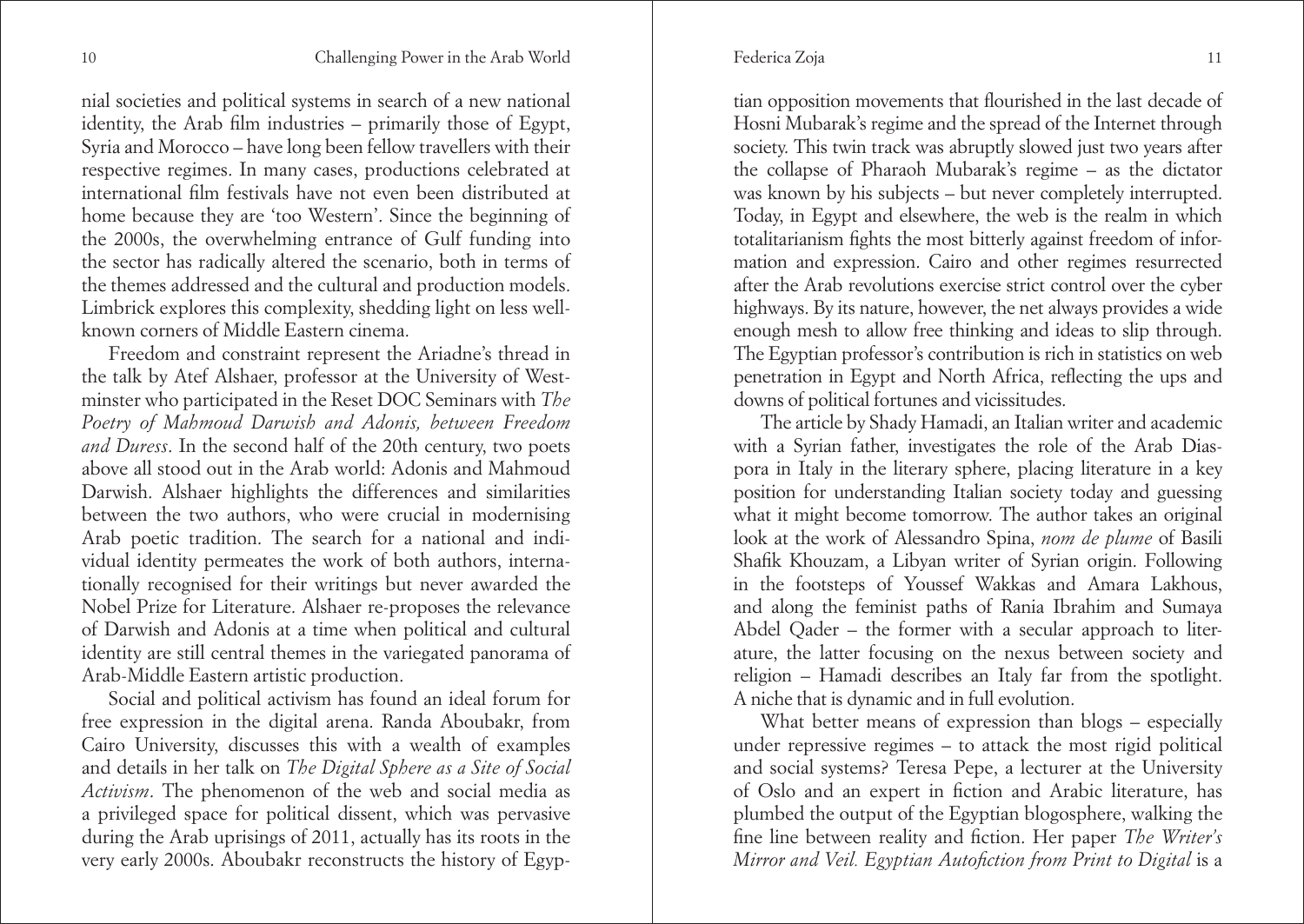synthesis of a long research study of 40 Egyptian web diaries she conducted between 2005 and 2011. A period that today, with hindsight, we can say was decisive for the growth of the revolt that led to the demise of Hosni Mubarak's regime.

And then there is Tunisia, a social and political reality that always deserves special attention. All the more so now that the democratic momentum has come to an abrupt halt and parliament has been functionally frozen for almost a year. The entire second part of the book is devoted to *Cultural and Political Ferment in Tunisia*.

Zyed Krichen, leading political writer for the Tunisian daily *al-Maghreb*, accurately traces the democratic transition from year-zero 2011, that of the ousting of Zine el-Abidine Ben Ali. In his article, which mirrors his talk at the Carthage Seminars, Krichen plots a course through the risks that a young democracy like Tunisia's can face along the way: the temptation of identity nationalism, Islamism, the inconclusive modernism of an elite remote from the country's true soul. The historical reconstruction of what happened in the small Arab republic from the Jasmine Revolution to 2021 is an invaluable tool for understanding the present.

Omar Fassatoui, researcher at Sciences Po in Aix en Provence and Aix Marseille, addresses the intertwining of fundamental rights and freedoms, their penetration into culture, the relationship between freedom of conscience and expression and the Islamic faith. Fassatoui focuses on the Tunisian constitutional charter, which he traces back to its foundations, and unravels its ambiguities. There is no shortage of examples of restrictions and limitations to the full realisation of fundamental rights in the Tunisian social and political context, not only before the popular uprisings of 2010-2011, but also afterwards: the constitutional text amended after the Revolution presents numerous critical issues. Despite this, the Tunisian Constitution, and its effective application, represents an exception in the Arab world. A black

swan, so to speak, whose prospects will improve if the institutions succeed in providing a Constitutional Court to oversee the democratic transition.

Reporter Abdel Aziz Hali looks at alternative media, independent from the political and economic mainstream. The examples he gives in his detailed survey of the Tunisian scene are of news platforms that practice investigative journalism, either as daily newspapers or digital periodicals, directed by associations or cooperatives of journalists. Opening the survey is Nawaat, a collective set up in April 2004 as a forum for citizens who are swimming against the tide, thirsting for freedom of expression. Then there is Inkyfada, an independent, non-profit communication group. At its origin is a team of investigative reporters, IT developers and graphic designers, experts in data collection and contextualisation. Hali's exploration of the content, business plans and goals of non-partisan Tunisian news ends with an analysis of al-Qatiba, a platform run by the Taklam Association, legally recognised by the presidency in 2019.

The section on Tunisia closes with the work of Moez Mrabet, playwright and academic at the Beit el-Hikma in Tunis. His paper entitled *Tunisian Theatre from Dictatorship to Democracy* reconstructs the history of Tunisian theatre from its conception – the result of an "act of resistance to the French occupier" – to the present day, with a special focus on the last three decades. The scholar describes two political milestones that were decisive for their creative, economic and organisational impact on drama production: the end of the Bourguiba era in 1987 and the revolution of 2011, which also put an end to the Ben Ali regime. Historical watersheds that foreshadowed huge cultural changes.

The monograph closes with the writings of Nouh Anajjar and Amina Karoui, two young academics who attended the 2021 Carthage Summer School, the high-level training programme which precedes and completes the yearly Semi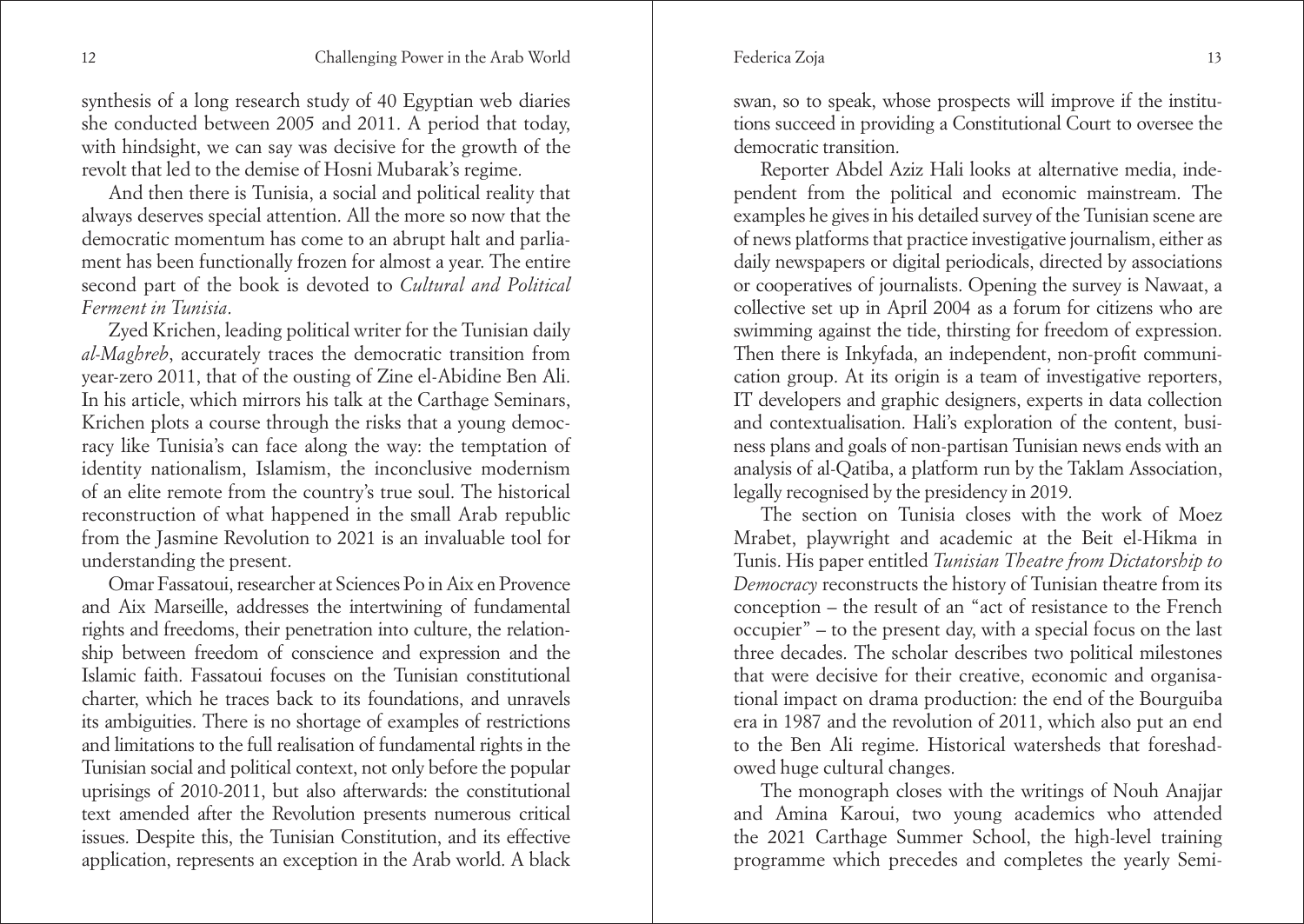<span id="page-7-0"></span>nars, offering to a few dozen selected students an invaluable learning opportunity.

Their articles, respectively entitled *Arab Anglophone Dias poric Writers as Cultural Mediators* and *The 2011 Radical Imag ination Through the Panopticon of Hip Hop: the Promise of a Better Democracy in Tunisia*, were judged to be the best papers, in terms of original content, coherence with the themes of the mini-master's on Political and Cultural Pluralism, and formal detail, among all those submitted at the end of the course.

Part I

Seeking Space for Pluralism and Creativity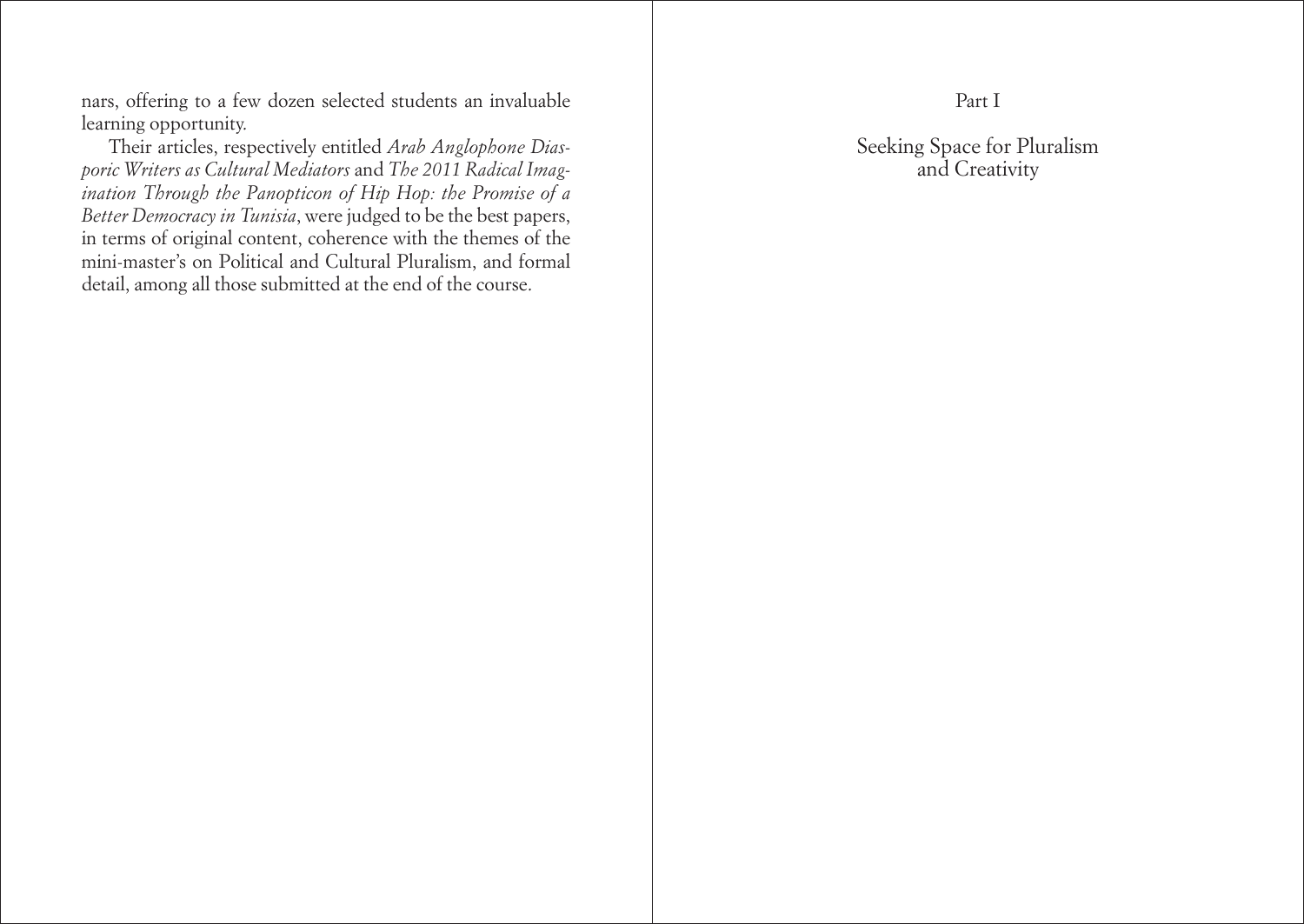# New Networks for Arab Film and Video *Peter Limbrick*

<span id="page-8-0"></span>The past two decades have seen significant realignments in the way that cinema from the Arabic-speaking world has been produced, distributed, and exhibited with the Middle East and globally. While it is impossible to generalize across all types of production, we can observe some patterns and perhaps a few reasons for optimism despite the many political, social, cultural, and epidemiological challenges of the past years. In particular, turning our attention from commercial feature film production, distribution, and exhibition to include the terrain of independent and alternative networks will show that the Arab film and video landscape has shifted in profound ways, for better and for worse.

As cinema developed across the region – first in Egypt and then in other countries – its consolidation as an industry and art form coincided in large part with the emergence of independent postcolonial states. Consequently, film production was sustained very differently depending on national borders and politics. In Egypt, for example, production oscillated between the private sector, exemplified by Talaat Harb's Studio Misr, and a public sector which was mobilized when the Egyptian studios were nationalized in 1963. Later, in 1971, film production was privatized again but (as is typical across the region) cinema remained under tight state control with respect to content and expression. In Syria, the National Film Orga-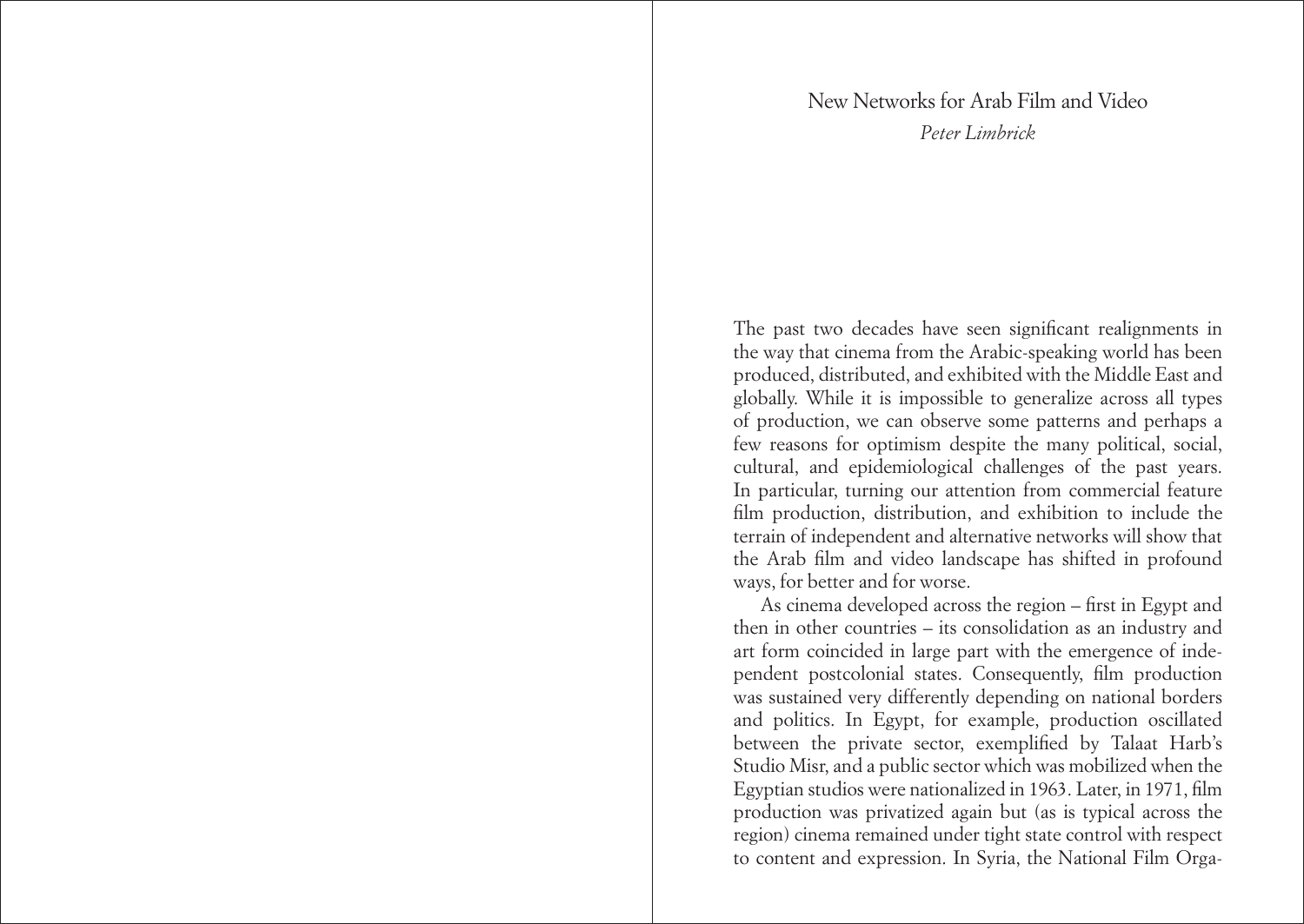nization, which was constituted by the Ba'ath party in 1963, controlled all elements of film production, distribution, and exhibition in the state. Morocco's Centre Cinématographique Marocain likewise exercised control over cinema production there, gradually developing a system of partial funding, while Moroccan exhibition of films was generally left to private commercial interests. Other countries in the region have seen a mixture of these approaches to public and private production, distribution, and exhibition.<sup>1</sup>

Given the challenges that filmmakers experienced in sustaining productions under these complex circumstances, many turned by necessity to co-production, assembling funds from diverse sources including those outside of their countries of origin. These funding possibilities often followed postcolonial axes, so that filmmakers in the Maghreb and Lebanon often turned to French sources for funding while those in Palestine sought out other European sources including television networks. These transnational funding scenarios remain the norm but they have often prompted questions about the degree to which a film's cultural authenticity might be compromised or its address "Westernized" as a result of undue influence. Compounding the complexity and implications of co-production arrangements are questions about distribution and exhibition, for even as co-productions allowed Arab films to exist, many films were seldom or never exhibited in their home countries due both to censorship and to the reticence of distributors (often more interested in Hollywood or other productions) to program local films in local cinemas. Even as some films were lauded in overseas festivals, they were often separated from audiences at home.

The 2000s saw some of the established axes of production funding shifting due to the emergence of festivals and funding schemes in the Arabian Gulf. The Dubai International Film Festival (DIFF), the Sanad/Abu Dhabi Film Fund and the Doha-Tribeca Film Festival with its funding arm, the Doha Film Institute, all emerged as key players, extending financing to filmmakers across the Arab world. To some extent, these possibilities could be celebrated as a decentering of Europe in the funding landscape, potentially allowing for a less compromised form of expression. But just as we would be mistaken to automatically assume that every Arab film co-funded by Europe was irredeemably compromised, we would be naïve to think that these new Arab funds were entirely pure. Kay Dickinson has shown how the Gulf funding and festival scenario was one that inserted Arab cinemas into long networks of seafaring, trading, and global capital as it organized cinema production and exhibition via the logic of shipping and freight logistics. On the one hand, Gulf funding in the 2000s contributed to the further "de-orbiting" of Maghrebi cinema from the "francosphere," as Higbee, Martin, and Bamad have argued.2 But Dickinson's insightful invocation, in 2015, of the everchanging dynamics of supply chains was prescient: the Sanad/ Abu Dhabi Film Fund ended in 2016 after the Media Zone Authority reorganized the entities responsible for supporting film and media production in the emirate. Similarly, DIFF and its Enjaaz fund stopped abruptly in 2018 with little explanation; the CEO of the Dubai Film and TV Commission, Jamal al-Sharif, was [quoted in local business media](https://www.arabianbusiness.com/media/431342-ondxb-to-focus-on-regional-talent-emerging-content-as-dubai-moves-on-from-diff) as saying "Technology is moving, content is changing, so we had to move on." The Doha – Film Institute remains active.

<sup>1</sup> For more extensive discussions, see Viola Shafik, *Arab Cinema: History and Cultural Identity*, 1997, revised edition (Cairo: American University in Cairo Press, 2016) and Kay Dickinson, *Arab Cinema Travels: Transnational Syria, Palestine, Dubai and Beyond* (London: BFI, 2016).

<sup>2</sup> Will Higbee, Florence Martin, and Jamal Bahmad, *Moroccan Cinema Uncut: Decentred Voices, Transnational Perspectives* (Edinburgh: Edinburgh University Press, 2020), 69-80.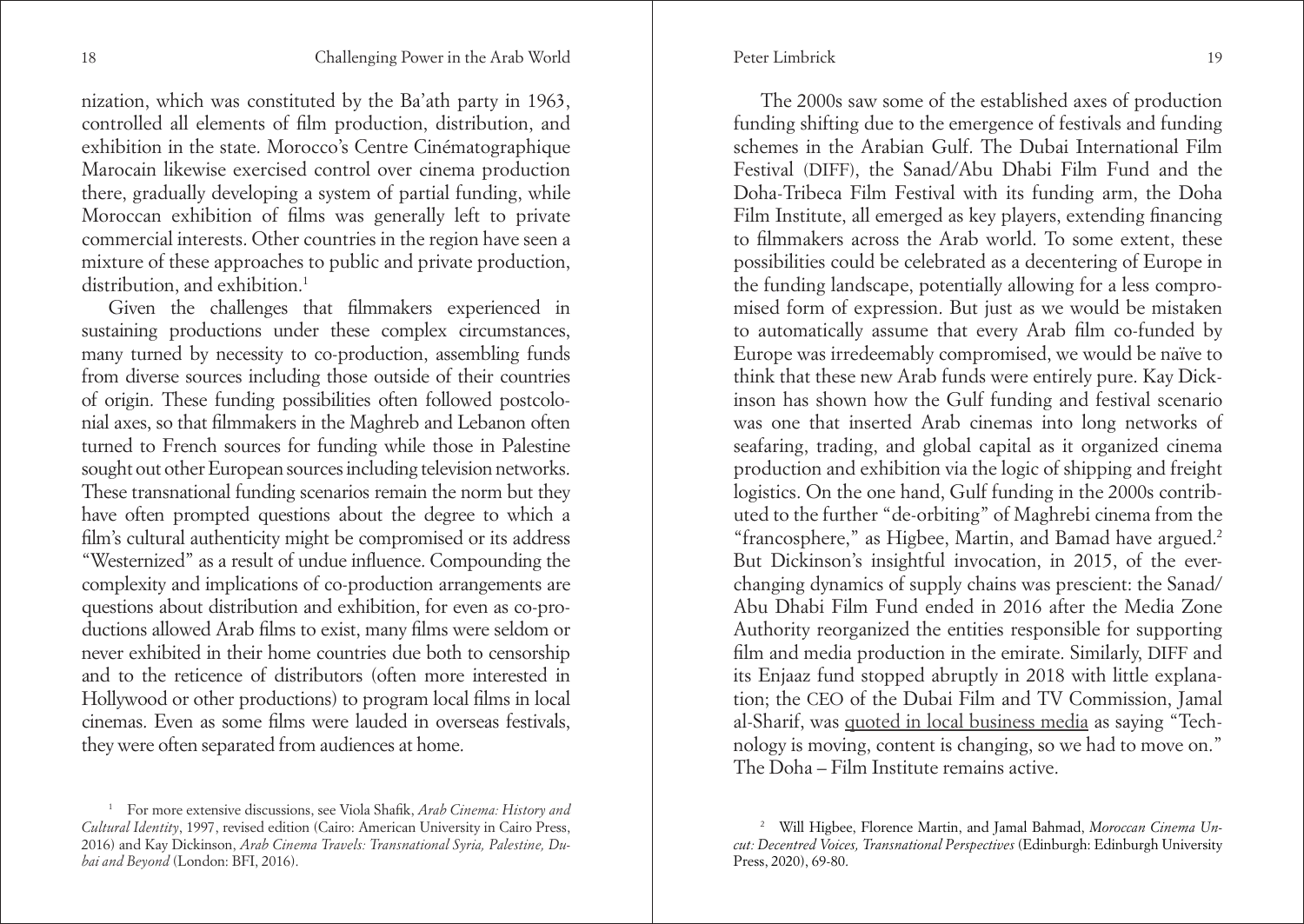As the landscape has shifted within the United Arab Emirates, however, new initiatives have continued to emerge in the region. In 2018 the Saudi minister of culture Prince Badr bin Farhan al-Saud established the Red Sea Film Foundation, [described on its website](https://rsff.halayalla.rocks/en/about-us/) as "an independent, non-profit organization created to support the film industry in Saudi Arabia in the production, distribution and education of cinema." Within the umbrella organization is a film festival, an archives project, and a development fund which in 2020-21 is supporting 14 films from across the region. The development fund comprises \$14 million USD and will fund at least 100 projects in production or post-production, including feature films and episodic works from Arab and African directors and shorts, documentaries, and animation work from Saudi filmmakers.

We can see these Gulf and Saudi funding mechanisms within the terms that Laura Marks has theorized: as "top-down" or hylomorphic structures that tend to dictate the terms by which work might be supported and that in turn shape culture in certain ways.3 As Marks's monumental work *Hanan al-Cinema* argues throughout, experimental, non-narrative, or politically oppositional work can often fall out of such structures which tend to focus on feature-length and narrative work. Moreover, some filmmakers and artists have wished to develop active alternatives to such larger, state-sponsored mechanisms for reasons that are at times political as well as artistic. Marks shows that experimental artists, non-narrative and documentary filmmakers, curators, activists, and researchers have instead built structures that are more horizontal, attempting new ways of nurturing, funding, and disseminating work. Marks gives the example of Beirut DC (the acronym standing for "Development and Cinema"), an initiative formed in 1999 by artists and activists in Lebanon

who wished to support alternative and experimental work and escape the usual avenues of funding in Lebanon. In the period after the 1990 Taif accord, many Lebanese film or videomakers were supported by organizations with links to the state and to the political actors that have dominated Lebanon's recent past. For example, the television station Future TV, which sponsored some Lebanese video production, operated as the media arm of Rafik Hariri's Future Movement political party. Beirut DC sought to provide ways to support film and video production and distribution in ways that circumvented these political actors and that did not rely on the foreign NGOs that were also part of Lebanon's political landscape. Sponsoring production and exhibition of work through an annual film festival, Ayam Beirut Al Cinema'iya, Beirut DC has become an important part of the Lebanese scene.

As its scope has diversified, so has Beirut DC's list of funders, which now includes organizations like the Ford Foundation, British Council, Institut Français, and Sundance Institute. Another long-running organization with a similarly mixed funding model is Ashkal Alwan, a cultural platform in Beirut founded by curator Christine Tohme, which has been instrumental in supporting Lebanese artists and generating cultural dialogues that draw regional and international collaborators. Ashkal Alwan continues to foster important interventions in the artistic and cultural life of the region through its Home Works forums on cultural practices, its Home Workspace study programs, and other residencies. AFAC (the Arab Fund for Art and Culture) has successfully raised more than \$47 million in its 14-year existence and has granted funds of \$37 million to more than 1700 artists. Established in 2007 in Beirut by a group of cultural activists with the aim of supporting writers, artists, researchers, and arts organizations based in the Arab countries, AFAC's purview has expanded to encompass film, photography, the visual arts, and music. Its donor

<sup>3</sup> Laura U. Marks, *Hanan Al-Cinema: Affections for the Moving Image* (Cambridge, Massachusetts: The MIT Press, 2015), 25-31.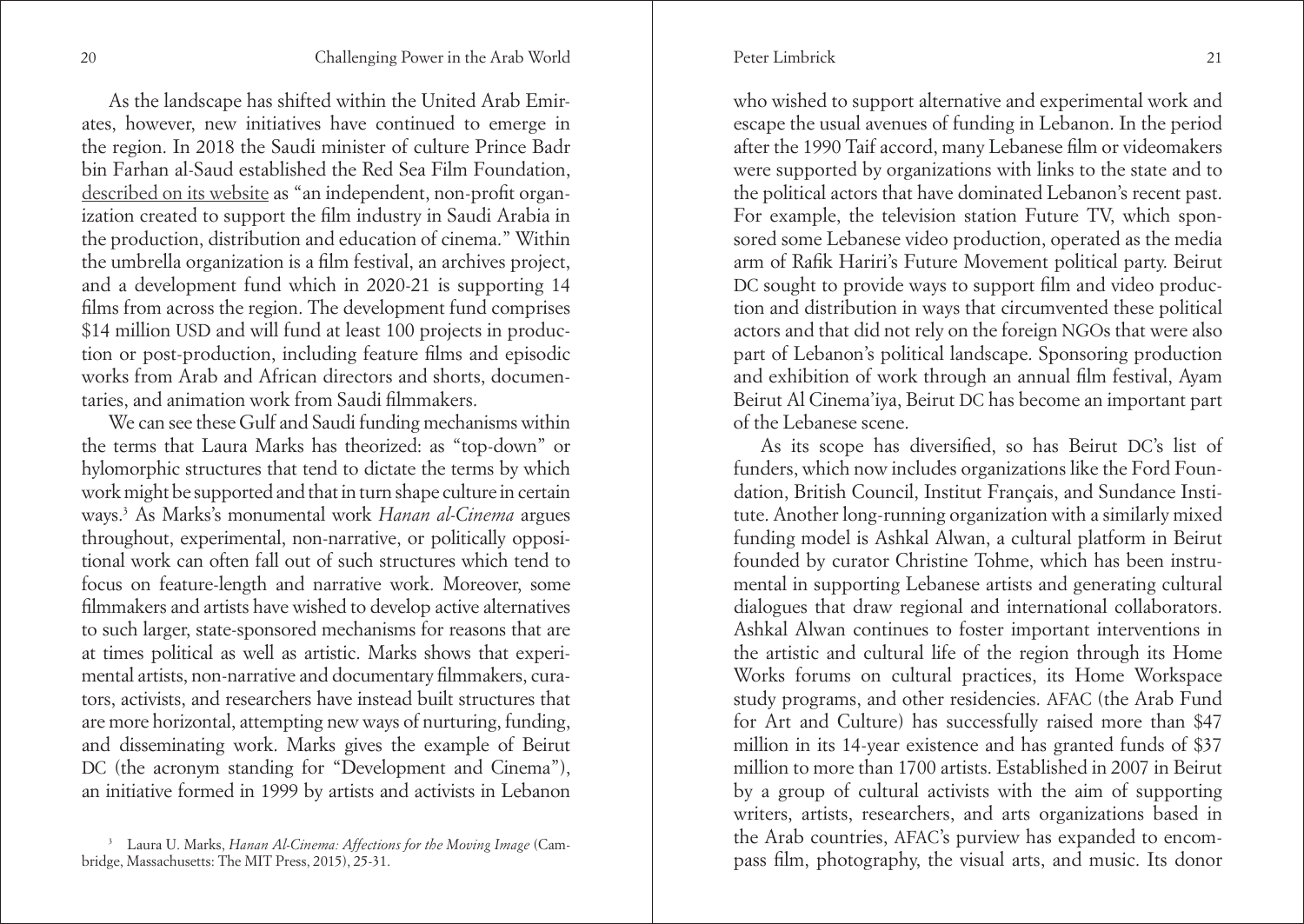funds, like those of Beirut DC and Ashkal Alwan, come from a mixture of sources: in the case of AFAC, large philanthropic organizations like the Ford Foundation, the Open Society Foundations, and the Prince Klaus Fund for Culture and Development; companies (Spotify, HSBC bank); and smaller entities like galleries and even individuals. In addition to its usual mission of supporting artists, it has developed a capacity to pivot in response to crises: its 2020 annual report details its speedy implementation of a Lebanon Solidarity Fund in the wake of the port explosion of August 2020, and a new partnership, the AFAC-Netflix Hardship Fund, to assist artists and film and television workers negatively affected by Lebanon's economic and political collapse. All three organizations remain deeply committed to independent and experimental work of all kinds and are good examples of turning multifaceted sources of support into rigorously conceived and independent platforms and projects; as Marks points out, many of the curators and arts advocates attached to these programs recognize there is no such thing as "pure" money but still remain steadfast about not compromising to funder requests when their principles require it.4

If these organizations have made new kinds of networks of funding and production possible, what about distribution and exhibition? Here again, turning away from major distribution and exhibition channels allows us to see the diverse initiatives that have taken shape in recent years that allow new voices in Arab film and video to emerge. Theatrical exhibition is fragile and has been especially endangered during the COVID-19 pandemic. The Metropolis Cinema in Beirut, long a center for independent programming of Lebanese and Arab films, was forced to close its space in the Sofil cinema in 2020; it continues to operate as an association with dynamic programming across

other sites. The Cinémathèque de Tanger in Morocco was established in 2006 by two artists, Yto Barrada and Bouchra Khalili, who acquired and renovated the Cinema Rif in the center of Tangier and began to program international arthouse films but also smaller programs of independent and experimental work from the region. They are (as is Metropolis) affiliated with the Network of Arab Arthouse Screens (NAAS) which provides support and fundraising assistance for other similarly small theatrical venues in eleven counties across the Arab region.

Supplementing precious venues like these is the increasing role of streaming. In 2018, its 25<sup>th</sup> anniversary, Ashkal Alwan launched a free, open-access streaming platform, [aashra](https://aashra.ashkalalwan.org/), which offers a rotating program of works from its archive. The COVID-19 pandemic has only accelerated this trend to open-access and subscription programming. Beirut DC launched a streaming platform, [Aflamuna,](https://www.aflamuna.online/en/) for which a changing roster of curators create thematic programming for subscribers. And an even newer venture, [Shasha](https://shashamovies.com/), emerged in 2020 as a project of the [Habibi Collective,](https://www.habibicollective.com/) an all-women collective devoted to various forms of programming and exhibition of work from South-West Asia and North Africa (SWANA). Shasha's programming at the time of writing (and in past programs, too) includes a wide selection of queer films and videos from the region and its programs always focus on work produced by female-identified film and videomakers. In this sense, while the dearth of theatrical venues is nothing short of tragic, streaming has partially opened other possibilities that remained difficult for in-person venues for political reasons. Similarly, Aflamuna programmed a festival of queer work in May 2021 curated by the new, queer film organization Cinema al-Fouad (whose name is taken from the title of a 1994 film by Mohammed Soueid that followed the life of a Syrian trans woman living in Beirut). Other online programs have emerged from diasporic centers like [Mizna](https://mizna.org/) and [ArteEast,](https://arteeast.org/programs/arab-film-series-online/) among many others.

<sup>4</sup> Marks, *Hanan Al-Cinema*, 28-29.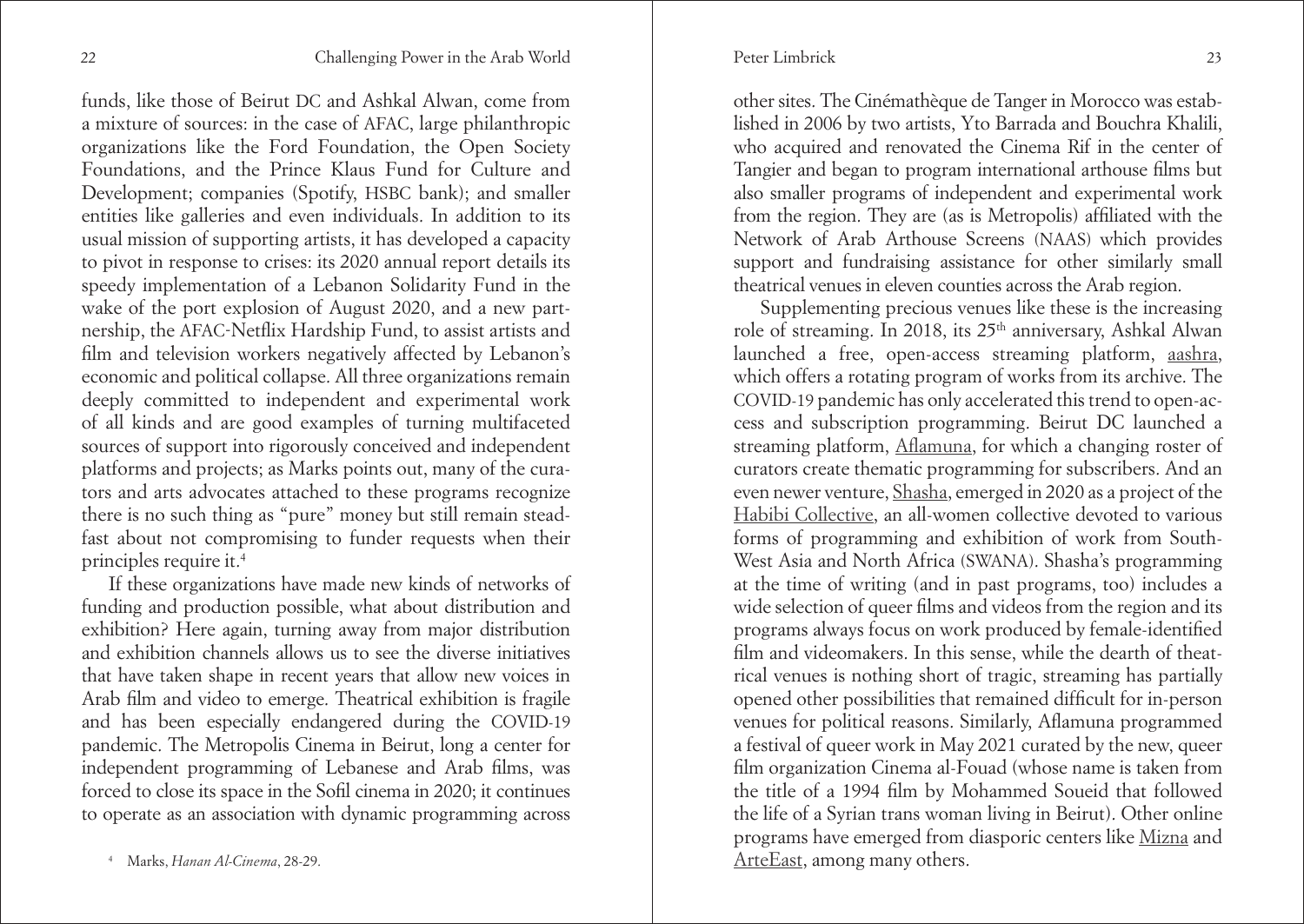Finally, we can note the overlap between some such venues of exhibition and distribution and the ongoing issues of archiving in the region. Here, my examples will be Moroccan<sup>5</sup>. In addition to its theatrical role, the Cinémathèque de Tanger serves another function: that of an archive. [As its founders](https://walkerart.org/magazine/yto-barrada-cinematheque-tangier)  [have explained](https://walkerart.org/magazine/yto-barrada-cinematheque-tangier), in the absence of an official state archive that attends to the full diversity of experimental film and video and cinema, the Cinémathèque de Tanger has become a repository for many kinds of film, video, and photography work that is otherwise at risk. An archive like the Cinémathèque de Tanger's exists outside of official state circuits and yet serves a critical function, even if funding and space issues mean that it is, itself, vulnerable at the same time. Individual and collective collaborative efforts play a role, too. For example, as the sole surviving family member faced with the responsibility of holding her family's archives, which include decades of unpublished and unseen work, artist Touda Bouanani has collaborated with other writers, filmmakers, and curators to preserve and recirculate the work of her late parents, Ahmed Bouanani and Naïma Saoudi Bouanani, and her sister, Batoul Bouanani. This work is now conducted through a collection of collaborators as the [Archives Bouanani](https://archivesbouanani.wordpress.com/). Moroccan Filmmaker Ali Essafi exemplifies the ways in which such tasks of preserving memory might be practiced by filmmakers, also: his film on Ahmed Bouanani, *Crossing the Seventh Gate* (2017) itself serves a curatorial function in highlighting Bouanani's seldom-seen work, and Essafi's longer film *Before the Dying of the Light* (2020) collects the untold history of Mostafa Derkaoui's film *About Some Meaningless Events* (1974) while retracing the repressive political context that surrounded Derkaoui, Bouanani, and other artists and intellectuals during Morocco's "years of lead."

Based on many years of research, Essafi's film preserves and illuminates histories, documents, and stories that had previously fallen out of the narratives of Moroccan cinema. The film and the collaboration that undergird it are exemplary of the role of new and innovative networks for thinking about historical, independent, and experimental film and video work across the Arab region.

<sup>5</sup> For other examples from Lebanon and elsewhere, see Marks, *Hanan Al-Cinema*, 57-58.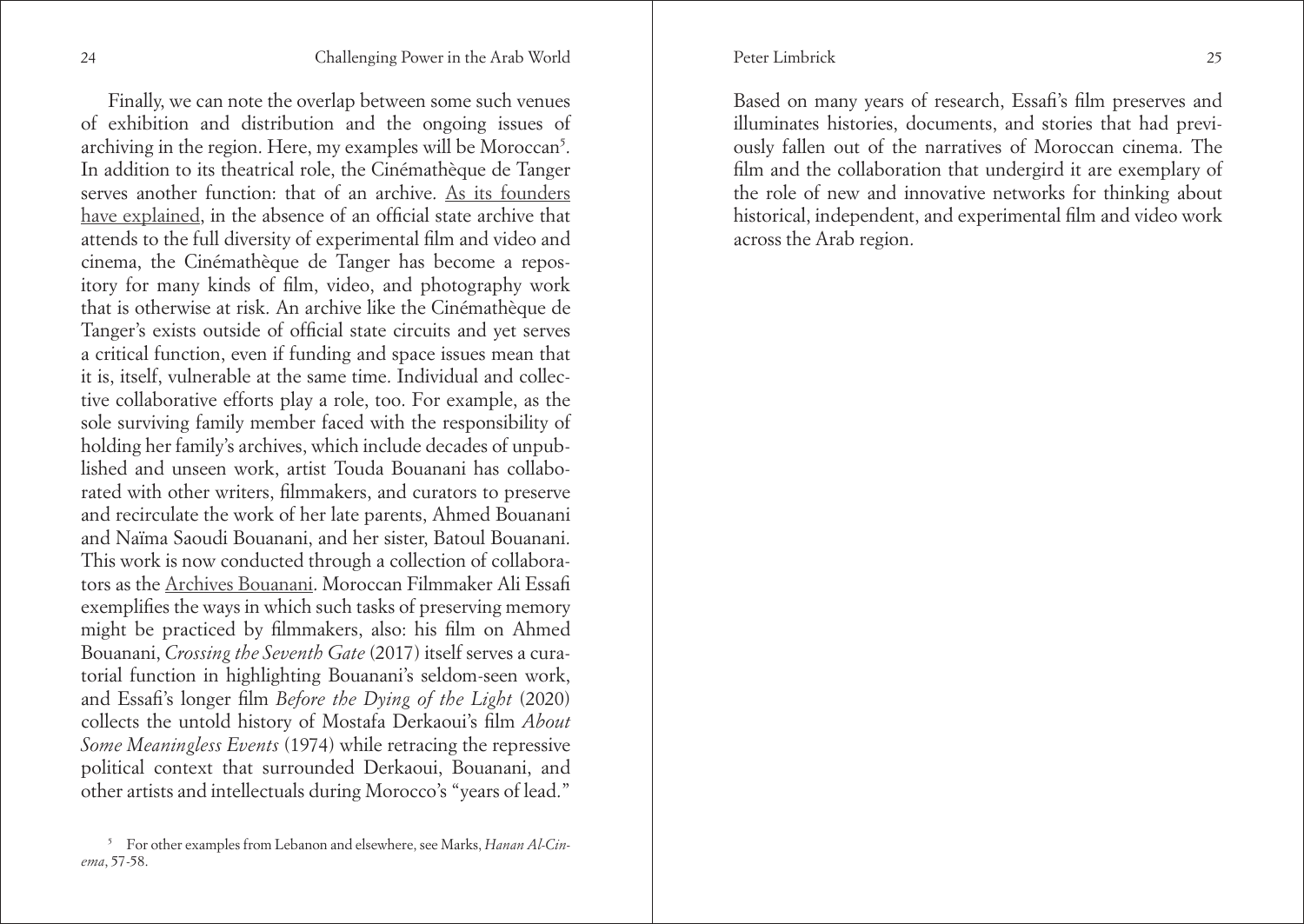# The Poetry of Mahmoud Darwish and Adonis, Between Freedom and Duress *Atef Alshaer*

<span id="page-13-0"></span>It is no accident that the twentieth century witnessed enormous transformations in literary forms and genres, transformations which touched and affected so many literary traditions and languages. The twentieth century from its beginning to its end ushered in new schools of thought as well as new literary forms. The Arabic literary tradition is a vast one that echoes and represents these transformations, which are deeply rooted and linked to socio-political changes and upheavals. Marx's position regarding the rootedness of culture and literature by extension in material conditions and economic organisation is pertinent. The nation-state is a major reference point in this regard. It is a twentieth century phenomenon to speak about a particular poet or writer in general belonging to one nation or another, Egyptian, Lebanese, Iraqi or Palestinian. Poets and artists from the classical age which includes the pre-Islamic, Islamic and the Islamic Empires that were forged later, identified themselves as Muslims first, Arabs or Persians second. The reference to birthplace or background was often a biographical note, not so laden with specific political connotations, except in the pre-Islamic period, when poets tended to speak for their tribes. The nation-state as a political category in the Arab world has therefore brought with it literary themes, affiliations and obligations, in addition to new geographical connections that did not exist before. Yet the Arab world, currently divided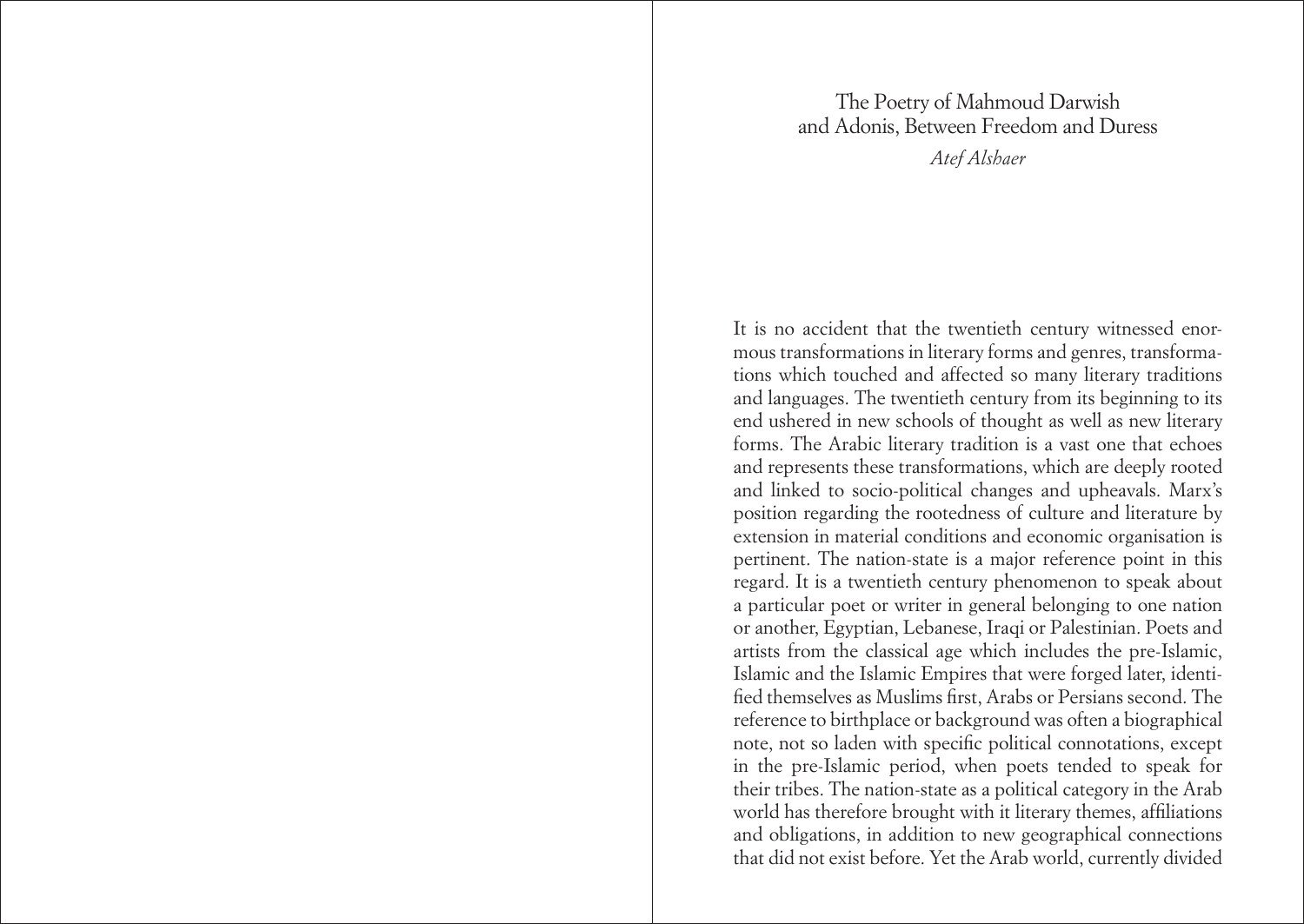#### Atef Alshaer

into twenty-two nation-states, as it is, has always maintained an underlying commonality and resonance of language and culture, which is ordinarily shared among all Arabs, a community united in language and literary heritage *par excellence*. This made the categorisation of literature along national lines, such as Egyptian, Lebanese, complicated, if not superficial. In addition, the Arab countries have experienced similar social and political conditions, which at an imaginary level at least, rendered them one unit facing and conversing with a, mostly western, 'other'.

It is little wonder that when the Palestinian poet Mahmoud Darwish, born in 1941, read his poem, *Sajil ana 'Arabi*, (Put it on record, I am an Arab), the poem was well-received, and gradually became a nationalist hymn not only to Palestine under the strict military rules of the Israeli occupation, but also to an entire Arab world looking to reclaim what appeared like a shattered and lost identity. This is particularly true after the 1967 war when Israel defeated Egypt, the centre of pan-Arab nations, Syria and occupied the rest of historic Palestine; and the spiritual godfather of Arabism and Arab nationalism President Jamal 'Abd el-Nassir gradually faded from the political landscape. The poem evoked familiar Arab tropes and symbolism regarding attachment to land in its pastoral sense, pride in ancestors and love for one's country and people in all their naturalness and simplicity. The poem was an identity call in the most direct and urgent sense, responding but also rising above the political crisis and the crushing sentiment of defeat that prevailed over the Arab world. As the Moroccan critic 'Abd il-Ilah Balqiz described it, "I do not exaggerate when I say that one poem, like 'Put it on record, I am an Arab' was enough to take away the shame from millions of Arabs, teaching them about those who lost their homeland and were forced to carry an identity card that distorts their identity, and the precious origins whence they have come." Meanwhile, if this poem was an intimate evocation of Arab identity and

historical authenticity which seemed lost or at least compromised after the defeat of 1967, there was another revolution to be had, a revolution aimed at the sensibility and aesthetics of the Arab world in general.

There had been serious calls for political, cultural, literary aesthetic changes and reforms since the 19<sup>th</sup> century, led and practised by the likes of the Lebanese visionary writer Khalil Gibran, the Tunisian poet Abu al-Qassim al-Shabbi and the Iraqi poet Badir Shakir al-Sayyab, who is credited for creating the most iconic poem in Arabic literary modernity, *The Song of Rain*. But while those poets triggered serious debates and challenged the hegemony of the fifteen-century old metered poem, they did not, systematically at least, end the neoclassical poetic practice, which was still rooted in tradition with its reiterative resonance and effect. Perhaps ironically, the 1967 defeat set in motion a questioning sentiment, charged with biting critical attitudes towards not only the political structures of the Arab world, but also the social, sexual and existential, questioning its very basis, and radically calling for a new politics as well as poetics. This call was maintained in a nuanced but consistent manner by the Syrian poet 'Ali Ahmad Said Esber, who was born in the village of Qassabin in the district of Latakia in Northern Syria in 1930 – better known as Adonis.

It is indeed with these two figures, Darwish and Adonis that we see the crystallisation of Arab political and social conditions pressing themselves on their literary works to the extent that those two visionary individuals had to define and redefine poetry and enact radical changes to its creation, performance and use. What made those two individuals important and popular? The answer to this question cannot be easy, but there is little doubt, if any, regarding their exceptional talent, observed and encouraged at an early age. In the case of Darwish, the standard characterisation of his work by many scholars and informed observers refer to three literary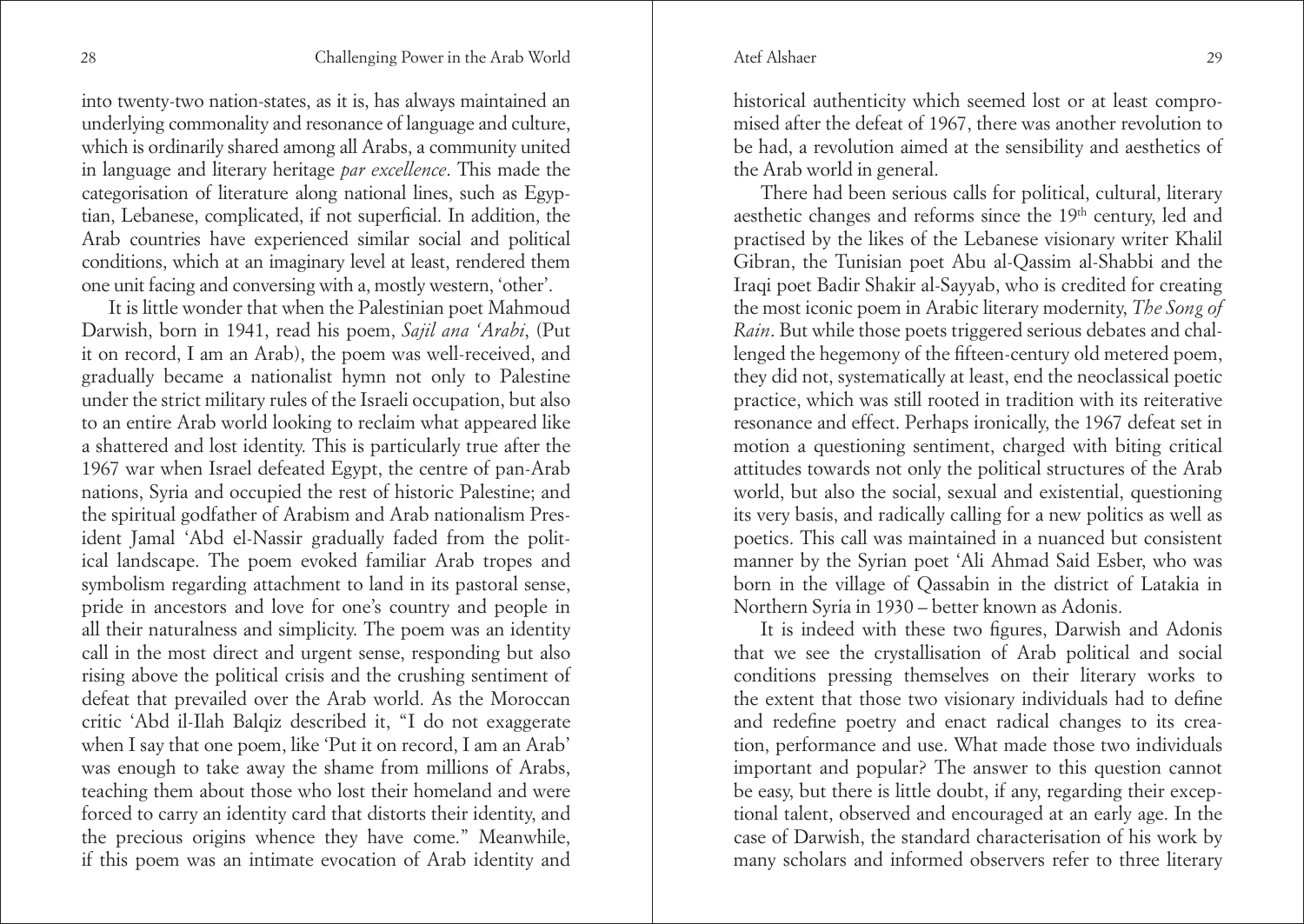#### Atef Alshaer

stages. These are in return embedded in the dramatic political events in Palestine as well as elsewhere in the Arab world. In addition, and this can be said for Adonis as well, the poetry in question was influenced by western literary developments and influences, most clearly by the poetry of T.S. Eliot, Lorca, Mallarmé, Celan and Valéry.

In the first instance, Darwish's poetry derives its potency from the political realities of Palestine, from the tragedy of 1948 when the Palestinians lost their homeland to Israel, and the latter's harsh treatment of, and radical changes to, the taxonomy and toponymy of Palestine, from the names of villages, to the replacement of natural vistas with capitalist constructions and designs. At this stage, Darwish is firmly invoking the Palestinians rootedness in their land, their historic rights as well as their knowledge of its flora and fauna. His intimate, lyrical, sincere and simple language made his poetry accessible to people. The second stage concerns his exile from Moscow, to Cairo, Beirut, Tunisia and Paris and his wandering existence between Ramallah and Amman. In all these stages, Darwish changed his poetry aesthetically, endlessly experimenting but unwaveringly loyal to beauty and lyricism as constituents of poetic composition and ingenuity. While Palestine appeared less in his third phase of poetic creation, it never faded, but became part of the human condition. Here, there is nothing inherently special about the Palestinians or any people for that matter, but there are worldly historical resonances to their land and their ongoing suffering, resistance, and steadfastness. This later aspect translates into an almost global interest in their story, whether this be positive or negative. In the third phase, Darwish is at one with the world. 'The late style' to use Edward Said's expression in reference to writers active in advanced age, confirms what Fady Joudah called "the sovereignty of the song" to characterise Darwish's poetry at this stage. Boundaries, whether they be political, religious

or aesthetic collapse, and the subject of the poetry becomes human beings in the most ordinary sense, stripped of the layers of identity that more often than not imprison them rather than liberate them. A few lines from one of Darwish's last poems, aptly titled, "I do not want this to end", suffice to show this:

*I don't want this poem to ever end I don't want a clear target for it I don't want it to be the map of an exile or a country I don't want this poem to end with a happy ending, or with death I want it to be as it desires to be: Someone else's poem, my opponent's poem, my equal's poem... I want it to be the prayer of my brother and my enemy. As if the one addressed in it is me the absent speaker. As if the echo is my body, as if I am You, or others, as if I am my other.*

This should not mean that Darwish gives up on the historical sense of poetry, particularly as the Palestinians have not attained their freedom yet. If anything, the colonial project of Israel deepens and becomes ever uglier. Yet, Darwish develops aesthetic techniques so that his poetry acquires universal and humanistic resonances to overcome the persistent and mundane oppression of politics in Palestine and elsewhere. In other words, poetry liberates itself from the grittiness of politics through the medium of free transcendence and aesthetic comfort. It gains its sovereignty without yielding or forgetting the political pressures harassing its evolution. This kind of literary attitude, I call post-resistance, in the sense that it has matured to be within resistance, but not about it as such. It is not strictly ensconced in the daily politics of resistance or its grand narratives, although the thirst for freedom remains paramount.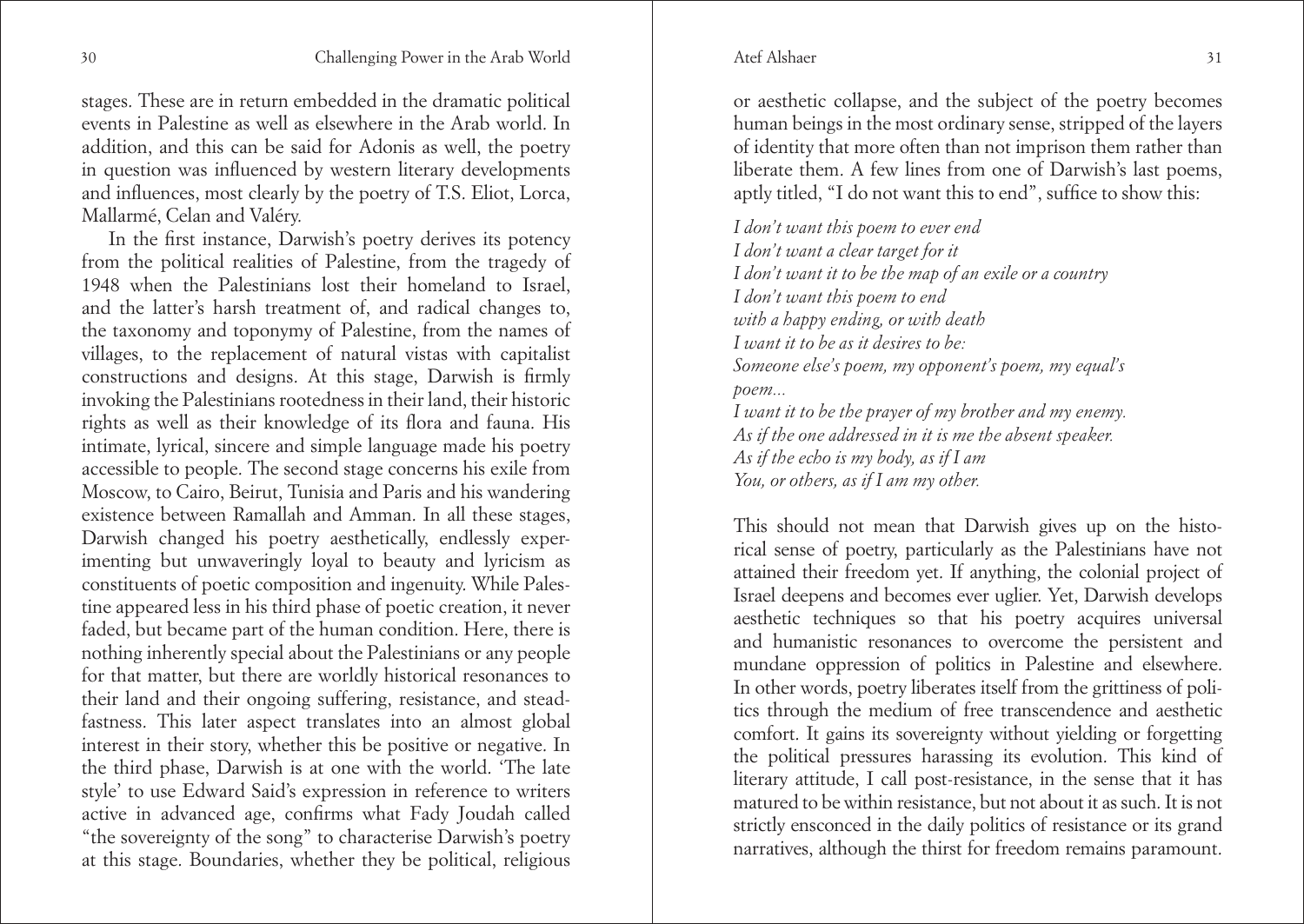Atef Alshaer

A few lines from one of Darwish's last poems, *At a train station that disappeared from the map*, can potentially serve to illustrate the proposal at hand:

*I see my place, all of it, around me I see myself in the place with all my parts and names I see the palm trees correcting the errors in my classical Arabic I see the habits of almond blossoms training my song for a sudden joy I see my trace and follow it I see my shadow and I pick it up from the valley with the tweezers of a bereaved Canaanite woman I see the invisible gravity of the full and complete beauty that flows in the eternity of the hills. I do not see my sniper.*

Meanwhile Adonis, who settled in Beirut from 1958, escaping military enlistment in Syria, became an authoritative literary cultural figure, and particularly after he left for Paris in 1980, escaping the increasingly ferocious Lebanese civil war. Earlier, he established the poetry magazine *majallat al-Sh'ir* with his compatriot Youssef al-Khal,. The publication served as a new manifesto for Arabic poetry, and Adonis worked tirelessly towards promoting his new poetry, based on a transcendental and metaphysical understating of art – poetry as the brainchild of language imbued with revivalist linguistic energy brought forth and instinctively upheld by the poet. Poetry is a spiritual force that the poet brings forth through his/her intimate feeling and play or communion with language, rather than anything to do with external objects and contexts which language ordinarily represents. Poetry also has no immediate cultural reference per se. It is what it desires to be in the moment of its ascendant creation. His collection, *Mihyiar al-Dimashqi* (The Songs of Mihyar, the Damascene), is an exquisite example of rebellion against any set norms, whether they be religious, linguistic or cultural. Adonis is the extreme rebel in this collec-

tion. His revolutionary attitudes are evident in his poetry as well as prose, and these have come to be widely shared within the context of the Arab uprisings, though the revolutions have not turned out as Adonis envisioned in terms of fundamental change that touches the entirety of the Arab thought and practice (praxis). As I have written elsewhere, in the words of the French existentialist Albert Camus, Adonis fits the description of 'the metaphysical rebel' who is:

certainly not an atheist, as one might think him, but inevitably he is a blasphemer…human rebellion ends in metaphysical revolution. It progresses from appearances to facts, from dilettantism to revolutionary commitment. When the throne of God is overthrown, the rebel realizes that it is now his own responsibility to create the justice, order, and unity that he sought in vain within his own condition and, in this way, to justify the fall of God. Then begins the desperate effort to create, at the price of sin if necessary, the dominion of man.

It is instructive to return to Adonis's poems to illustrate the points thus explained. Adonis writes in *Mihyiar al-Dimashqi:*

From a dialogue *Neither God nor the devil do I choose, Each is a wall Each closes my eyes for me – Can I exchange one wall for another And my confusion is the confusion of an enlightened one The confusion of one who knows all things…*

The language of sin *I burn my heritage; I proclaim my land is virgin, And there are no graves in my youth I walk over God and the devil My way is more distant than the ways Of God and the devil – I pass through my book*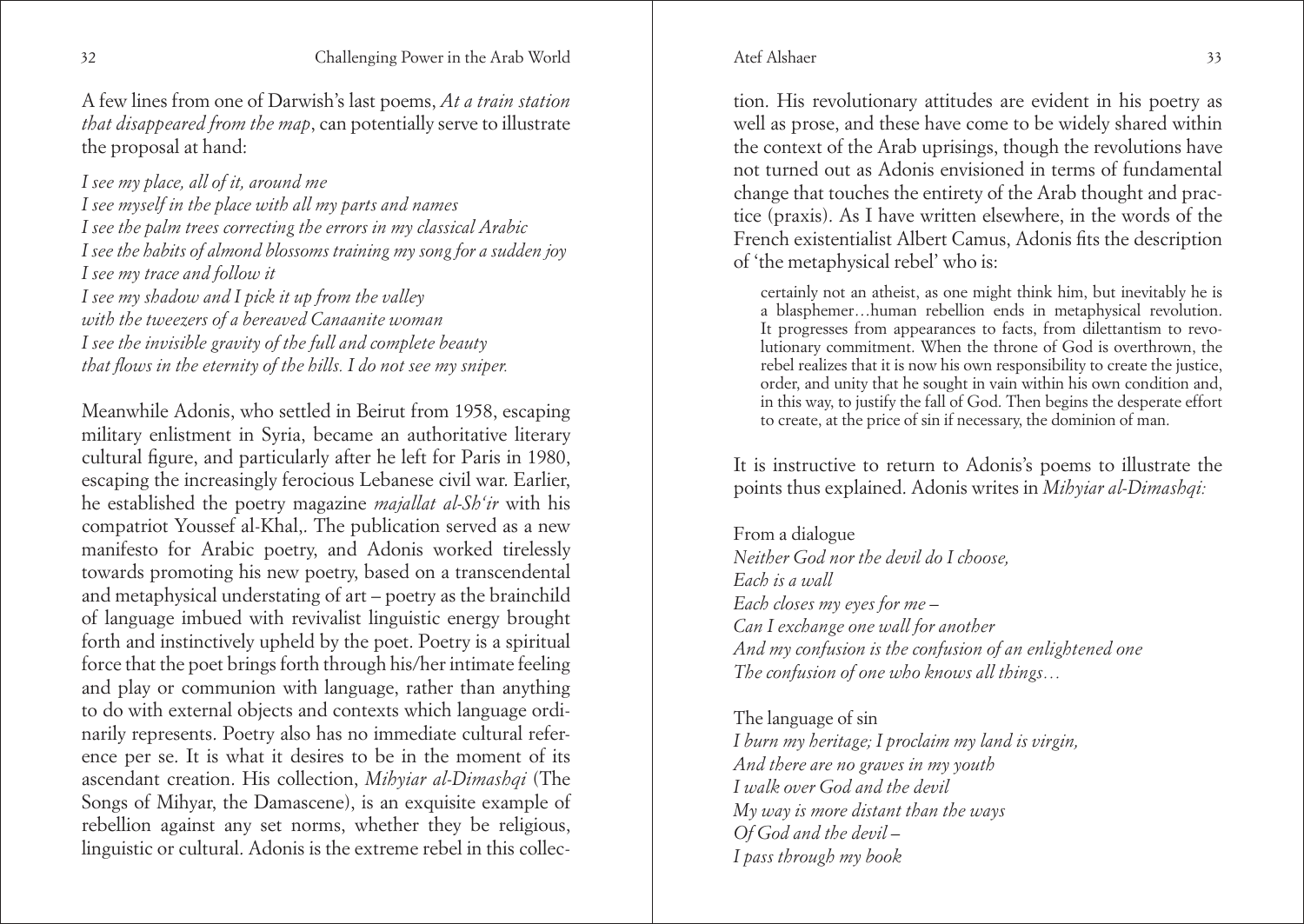#### 34 Challenging Power in the Arab World Atef Alshaer 35

*Through the procession of the dazzling storm Through the procession of the green storm I shout, there is no heaven, there is no falling after me And I erase the language of sin...*

While Adonis calls for a revolution in the ontology (the structure of thought) of Arab life, his revolution seems to be outside history; it is a philosophical revolution, not an immediate political one, as grounded in people's struggles and sense of their day-to-day life and current moment in history. Adonis wants a new Arab subject, unencumbered by the weight of history and political conditions and structures that mark their lives. Here, Adonis's view and practice of poetry is riddled with paradoxes, in the sense that his poetry is rich with historical illusions and de facto political attitudes, but meanwhile he calls for fresh poetic creations that transcend the trappings of history and politics. The paradox lies in the fact that his poetry is inflected with political views, albeit philosophical ones; yet his cultural commentaries veer towards dismissing politics, or any form of immediate human commitments from poetry. As far as the Arab uprisings – dubbed the Arab Spring – are concerned, Adonis has been dismissive of them. He emphasises their ideological agenda, ignoring, and underestimating the focus on the principal aims of dignity and freedom that they ultimately represent, and that politics is rarely ever so transformative as to produce a new human subject – a slippery concept at the best of times – without an evolutionary process of one kind or another. To this end, Adonis's contradictions are irreconcilable, placing him in the category of poets and intellectuals who can be described as elitist, notwithstanding the peculiar nature of his important, albeit provocative, contributions.

Thus, unlike Darwish, whose poetry represents profound political realities and dilemmas that ultimately speak of the universality of intense human conditions, crafted with

#### Atef Alshaer

endearing simplicity, Adonis' poetry carries philosophical and metaphysical connotations, making his poetics inaccessible to lay readers. However, as his compatriot, the great Syrian poet Nizar Qabbani, declared, Adonis realised that a poet in the modern age also has to be attentive to public relations. He had to promote his work, defend it and push his agenda, as it were. Adonis did this with fervent orthodoxy, presenting and defending poetry as an exalted kingdom unto its own above and beyond political and cultural considerations. He exploited the fragility of the Arab world, as one colonised and humiliated by external imperial powers of various kinds, as well as internal weaknesses and fissures revolving around the inability of the Arab world to systematically adopt modern political practices, including democracy and the rule of law, opting instead for irresolvable religious references and interpretations and often ending in authoritarianism. If Adonis' poetry courted controversy and provocation, his cultural commentaries and talks won him enemies and admirers in equal measure. He undertook a PhD and wrote several books, highly eloquent and learned, critiquing Arab culture and life in general in absolute terms, always calling for new beginnings that reconsider the Arab past and interpret it in enlightened ways. As Edward Said wrote of him, "he has almost single-handedly been challenging the persistence of what he regards as the ossified, tradition-bound Arab-Islamic heritage, stuck not only in the past but in a rigid and authoritarian rereading of the past" (Said, 1994, 379). In his PhD thesis, *al-Thabit walmutahawwil fi al-Thaqafah al-'Arabiyya* (The Fixed and the Changing in Arab Culture) Adonis argued that "the history of Arabic poetry has been that of the conservative vision of literature and society (*al-thabit*), quelling poetic experimentation and philosophical and religious ideas (*al-mutahawil*)".

In conclusion, we have before us two major Arab literary figures, who won numerous prizes but their works, to their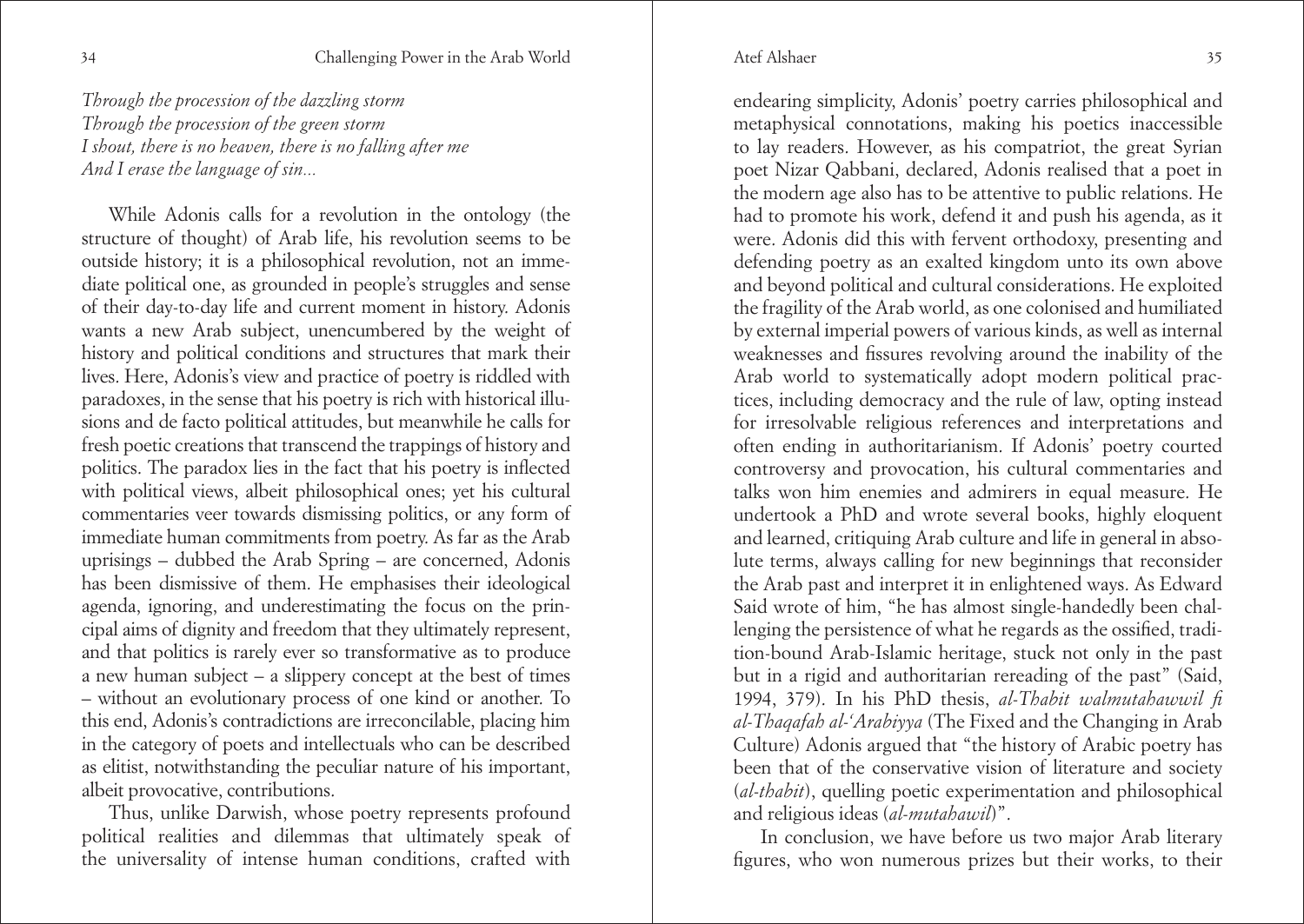<span id="page-18-0"></span>chagrin, were not translated for many years or studied by other traditions. Both have been embraced and popularised, and lately by the media, as iconic individuals representing and echoing different aspirations and orientations to an Arab world yearning for emancipation from colonial subservience, despotic rulers and rampant patriarchal norms. Both figures have connected the Arab world to their past and at the same time liberated it from it in admirably humanist and critical fashion that can serve as guiding torches for the future.

#### *Selected References*

Adonis. *Aghanı Mihyar al-Dimashqı wa-qasa* ʿ*id aukhra (Songs of Mihyar, the Damascene, and Other Poems)*. Beirut: al-Mada, 1996.

Adonis. *An Introduction to Arab Poetics*. London: Saqi Books, 1990.

Alshaer, Atef. *Poetry and Politics in the Modern Arab World*. London: Hurst & Co. 2016.

Alshaer, Atef. *Adonis*. The [Literary Encyclopedia](https://www.litencyc.com/php/speople.php?rec=true&UID=13116). First published 13 January 2014, accessed 20 September 2021.

Darwish, Mahmoud. *la uridu li-hadhi al-Qasıda an tantahi (I do not want this poem to end)*. Beirut: Riyad Al-Rayyes, 2009.

Said, Edward*. Culture and Imperialism*. London and New York: Vintage, 1994.

The Digital Sphere as a Site of Social Activism *Randa Aboubakr*

This paper was inspired by numerous discussions with colleagues from Egypt, the Arab region and internationally about the relevance of the digital sphere to issues of social and political participation and activism, and the role it plays there. The digital sphere was (with varying degrees) present and visible in the uprisings some parts of the Arab region witnessed a decade ago, especially in the mobilization for, and coordination of, events, as well as reporting and commenting on them as they were unfolding and long afterwards. Studies show that that was not a sudden emergence of the role of the digital medium throughout the region, but was preceded by more than a decade of flourishing and expansion in [digital media](https://arabsocialmediareport.com/UserManagement/PDF/ASMR Report 1.pdf) and the uses and contents these media have been exhibiting.

### *The digital realm in Egypt in the 21st century*

In Egypt for example, the early years of the twenty-first century witnessed wide social and political unrest, which were expectedly coupled with the extensive dissection and heavy policing of public space, surveillance of the media, and restrictions on public assembly and free speech continuing during a 30-year state of emergency under Mubarak. The first decade of the 21st century, however, coincided with an ailing Mubarak's last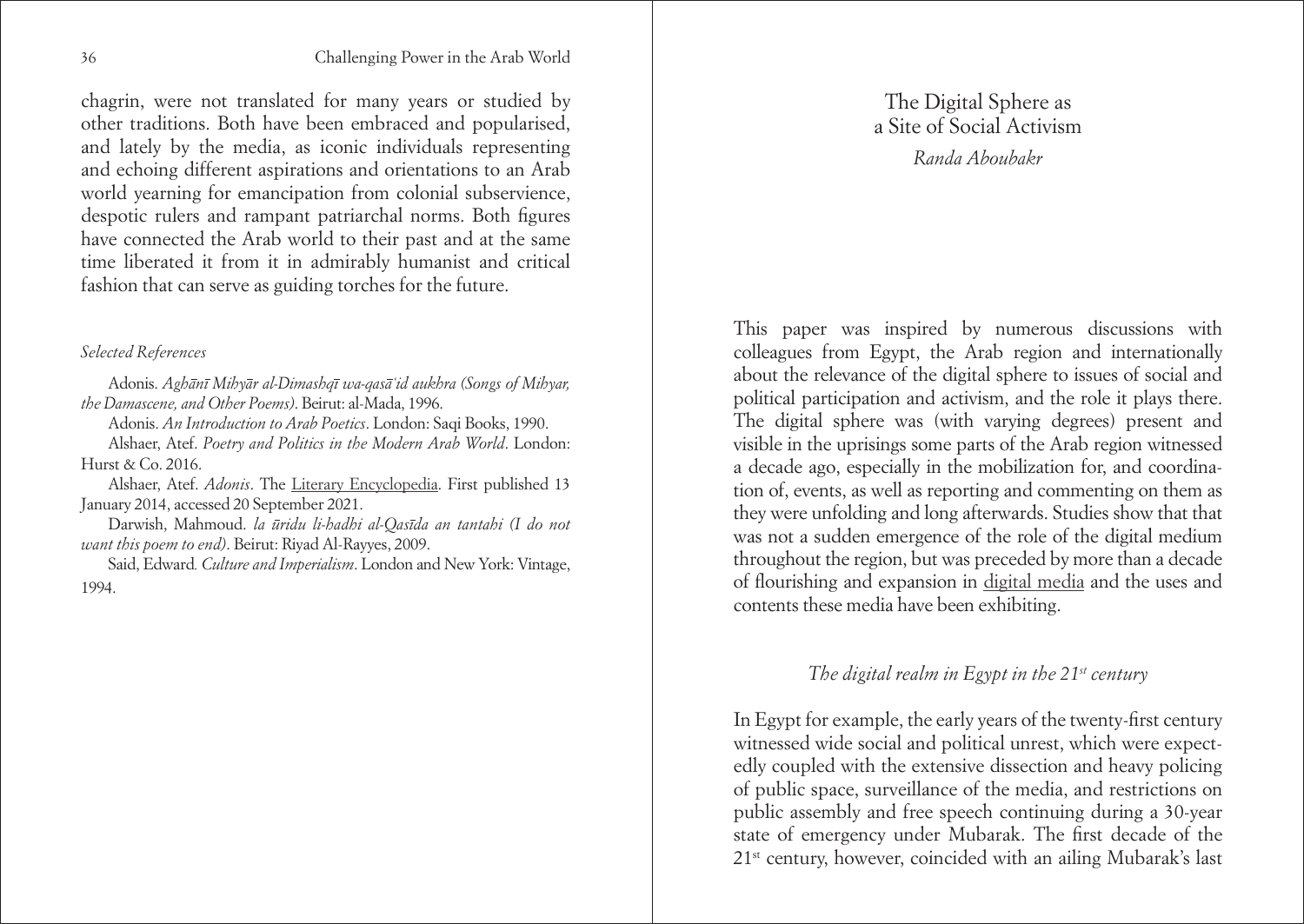years in power, and saw a relative weakening of the regime's grip over forms of opposition. This also meant that there was relative tolerance of popular expressions of discontent, as can be reflected in the emergence of non-social movements such as *Kifaya* (Enough – established in 2004), and *Sitta Abril* (April 6 – established in 2008). This relative loosening of the grip of the regime over public space allowed for a significant degree of democratization of that space, with these nascent movements, alongside frequent smaller occasional protests in the form of demonstrations and sit-ins, exhibiting more visibility. This was also coupled with the proliferation of participatory [cultural](https://www.zmo.de/fileadmin/Inhalte/Publikationen/PDFs/3al_Janib_liminal_spaces.pdf)  [and artistic practices](https://www.zmo.de/fileadmin/Inhalte/Publikationen/PDFs/3al_Janib_liminal_spaces.pdf) in public space, seen in the emergence of street theatre, graffiti, music groups, and stand-up comedy shows. These forms of social, political, cultural, and artistic participation also benefited from, and were allied with, the expansion of the use of digital media Egypt was witnessing at the same time.

In 2004, Ahmad Nazif (Egyptian Prime Minister between 2004-2011) formed a cabinet embracing widespread policies of improving Egypt's Internet infrastructure, promoting communication technologies, and backing vocational training designed to cater for that. This was specifically designed to boost consumer and service business in which the ruling elites, including most of the members of Nazif's cabinet, let alone Nazif himself, were investing. The following years witnessed concerted efforts to make information and communication technologies available to a wider public through the promotion of sales of affordable computers and laptops at schools and universities. As a result, the number of Internet users in the country rose significantly during the years leading up to 2011. With the advent of January 2011, the number of Internet users in Egypt reached 23.51 million, with 32.76% of Egyptian households having access to the [Internet](https://arabsocialmediareport.com/UserManagement/PDF/ASMR Report 1.pdf) in some way, and around 1.5 million DSL subscribers.

Thus, when the January uprising broke out, a young generation of Internet 'wizards' which had been in the making throughout the preceding years was ready to take over the digital space almost completely during that time, and prove that it was much more advanced in that respect than an aging authoritarian regime<sup>1</sup>. This had a huge impact on how the uprising was coordinated, screened, reported, and backed. Conversely, the uprising can be seen to have steered digital media onto a new pathway. Coupled with advances in communication technologies, this wave of unprecedented citizen participatory involvement in what could loosely be termed politics gave rise to numerous creative uses of digital and social media, and had the power to turn them into vehicles for social and political activism.

# *Recent clampdown*

The years following the military takeover of 2013, however, witnessed unprecedented restrictions imposed on public space, citizen assembly, and freedom of speech. Though the digital space consequently fell under heavy restrictions, it has been able to better maneuver around them than the case with material space. Despite clampdowns, freedom of assembly is still more robust in the digital realm, with large sections of people (in terms of digital group members) able to convene and discuss matters. Initiatives and non-social movements that used online/ offline mechanisms of activism in the past, are now noticeably veering more strongly towards online forms of operation. Likewise, artistic and cultural production such as stand-up comedy,

<sup>&</sup>lt;sup>1</sup> Howard, Philip N. et al. 2011. "Opening Closed Regimes" in *Project of Information Technology and Political Islam* (PITPI). University of Washington, Department of Communication, September.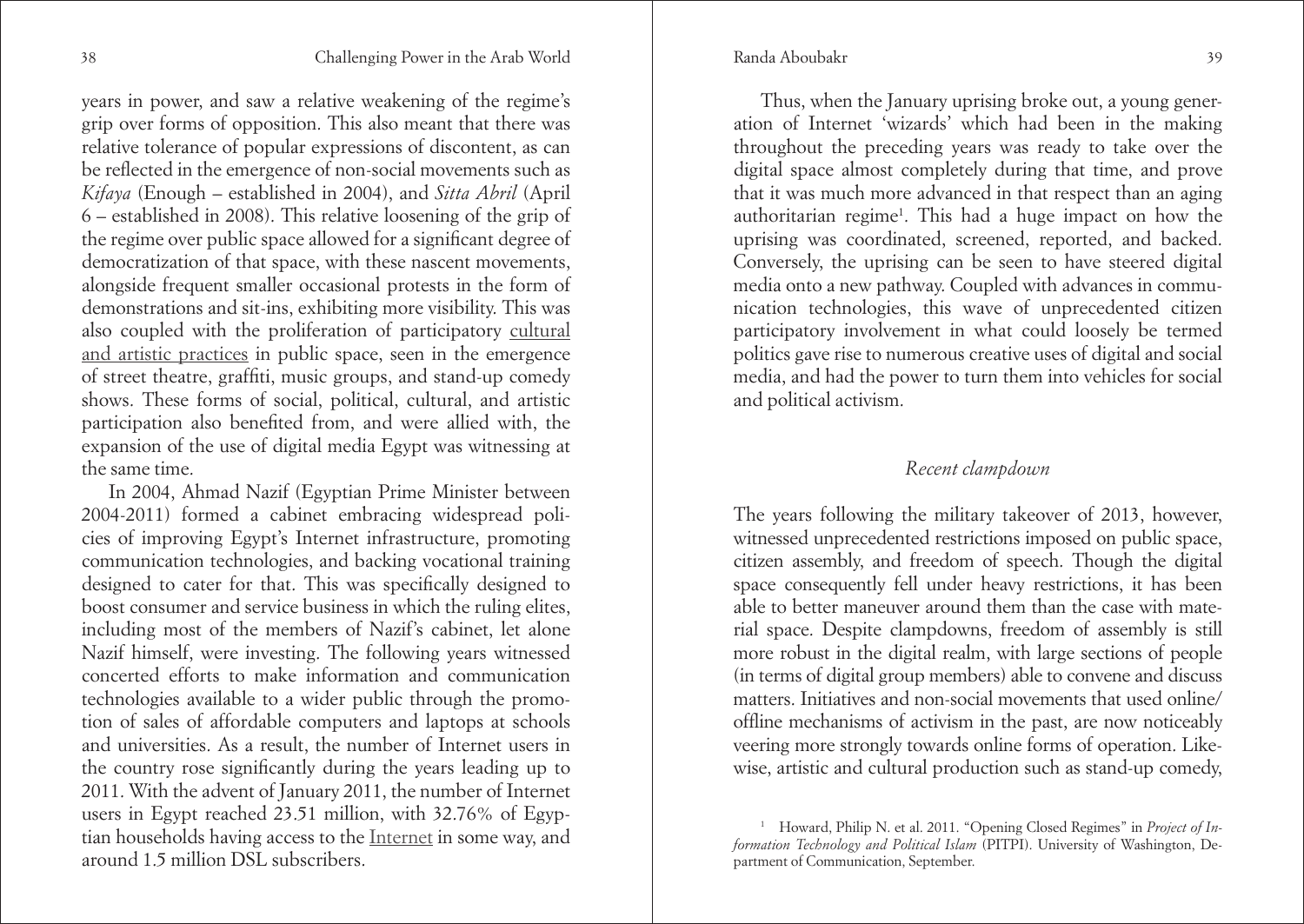a genre that had been thriving in Egypt for only a few years prior to 2011, has now largely shifted from performances in physical space before a live audience to the digital realm, in the form of 'sit-down' comedies, while independent digital journalism continues to be more visible than before.

The digital realm, however, continues to be the site of restrictions and clampdowns. The Egyptian Association of Freedom of Thought and Expression [reported](https://afteegypt.org/en/right_to_know-2/publicationsright_to_know-right_to_know-2/2017/06/04/13069-afteegypt.html) in 2018 that 500 digital news and other sites were blocked in Egypt between 2014 and 2018, among which was the independent news portal *Mada Masr*, banned in 2017. Between 2018 and 2020, cartoonist and sit-down comedian Mohamed Andeel voluntarily repeatedly suspended the production of episodes of his satirical and highly popular video clips, *Akhkh Kbir*, which he had been writing for *Mada Masr* since 2017, and Andeel himself left the country in 2018. Some not strictly political content has also been subject to severe measures. Lately, two video bloggers who produced social and music content on the video-sharing social networking application TikTok, Hanin Hossam and Mawadda al-Adham, received long prison sentences for charges related to 'violating Egyptian family values' and 'facilitating human trafficking'.

# *Two relevant considerations*

Despite these restrictions, the digital realm is still a relatively freer arena than material space for hosting a variety of participatory practices reflecting ordinary citizens' involvement in matters of their everyday lives in places like Egypt, and that is what I am arguing for here. Before I do that, I would like to highlight two points in relation to this current debate. One is the importance of context. Even though the Internet is a global space, an assessment of its role in issues of activism is by necessity context-specific. For example, in contexts where

there is easier access to reliable objective data, the Internet as a source of alternative information about events might not be as crucial as it is in contexts where access to information is heavily restricted, and reliable information largely absent. Likewise, in contexts where the expression and exchange of opinion is encouraged or at least tolerated, the role of the digital realm as an alternative of activism on the ground might be weaker. The second point I wish to highlight is perhaps the most obvious, namely that an assessment of the degree of freedom enjoyed in the digital realm is not tantamount to an assessment of its role in effecting tangible socio-political change, nor does it mean that the digital realm is more instrumental than, or an exclusive alternative to, activism on the ground.

# *Who can join in?*

Despite numerous arguments raising suspicions around its potential to effect real change, some observers, including myself, still see the digital realm in contexts like the Egyptian one as a relatively freer space with potential for significant and impactful action. Because it allows for a variety of participatory practices carried out without direct institutional or capitalist sponsorship, some digital user-created content provides a space for a wide spectrum of voices to appear. Technically, what is required is to have a smartphone or computer and an Internet connection. The latter two can also be rented or used in an Internet café. This in principle enables one to have a voice and let others, whether few or many, hear it.

Digital user-created content in this case can be seen as an instance of popular cultural production (in the Gramscian sense – a sphere of action for counter-hegemonic discourse). Digital user-created content, however, does not have to be linked to ideological or partisan agendas, but is a wider arena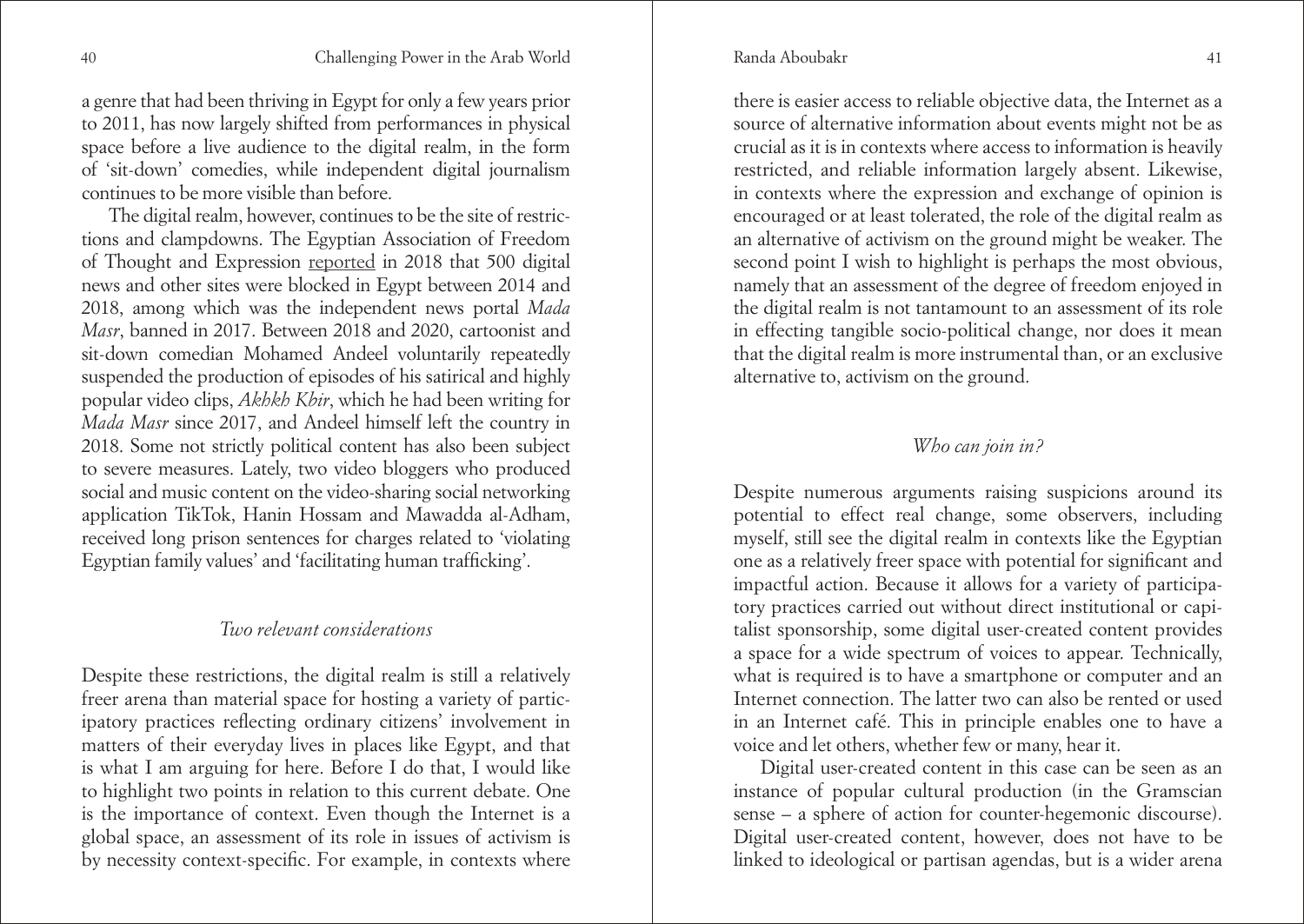for the cultural production developed by ordinary people as they go about their daily lives.<sup>2</sup> The use of the Internet by ordinary individuals to voice their marginal views and stances (even if they are not strictly political) creates cumulative anti-hegemonic discourses which compete with hegemonic ones for the status of commonsense, and hence legitimacy. The digital realm thus becomes an arena where the masses and the power block enter into contestations over legitimacy, and where the power block has a disadvantage due to the increasing numbers of Internet users and the fact that (especially in the Arab region) they have technical skills superior to those of the usually outdated autocratic regimes.

#### *Reach and dissemination*

The digital medium allows this cultural production in Egypt to spread widely and form affective communities where users' subjectivities find a place to connect with those of others<sup>3</sup>. We have examples in the popularity and traction of pages such as *Kollena Khaled Said* (We Are All Khalid Said), which attracted half a million users during its first six months of operation in 2010 (between June and December 2010), while Bassem Yousef's *ElBernameg*, which he and a small team of content creators independently produced and aired on Bassem's YouTube channel between April and November 2011, was viewed by 30 million viewers a week during its first season according to a [BBC report](https://www.bbc.com/culture/article/20180110-bassem-youssef-the-wild-story-of-egypts-jon-stewart?source=post_page---------------------------).

<sup>2</sup> Aboubakr, Randa. 2020. "Citizen Media and Popular Culture" in *Routledge Encyclopedia of Citizen Media*, edited by Mona Baker, Bolette Blaagaard, Henry Jones and Luis Peres-Gonzalez. 3 Mona Baker and Bolette Blaagaard. 2016. "Reconceptualizing Citizen Me-

dia: A Preliminary Charting of a Complex Domain" in *Citizen Media and Public Spaces: Diverse Expressions of Citizenship and Dissent*, edited by Mona Baker and Bolette B. Blaagaard, 1–22. New York: Routledge.

Because the digital medium allows to read/write culture and for anonymous creation, it enhances the participatory nature of this user-created production. Besides commenting and sharing, this digital material can be added to, transformed, or re-mixed to produce new material.

The chances for maneuvering around censorship can become more creative in the digital realm. For instance, though the *Mada Masr* site was blocked in Egypt in 2017, overviews and summaries of most of the content produced can still be accessible through its Facebook page and other social media channels. Likewise, *Mosirrin*, an independent media collective formed during the *Tahrir* sit-ins in 2011 with the aim of documenting state violence and building the capacity of ordinary people to document events through media training, voluntarily shut down their Cairo office and gradually abandoned their website in 2014. However, the collective launched its *858 Archives of Resistance* in January 2018 with 858 hours of video coverage of events related to the 2011 uprising since its inception. The portal is listed under Creative Commons and is being enhanced regularly.

# *Knowledge production*

The digital realm also allows for the emergence of new sites of involvement enabled by this new technology. This makes digital platforms crucial sites for knowledge production. The affective collaborative narratives produced through hashtag activism, for instance, are created in liminal spaces (such as Twitter) which blur the lines between producer and user, thereby enhancing affective solidarity<sup>4</sup> and hence knowledge transfer. This has been repeatedly demonstrated with causes

<sup>4</sup> Papacharissi, Zizi. 2015. *Affective Publics: Sentiment, Technology and Politics*. Oxford: Oxford University Press.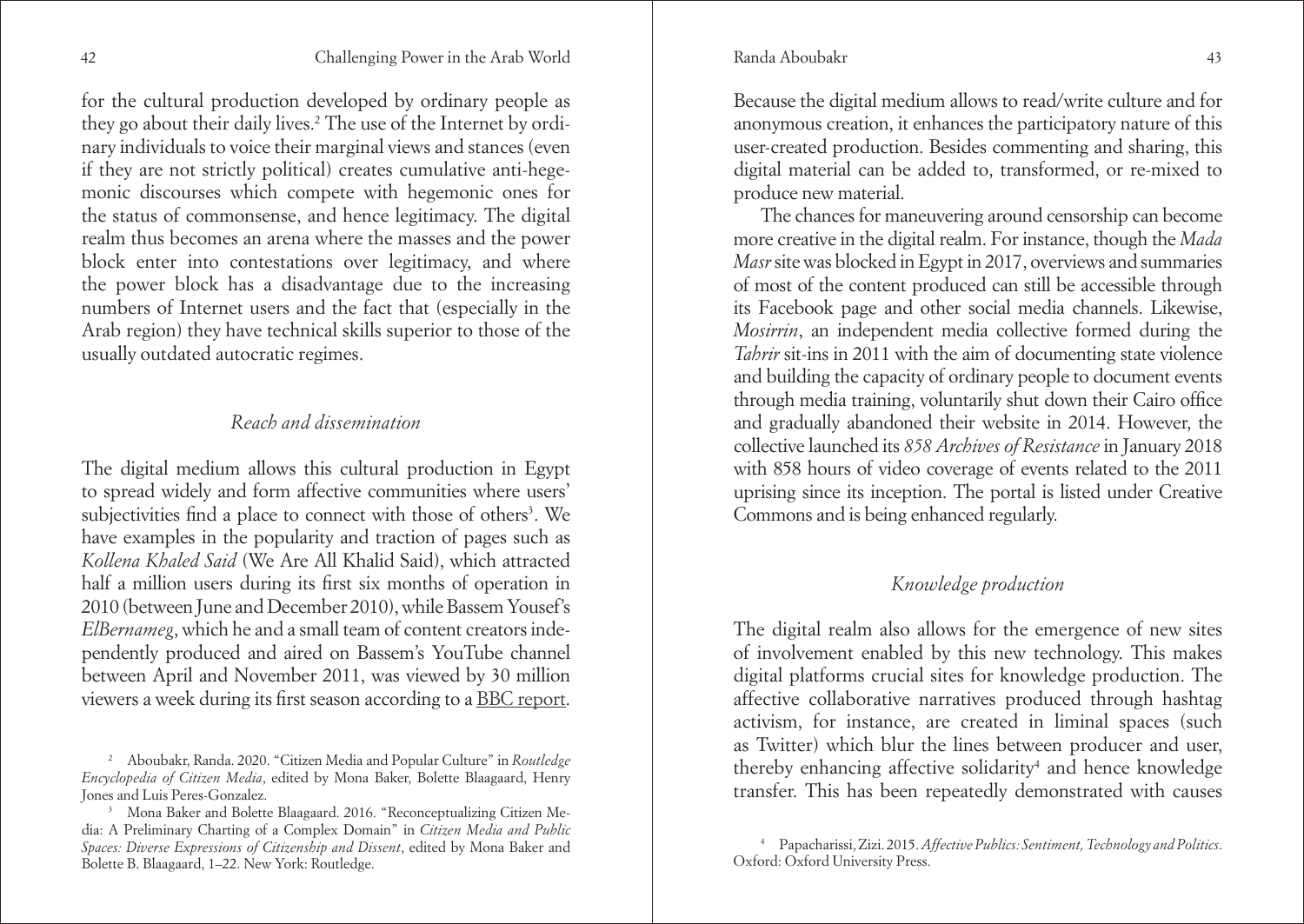that unite dispersed publics, as in widely circulating hashtags related to national and pan-Arab issues such as #save\_sheikh\_ jarrah which ranked 2nd in reach globally in May 2021, and #\_الوالية حقي which also actively trended in March 2021 in Egypt.

Translation as one of the traditionally under-represented tools of activist intervention has also been significantly enabled by the digital medium. Like other cultural practices, translation represents a site of struggle over meaning and over interpretations of reality, which has prompted global networks of translators to ideologically intervene in contentious settings<sup>5</sup>, with the new discourses and discursive practices produced through interventionist translation contribute to the creation of new knowledge and new commonsense. During the years immediately following the 2011 uprising, the work of informal translators came to the fore as instrumental in producing coverage of the development of the situation in Egypt to a wider audience. Loose networks of volunteer translators worked on translating footage of the events and other documentary material into several languages and posted them on YouTube and other social media platforms.

# *Global solidarities*

Hashtag activism testifies to the potential of the digital realm for building and enhancing global solidarity. This can be seen internationally in the popularity and wide traction of hashtags related to human rights and women's rights issues, such as the

#me\_too hashtag which appeared in 2017 in the USA, but had various international variations in several parts of the world, including Egypt. In the same way, activist translation highlights how the digital realm can be a space for building international solidarity networks. For instance, *Mosirrin* produced French subtitles for a series of documentaries about radical international labor movements. This French subtitling specifically targeted Tunisian audiences at the Carthage International Film festival in 2012. Meanwhile, in 2014, a documentary on the recovery movement at the Argentinian Zanon Factory was collectively subtitled into Arabic to screen at the site of workers' strikes in two factories in Suez, Egypt (Ifco Oil and Ceramic Cleopatra)<sup>6</sup>.

# *No utopia – Conclusion*

The preceding arguments and examples about the relative freedom and potential of the digital realm can of course be contested. For instance, despite the relative freedom of the digital realm, various nodes of power, be they political, social, religious, economic or otherwise, can and do use it to spread their own ideologies and agendas. And these mechanisms do not necessarily feature in the forceful silencing of dissident voices or even the creation and dissemination of counter-propaganda. They can easily be seen as mechanisms in the spread of disinformation and misinformation. Another argument raising suspicion about the role of the Internet says that no real change, whether social or political, can be achieved through the Internet or social media alone.

<sup>5</sup> Boéri, Julie. 2008. "A Narrative Account of Babels vs. Naumann Controversy: Competing Perspectives on Activism and Conference Interpreting" in *The Translator* 14 (1): 21-50; and González, Luis Pérez. 2010. "'Ad-hocracies' of Translation Activism in the Blogosphere: A Genealogical Case Study" in *Text and Context*, edited by Mona Baker, Maeve Olohan and María Calzada Pérez, 259-287. Manchester: St Jerome Publishing.

<sup>6</sup> Selim, Samah. 2017. "Text and Context: Translating in a State of Emergency" in *Translating Dissent: Voices from and with the Egyptian Revolution*, edited by Mona Baker, 77-89. London: Routledge.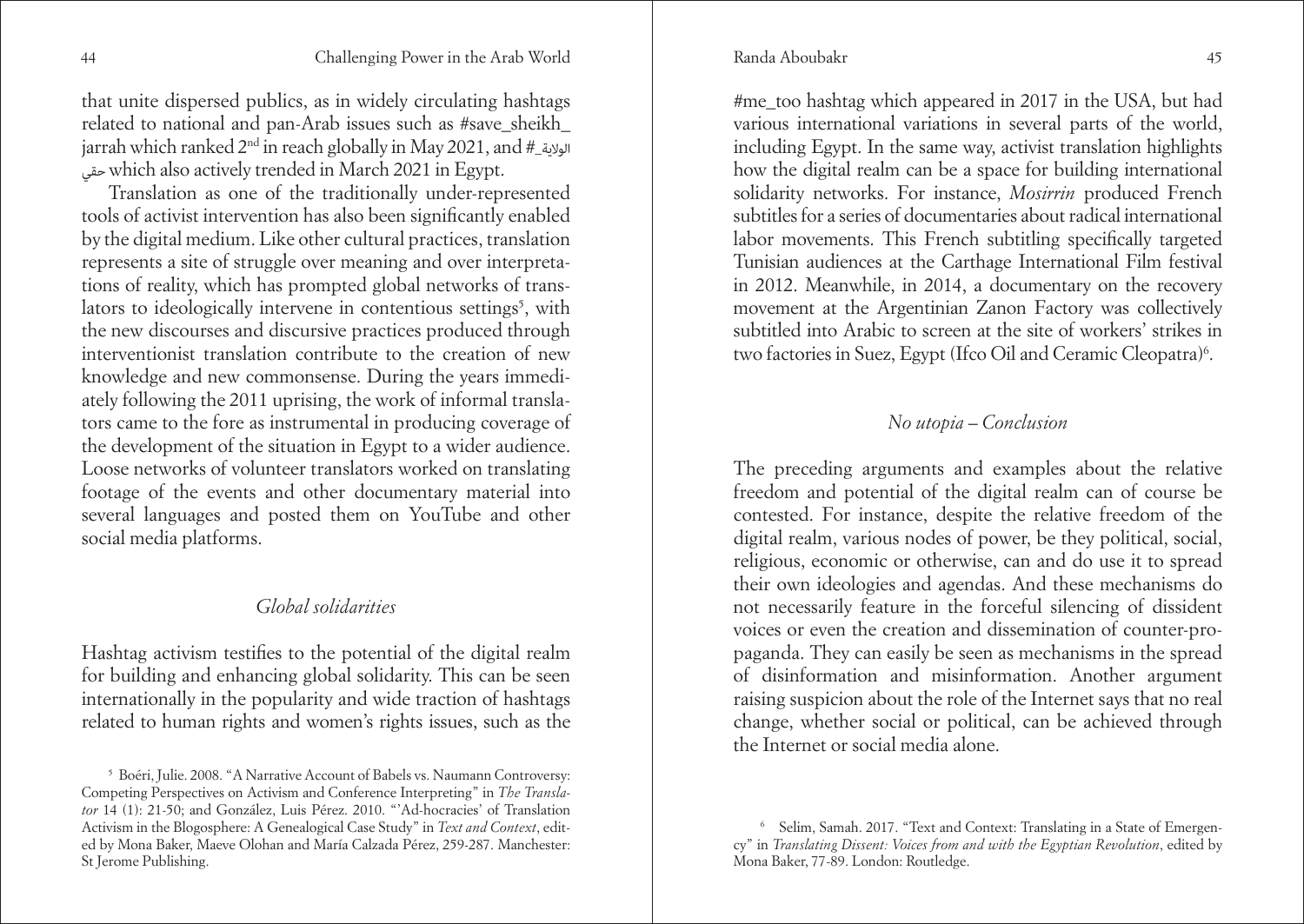While these are valid concerns, I do not find them detractive of the potential of digital activism. If the Internet is available to both sides of the struggle in an old-fashioned authoritarian context, the zeal and dedication of (mostly youthful) activists usually tips the balance in favor of the latter. And if activism 'on the ground' is vital for some kinds of social and political transformation, the long-term work done by digital media, in the sense of deconstructing dominant discourses and creating new knowledge, it is equally indispensable to any change on the ground. The fact that the digital realm is usually available to a wider range of persons living under autocratic rule than organized political action means that the former can work to engage with power in novel and unobtrusive ways, and hence be equally relevant to real, albeit gradual, change.

An extremely valid argument against the potential and impact of the digital realm invokes the issue of inclusion and exclusion. [Recent statistics](https://www.internetworldstats.com/africa.htm#eg) on the growth and penetration rates of digital platforms among Egyptian users, for instance, indicate that, despite the high growth rate, almost half of the population remains without access to the Internet. In societies with high illiteracy and poverty rates, the digital divide persists, impacting the reach and dissemination of the knowledge that might be created in the digital sphere. Despite continuous improvements in digital communication infrastructure, the digital divide remains influenced by class-related factors, since access to the Internet and literacy is largely determined by class. This makes the digital realm itself a hierarchized medium, where equal participation is shaped by class-affiliations (Baker and Blaagaard 2016, 5; Fenton 2012, 155) and knowledge not as democratized as one would hope. The issue of the reach of this kind of digital material is complicated further in the case of material produced in English, which features in some of the instances discussed, such as independent journalism. This is also a class issue and highlights the claim that networked

communities are not essentially based on democratic access, but only bring together those who already have similar convictions7 . This state of affairs already impacts the reach of the new discourses evolving in the digital realm. To reflect on this valid concern, one has to remember that activism on the ground, too, is not open to everyone, and though it is not strongly shaped by class affiliations, it also involves issues of access, while being confronted with power on the ground.

While these hazards are real and cannot be overlooked, I hope some of the concrete examples cited in this article will testify to the potential of the digital realm to overcome some of them and continue to act as an extension of territoriality for activist interventions, inspiring and allowing for creative modes of citizen involvement and the creation of new knowledge. This does not have to be an alternative to working on the ground; it's a parallel realm with the potential of effecting slow, albeit cumulative, change.

<sup>7</sup> Fenton, Natalie. 2012. "The Internet and Radical Politics" in *Misunderstanding the Internet*, edited by James Curran, Natalie Fenton and Des Freedman, 149-176. New York: Routledge; and Calhoun, Craig. 1998. "Community without Propinquity Revisited: Communications Technology and the Transformation of the Urban Public Sphere" in *Sociological Inquiry* 68 (3): 373–397.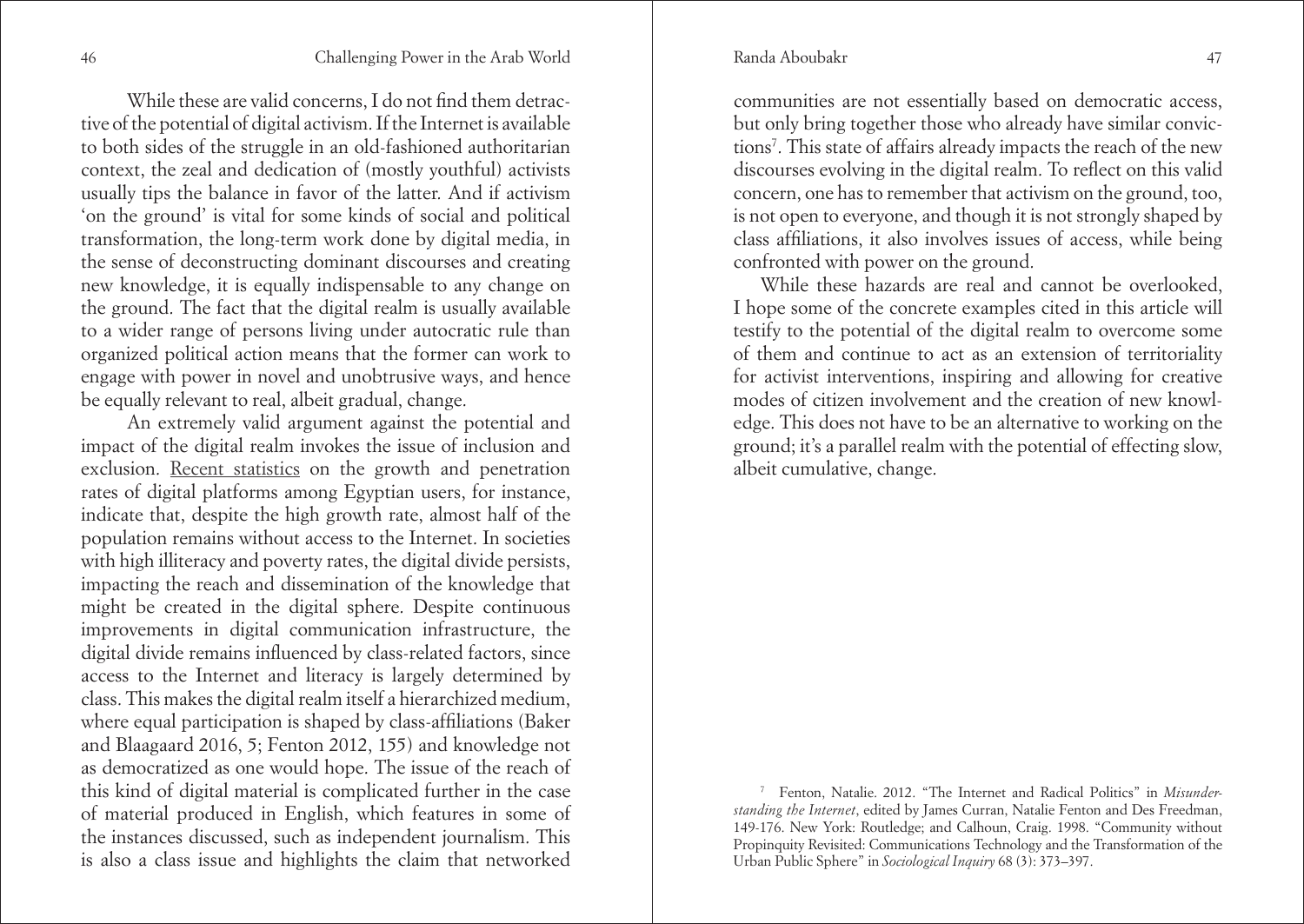The Arab Diaspora in Italy, Between Stereotypes and Literature *Shady Hamadi* 

# *A personal introduction*

<span id="page-24-0"></span>What follows is a summary of a speech<sup>1</sup> I gave during the conference "The Carthage Seminars", organised by Reset Dialogues on Civilizations, Henry Luce Foundation and Beit al Hikma. While not exhaustive, in that it does not touch all the knotty questions of the issue, it is nevertheless meant as a contribution to the cultural debate in and about Italy.

At the centre of this short paper are a few writers from the Arab diaspora in Italy, who I divide into two groups: those who themselves immigrated to Italy and the children of Arab immigrants. This is not a casual distinction but – as I will try to demonstrate in a moment – an essential one because both groups offer an original and separate vision of living in this country.

On a personal note, this is a subject close to my heart, being myself the son of a Syrian immigrant and an Italian woman. This mix has led me to the question: where do I come from?

After the outbreak of the Syrian spring, which later turned into civil war, I tried to understand how two identities could coexist without clashing. At the beginning of this journey, I started by looking far and wide for an answer. To my rescue came Amin Maalouf, a well-known Lebanese writer, who many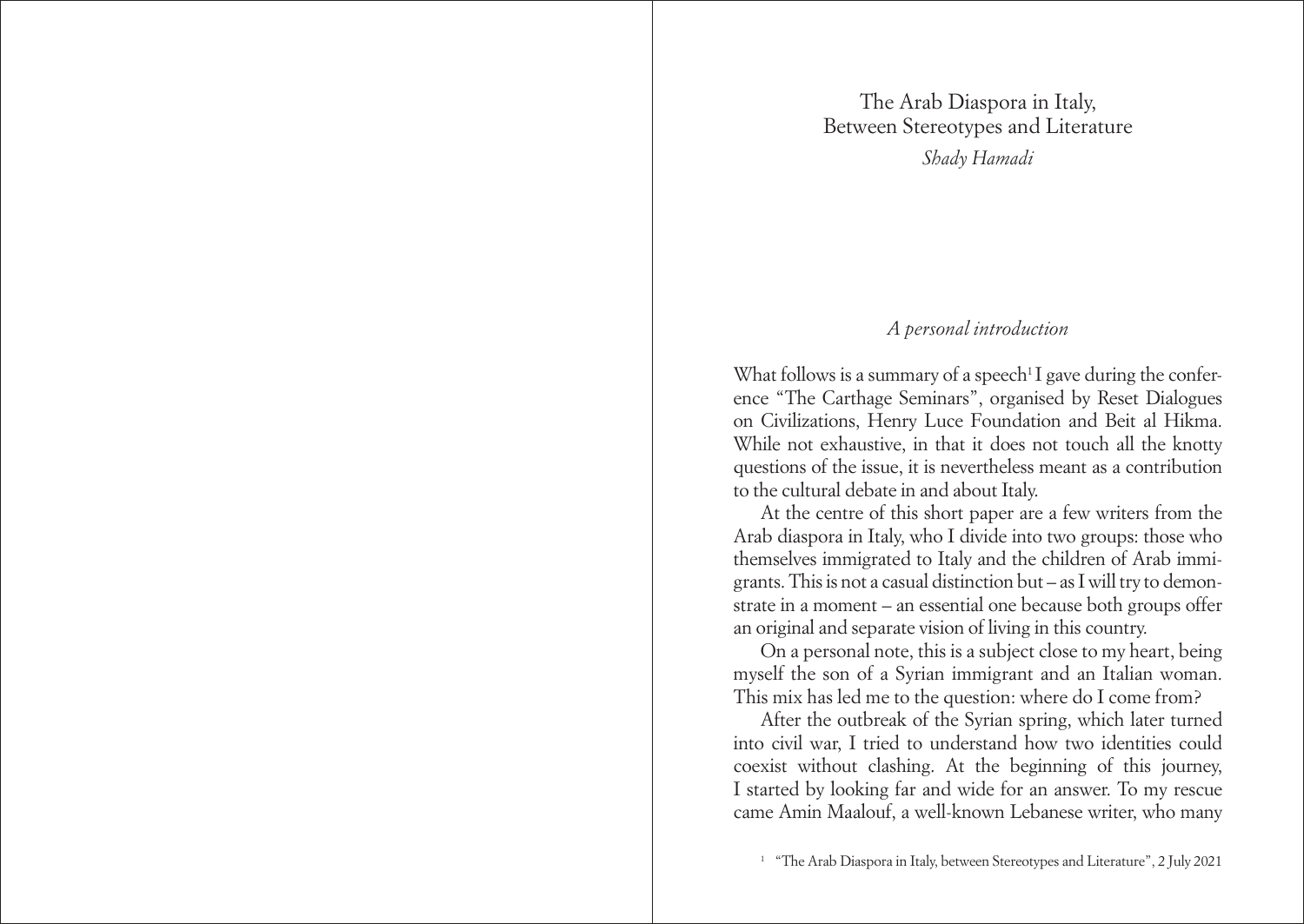#### Shady Hamadi

years ago wrote a book entitled *Identity* – a brief essay describing his personal journey in search of his origins. I was surprised to read in the conclusions of the book that identity is not a monolith, but the result of various intersections: we are the result of the encounters of many people.

Today's society is changing even faster than in the past. Change frightens us. What does the future have in store for us? we wonder.

From this question, and perhaps from a more parochial viewpoint, comes the desire to highlight the work of authors from the Arab diaspora, because this might help us understand each other and give us an idea of the country we will become. It is probably superfluous to reiterate that Italy is the gateway to Europe. Hundreds of thousands of people have left their homelands, crossing the sea in the hope of reaching the boot and from there moving towards Northern Europe. Sweden and Norway are just a couple of the final destinations. These people, who have lost everything, think that here, in democratic and modern Europe, they will find a safe place in which to start their lives again.

These exiled refugees come to us, knocking on our doors asking to be part of a society that protects them. The situation brings to mind Tayb Salih's novel, *Season of Migration to the North*. Thought by Edward Said to be one of the best Arab novels ever written, the story follows the return of the central character to his village. All the contradictions of a conservative society come to the fore when the protagonist arrives and are represented by the figure of Mustafa Saeed, a man belonging to the generation that grew up under colonial influence.

At this point we have to ask ourselves: what is the legacy that Europe has left to both men, to the protagonist and to Saeed? Perhaps it is the feeling of being somewhat exotic, uncommon. We might call it a feeling of disorientation. Both men, returning to their native village, felt disorientation, but

this time because of their own people who looked at them as Arabs with a European mentality. This contrast is very important because it helps emphasise the reality of those who were born in Europe of Arab parents and, as in the novel, find themselves to be fish out of water. Are they foreigners both in Europe and in the Middle East? If so, where do they think they belong?

This group of people, on the one hand spend their lives trying to support the cause of their parents' country of origin in the West, while not feeling fully recognised. On the other hand, in the countries whose customs and traditions they embrace, they are not recognised as full citizens. On a personal level, I have forgotten how many times I was called 'Shady the Italian' when I was in Syria, and 'Shady the Syrian' when I was in Italy.

In the end, you do not belong anywhere. You always feel lost, as Edward Said wrote in *Out of Place*. Exile, as Said's writings make clear, often serves as an identity in itself. An identity that is almost always created by real borders. This is why colonialism, and analysis of that period, is of vital importance in trying to draw conclusions and reflect on current events.

Unfortunately for Italy the word colonialism has no meaning. Not because the country does not have a colonial past, but because no attempt has ever been made to deconstruct it, or try to understand its mistakes.

There are some pointers, however, some authors who have tried to shed some light on this past and who belong to the first segment that I will analyse here: that of Arab writers in Italy.

### *Alessandro Spina's Libya*

Alessandro Spina, pen name of Basili Shafik Khouzam, was born in Benghazi in 1927, into a Syrian family from Aleppo. When he was twelve, Italy annexed Libya and at the outbreak of World War II, Spina's father sent his son to Italy, where he remained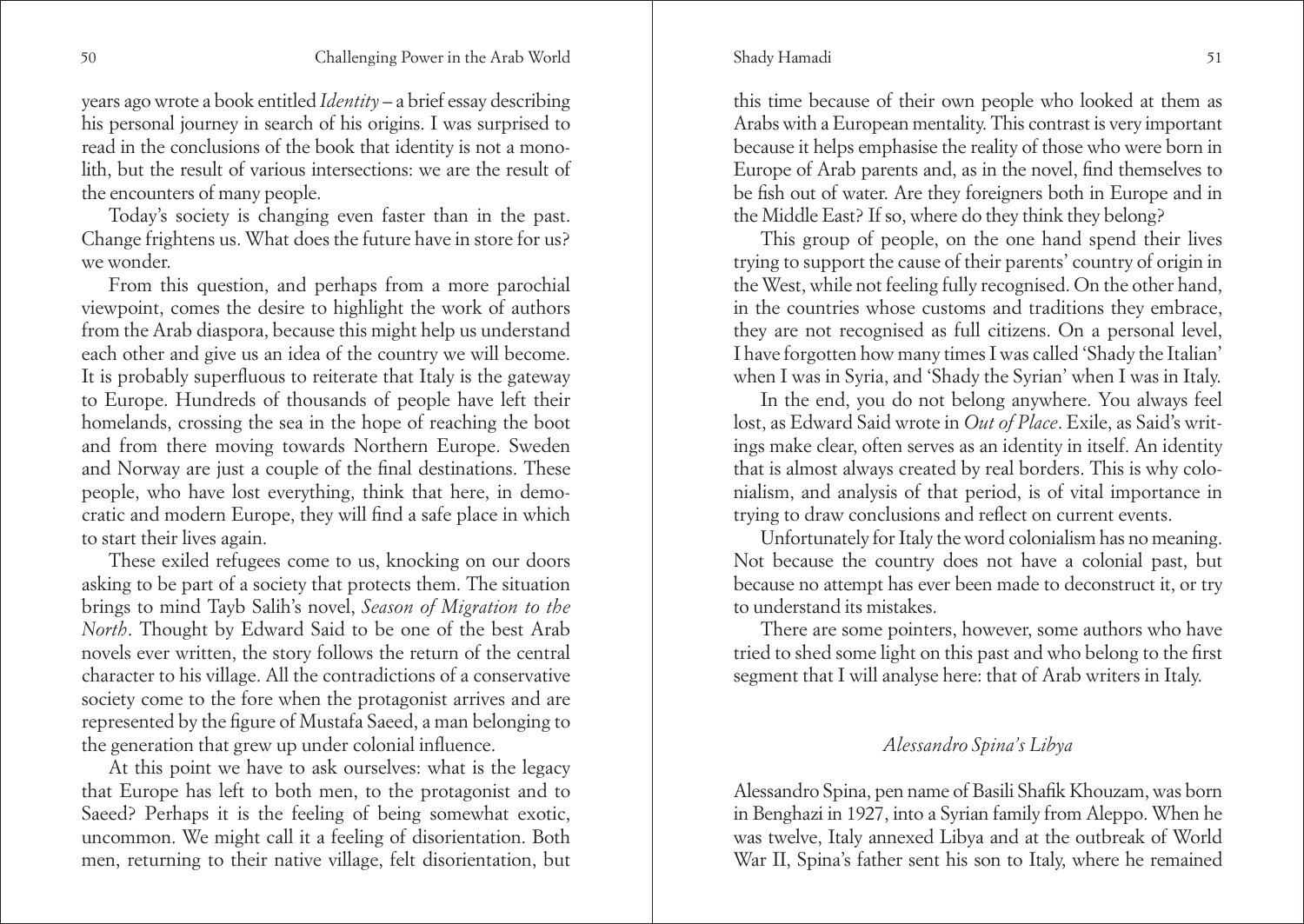#### Shady Hamadi

until 1954. The young Spina spent most of his early years in Milan. It was here that he graduated, with a thesis on Alberto Moravia, and began writing his first autobiographical stories full of Italian officers, Libyan rebels and Ottoman bureaucrats.

One breathes the atmosphere of a country completely different from the one we know today, an international hub of migrant smuggling.

This now-forgotten author represents a milestone in the search for the reasons behind Italian colonialism and its effects on subjugated societies. In this sense Spina is perhaps the greatest Arab-Italian writer to have created a literary world around Libya. But, despite this great merit, his absence in any dialogue about Italy's colonial past is explained by the following words: "Darling, this is Alessandro Spina, who is trying to make Italians feel guilty about their colonial past," by Italian poet Vittorio Sereni, introducing the author to his wife.

In his most important volume, *I confini dell'ombra* (The Confines of the Shadow)<sup>2</sup> Spina completely reconstructs the Italian colonial experience in Libya, analysing how the political situation had changed the country, and how it changed even more dramatically later, following the discovery of oil. This second element, that of black gold, is very reminiscent of *Cities of Salt* by Abdelrahman Munif, who also tried to revive those customs and communities that had disappeared with the advent of modernity linked to the exploitation of oil fields.

In his 1971 story, *Il giovane Maronita* (The Young Maronite), Spina tells us about the war that Giolitti began in 1911. We are at a crucial moment, roughly a thousand years after the last crusade. The Italians are once again crossing the Mediterranean to conquer another country. They find themselves facing stiff and, perhaps, unexpected armed resistance in the form of the Libyan rebels. This experience is described in *Il visitatore* 

*notturno* (The Night Visitor) which retraces the twenty years of resistance, leading to the volumes *Entrata a Babilonia* (Entrance to Babylon), which takes us to the years of Libyan independence, and *Le notti del Cairo* (Cairo Nights), where the Senussite monarchy clashes with the rising spectre of pan-Arabism.

Despite this volume of writings and the fact that he was a pioneer among Arab intellectuals in Italy, as well as being acclaimed by many poets (we recall his correspondence with Cristiana Campo) and writers (Moravia backed him, though warning that he would not succeed in stimulating a colonial awareness in Italians), he is completely forgotten today. It is emblematic that, eight years after his death, most of his books are out of print. But even more so, that no Arab publisher has ever translated his work, despite the fact that Spina was an outstanding spectator of Libyan events.

In this area, though, there are signs of improvement. Al Mutawassit, a publishing house founded in Milan by a Palestinian poet, aims to publish Italian literature in Arabic and, more importantly, seems to want to promote Arab writers in Italy, which is the case with Yousef Wakkas and Amara Lakhous.

# *Countries seen from Italy – The case of Yousef Wakkas*

Yousef Wakkas has lived in Italy for decades and has written several books, all in Italian. He has recently become a columnist for the pan-Arab daily *al Araby al Jadid* and has translated several books from Italian into Arabic.

His career began in the 1990s, when he published his first collection of short stories, *Terra Mobile*<sup>3</sup>. "Immigrant, prisoner, human being," writes Wakkas, "born in Syria, are all conditions that get mixed up in prison." He continues, "I tried to draw a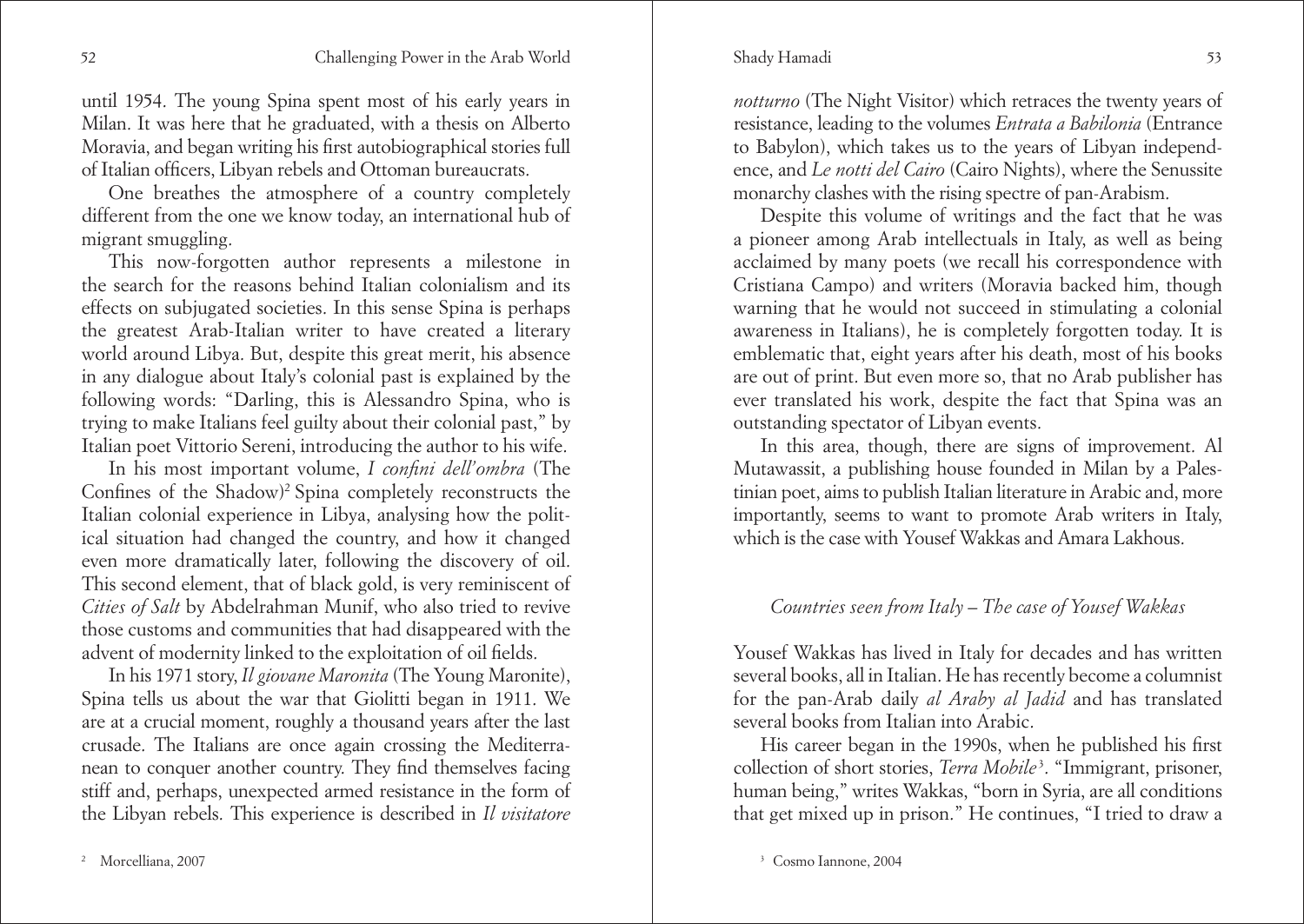#### Shady Hamadi

portrait of the immigrant in Europe: a bit defeated maybe, but he has not given up completely." After analysing his experience in prison, Wakkas returned to Syria once free and only recently returned to Italy. With his latest work, *On the road to Berlin*<sup>4</sup> , which traces the adventures of several Syrians trying to escape from their country to Europe, he has tried to give meaning to the Syrian tragedy. It is an important work, because it tries to create a different historical narrative from the one promulgated by the Syrian government. And this is these writers' central aim: to give a different version of history, and a voice to the unheard.

# *The Italy of Arab writers, Amara Lakhous and Rome*

A graduate of La Sapienza University in Rome, Amara Lakhous has successfully described the Italian capital from the perspective of immigrants and their coexistence with ordinary people. His most famous work, *Scontro di civiltà per un ascensore in Piazza Vittorio*<sup>5</sup> (Clash of Civilizations Over an Elevator in Piazza Vittorio) is emblematic. In a block of flats in a Rome suburb, different cultures mingle inside a single building. Differences of culture, religion and ways of life lead the novel's protagonists to collide headlong. All the stereotypes that we find in today's society are present. Sandro Dandini, one of the main characters, is a Roman who hates Neapolitans and who finds himself opposed by Benedetta Esposito, who in turn hates no particular group... but everyone. It is a fresco that is very reminiscent of Italy in the 1990s, when the clash between the north and south was heated and fuelled by various parties. A clash which, following the massive arrival of immigrants, brought southerners and northerners together against the foreigner. There have been many consequences. Among them is the Italianisation of Arabic names. To describe this phenomenon, Lakhous uses the character of Ahmed Salmi, who, in the novel, begins to call himself Amedeo. He speaks Italian better than the Italians and knows Rome better than the Romans. All the characters, faced with an unexpected event, will have to come to terms with their fears and prejudices.

But if Italy is portrayed in one way from the immigrant's point of view, what will it be like when it is narrated by the children of immigrants? Will their perception change from that of their parents? It is a question that touches a number of areas, from civil rights when applying for citizenship, to sexual or religious freedoms.

# *Two paths to feminism, Abdel Qader and Ibrahim*

Rania Ibrahim, an Italian-Egyptian writer, is very good at breaking sexual taboos. In her book *Islam in love*<sup>6</sup> we see all the contradictions in the relationship between a Muslim woman from an Arab family and an Englishman with conservative parents. Convert to Islam or stay as is? This is surely one of the biggest questions for the generation born in Italy with religious families behind them. This request for conversion should certainly not be a problem. It only becomes one because of the identity bond in which origins and beliefs are mixed in the Middle Eastern diaspora.

In this sense, Sumaya Abdel Qader, the daughter of a Jordanian-Palestinian couple, clearly represents that religious bond just mentioned. *Quello che abbiamo in testa* (What we have in our heads)<sup>7</sup>, her latest novel, is the story of Horra – trans-

<sup>6</sup> Jouvance, 2017

<sup>4</sup> Cosmo Iannone, 2017

<sup>&</sup>lt;sup>5</sup> EO 2006

<sup>7</sup> Mondadori, 2019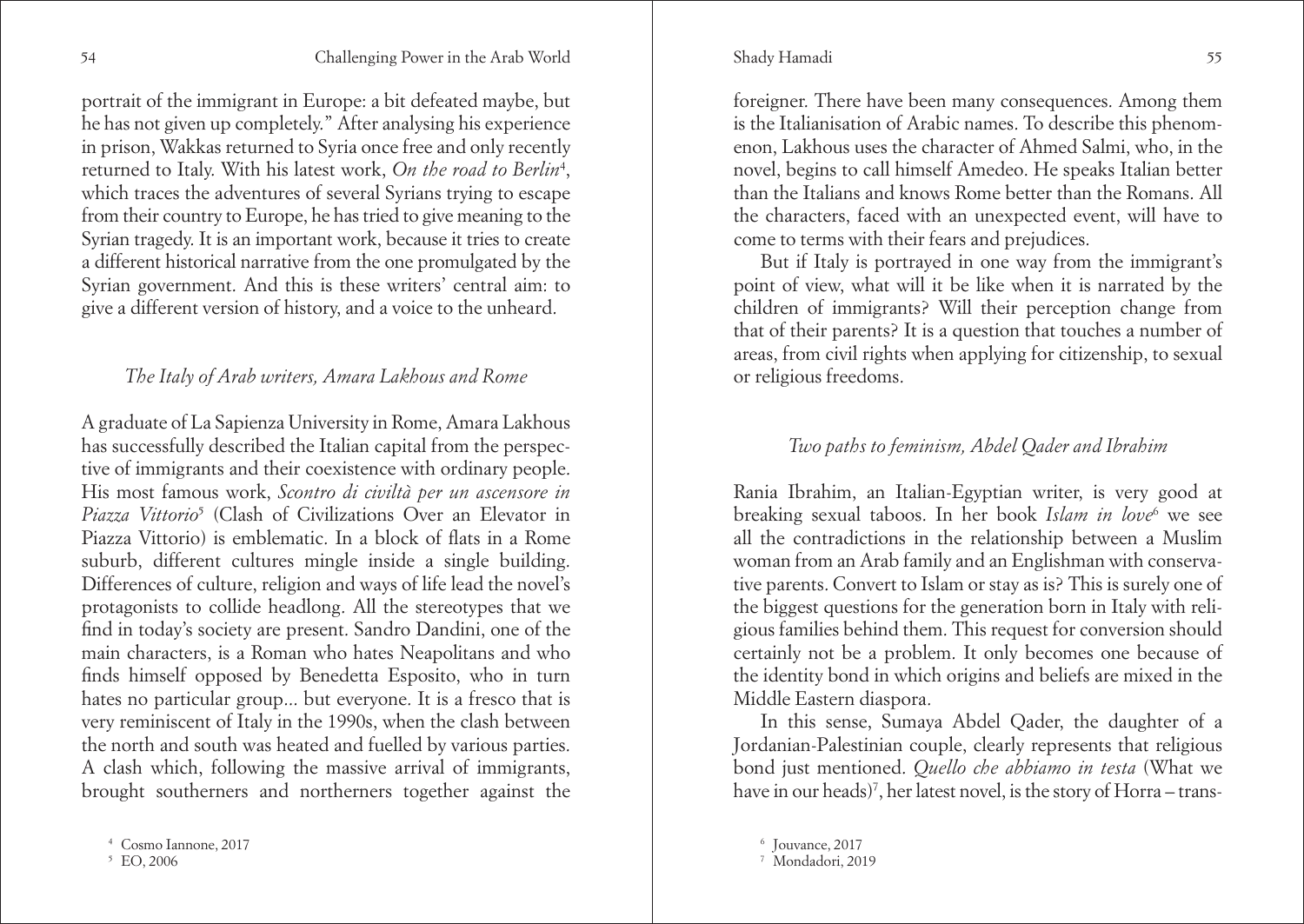<span id="page-28-0"></span>lated in Italian as *Libera* (Free) – who lives a very mundane life until something disturbs the peace. That is when the invasive questions about her religion and the veil in particular begin. "Wearing the veil," Sumaya writes, "is a huge sign of emancipation for women. Nowadays it is something revolutionary, a feminist act." This consideration explains very clearly how the diaspora generation risks becoming detached from their parents' homelands and how, on the other hand, the religious connection is very strong. Being Jordanian or Palestinian is no longer relevant; even the language, Arabic, is not used for anything other than the Koran.

In their work, Ibrahim and Qader take a close look at Islamic feminism in its many forms. For one, Rania, the veil is unimportant to be a good Muslim. Feminism, seen in this way, means freedom from constraints and, especially, compromise. At the other extreme, for Qader being free means being able to choose to wear the veil. This is an important issue for the author, as, together with her husband, she headed an association that brought together young Muslim girls and boys in Italy.

This topic, in particular the relationship between women and religion, is much discussed within the cultural elite. Is a woman freed by wearing or not wearing a veil? Are we sure that where there is no compulsion, the choice always remains free? Surely these writers can help us better understand the social dynamics that are transforming the whole country, including ourselves.

# The Writer's Mirror and Veil. Egyptian Autofiction from Print to Digital *Teresa Pepe*

Since 2005, blogging has become a significant trend among Egyptian young people. Of the many blog entries published online everyday, some stand out for their innovative literary features and original content. So far, a number of bloggers have not only enjoyed huge popularity within the online community, but have also attracted the attention of independent and mainstream publishing houses, and have eventually made their way to Egyptian literary circles. For others, the blog has functioned as a springboard to enter the field of cinema and journalism. There are still a number of bloggers, instead, who continue to be active only in the online sphere, under the veil of anonymity. Despite that fact, blogs seem to attract critical attention mainly when turned into a commodifiable form, such as books, anthologies or magazines.

10 years on from their first publication, these online texts still raise important questions such as: how can a blog be turned into a work of literature. In other words: what is it that makes these blogs so compelling to read? And what do these texts contribute to Egyptian literary production, and in particular to Egyptian autobiographical production? This article is an attempt at a response to some of these questions, building on my research of a sample of 40 Egyptian blogs written between 2005 and 2011. The literary analysis of the blogs is illuminated by the testimonies offered by the blog authors, whom I have met after the events of the January 25<sup>th</sup> revolution.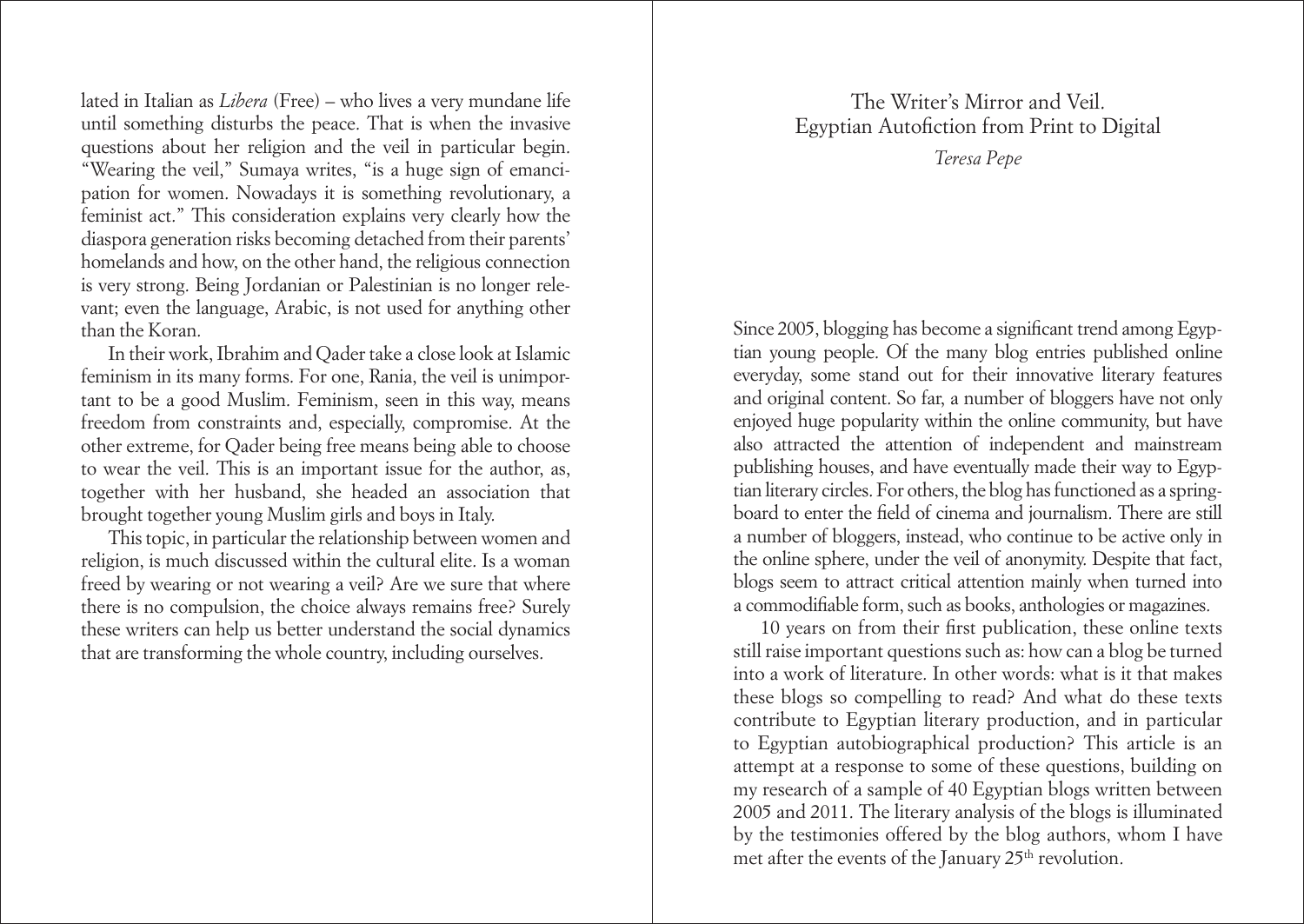In 2008, the success provoked by the best-selling bookblogs published by Dar al-Shuruq written by three Egyptian women bloggers [ ʿ*Ayzah* ʾ*atgawwiz (*I Want To Get Married) by Gadah ʿAbd al-ʿAl, ʾ*Aruzz bil-laban li-šahsayn* (Rice Pudding For Two) by Rihab Bassam, and ʾ*Amma hadihı fa-raqsatı* ʾ*anaā*  (This Is My Own Dance) by *Gadah Muhammad Mahmud]*, provoked a debate in Egypt concerning the literary nature of blogs. While some critics hailed them as 'new literature', adopting terms such as *mudawwanat adabiyyah* and *adab al-mudawwanah*, others warned that blogs could only taint the value of literature. Terms such as *adab al-shabab*, or *adab al-klinix* etc. were used in a denigrating sense, arguing for the disposable nature of these publications, as well as their informal use of language and the frivolous nature of their content. Others used categories such as *yawmiyyat, khawatir*, or *qissas qasirah* to try and connect the blogs to existing genres in printed Arabic literature.

In my view, the concept of 'autofiction' may help us to grasp the literary pleasure of reading blogs, and therefore their artistic value. The term was coined in the 1970s by the French critic and writer Serge Dubrouvksy to define his novel *Fils* (1977). It later expanded to cover a new global literary trend, first adopted by authors such as Michel Houellebecq, Jonathan Safran Foer, and the 2014 Nobel Laureate Patrick Modiano, consisting in novels written in the first person (or third person) in which the main character carries the same name as the author. Such works are based therefore on a double pact with the reader: they can be read either as autobiographies or novels. In these autofictional novels, identity construction is characterized by two main tendencies. On the one hand there is a marked quest for truth, which consists, not in factual accuracy, but in the exploration and exposure of the writer's true emotions. On the other hand, a striking recurring theme is the subjects' tendency to project themselves onto their own life, in the future, i.e. their propensity to imagine.

This double tendency to disclose and imagine the self has found fertile ground to develop on the Internet. The American scholar Viviane Serfaty, in her study of American blogs (2004), argues that the computer functions both as a "veil" and a "mirror". As a veil, it offers protection from the gaze of others, allowing the blogger to reveal intimate thoughts, feelings and emotions. Meanwhile, the screen is also a mirror, a symbolic space where dreams and fantasies can be projected. The blog becomes a means of reaching beyond the confines of quotidian life, beyond the people with whom one has daily contacts, to show or emphasize only certain parts of his/her body or to imagine oneself in different body shapes.

Thus, the main pleasure of blog reading, and the literary quality of some blogs, lies, besides the usual element of literariness, in the indiscernible mix of fiction and non-fiction in the narration. It is this uncertainty and confusion that encourages the reader to take an active role in the narration to ask whether the person behind the screen corresponds to the real author. In the following, I provide some examples drawn from the Egyptian blogosphere, shedding light on how bloggers create the autofictional pact and how readers react to it in the comment section.

# *Egyptian autofictional blogs*

Blogs are usually read as sincere, authentic narratives of the self. Indeed, the blogger Al-Bar Ashraf, who recently disappeared at a very young age, had defined the Egyptian blogging community as "a group of people put together by the need to confess"1 (29 January 2007). However, while exploring their inner self, autofictional bloggers, fictionalize their identity in

<sup>1</sup> Frankly, writing about those moments that I lived through – as a blogger – in the midst of a generation that is united by the Internet and blogs, (I believe that) everyone has contributed to the survival of the ideas of "opening" and "speech".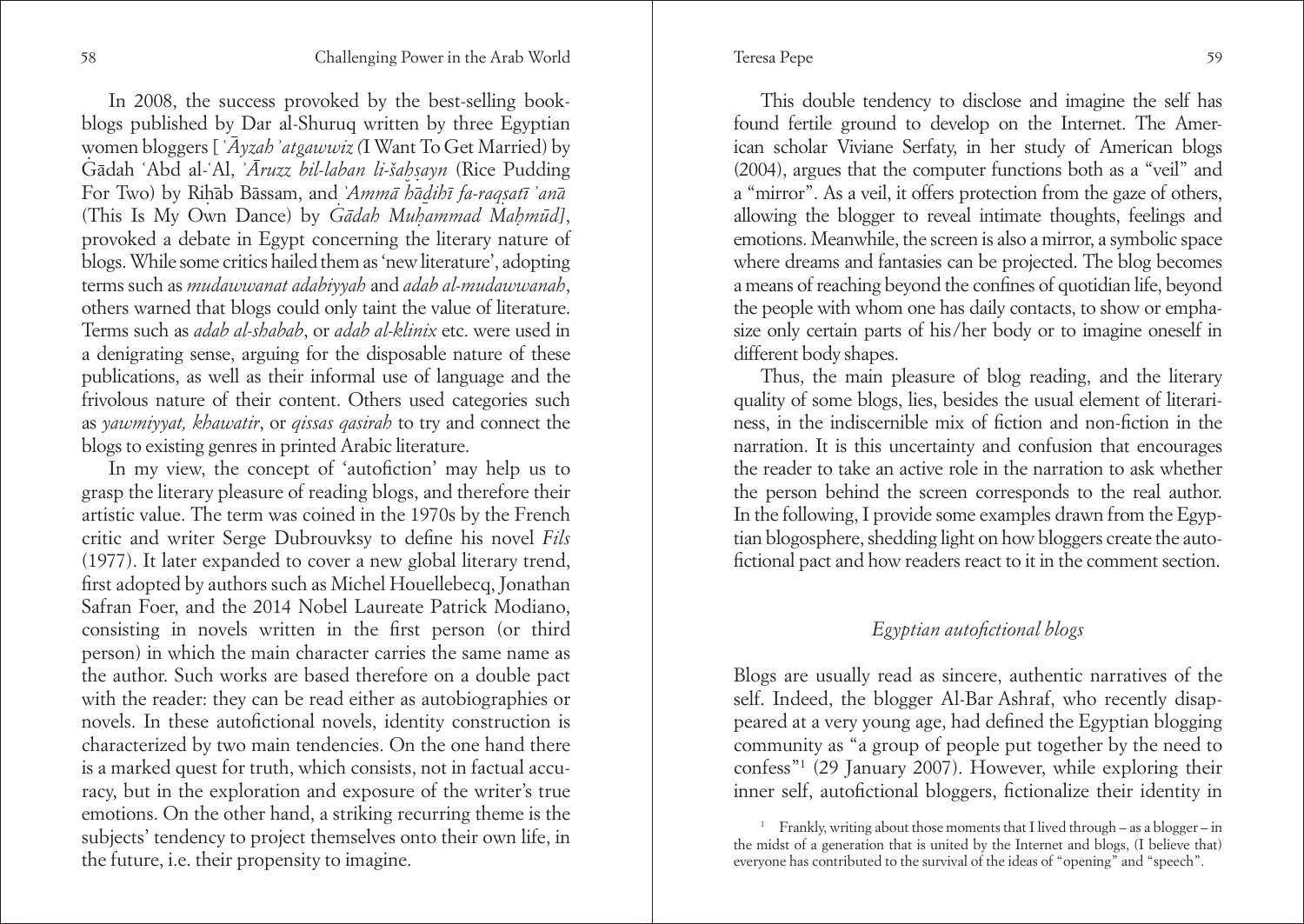#### Teresa Pepe

#### 60 Challenging Power in the Arab World Teresa Pepe

many creative ways, in order to confuse the reader's expectations and involve them in an active game of interpretations.

One way of fictionalizing the self on the blog is by adopting pseudonyms. Fictional names can be used not only for personal security, as often believed, but also to highlight imagined aspects of one's personality. For example, upon starting his blog *Wassa' Khayalak*, the writer Ahmed Naje, adopted the name Iblis. His devious approach is confirmed in his writing, as he often breaks taboos and does not hesitate to challenge religious and political authorities. It is also performed in his relationship to readers and in his use of language, which involves use of swear words and vulgar expressions. Over time, the blogger abandoned his nickname and included the blog on his personal website. However, his provocative personality persists, tempting readers to 'enlarge their imagination' and dragging them into a world inhabited by spaceships, whales, and where he sits aside Johnny Cash, Trotzky, and Egyptian cinema like Samia Gamal, Layla Murad and Said Abu Bakr. Naje uses the blog to challenge the status of the realistic novel in Arabic literature, for its ideological and didactic endeavour. Inspired by the Argentinian author Julio Cortàzar, and in particular by his novel *Hopscotch*, he creates an episodic, expandable literary text that requires the active participation of the reader in navigating among the ephemeral, scattered fragments of the author's identity and making sense of the combination of links, video and images. In such texts, it is impossible to discern where reality ends and fiction begins. To one of the readers who inquires about the nature of text and its relationship to novelistic writing, Iblis replies:

دى اوال مش رواية يا عم ابو جهل وال قصة قصرية، دى اسمها تدوينة ودا فن تاني خالص لسه بيتشكل. التدوينة هي نص ذاتي في المقام الاول يعني انا هنا بكتب هلوساتي الشخصية

First of all, this is not a novel, uncle Abu Jahl (Jahl=ignorance) is not a story, it's a post. It's a veritable art form that is still in evolution. The post is mainly an 'auto-narrative', which means that I am here with my personal hallucinations (8 September 2007).

Bloggers also fictionalize their identity by resorting to visual elements, by experimenting with banners, profile pictures and combining writing with audio and visual elements. In her blog *Tanatif Maat*, Mona Seif depicts herself as a modern Maat, the ancient Egyptian goddess of Balance and Truth. In her blogging, Mona speaks out about her own feelings and frustrations, and connect with a community of peers that shares her desire to change the current political situation. As a goddess of truth, Maat does not hesitate to describe her personal experiences of sexual harassment and police brutality. As she writes:

لازم نكسر جدار الصمت اللي حطيناه ، و نحكي عن اللي بيحصلنا فعلا, عن ازاى بنشيل هم كل يوم مُشبه في الشارع, أو نركب مواصلة عامة. جايز لما الناس يشوفوا بعينينا قبح اللي بيحصلنا ، يبقى ما فيش قدامهم حل غير انهم يصدقوا.

We need to break the wall of silence that we have imposed upon ourselves and talk about what is really happening, of how we can internalize it everyday as we walk down the street or go about in public. It is permissible for people to see with their own eyes the ugliness of what is happening, there is no solution before them except that they believe.

Curiously, her brother Alaa Abdel Fattah writes on her blog, not knowing that Maat is his sister: "I hail you for your courage." Maat replies: "You can't imagine how your comment encourages me" (10/10/2006).

At the same time, the blog allows her to take refuge in an imagined world, as a means of escaping the cruel surrounding reality. She warns the reader: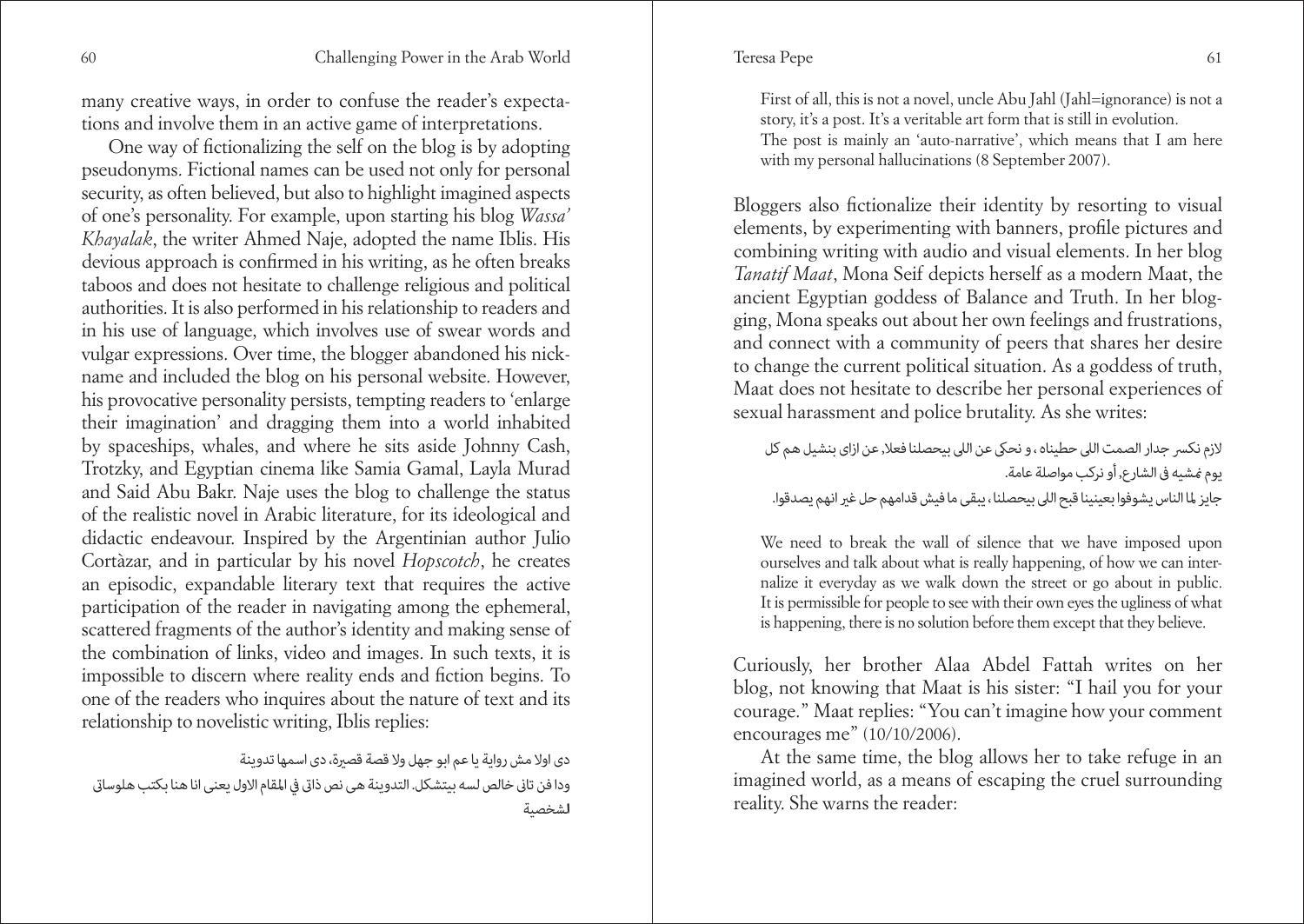#### Teresa Pepe

كالعادة باسرق جزأ من الوقت ، اهرب فيه من الدنيا اللي حوالية ، و اسيب نفسي لدنيا تانية باصنعها في خيالي

كل مرة حدوتة شكل باعيشها ، فيها اقدر اعمل اى حاجة كان لامكن افكر اعملها في الحقيقة عالمي الخاص ، دنيا صغرة ملكي انا لوحدى ، تناتيف صغرة نسجها خيالي و فيهم بنت كان املفروض تبقى انا ، لو كان عندى الشجاعة الكافية

As usual, I subtract a part of time, I escape from the world that surrounds me and keep for myself another world that I create in my imagination. Every time I do this, I can do anything that I can't do in the framework of reality. My world, a small universe belonging only to myself, is the result of small interwoven strands of my imagination. Amongst them there is a girl that should be me if I had had enough courage.

Mona imagines herself as a free, passionate woman, and she depicts herself (both with words and drawings) with loose, curly hair, as a marker of femininity and rebelliousness. In other entries, she takes refuge in childhood, an imagined condition of dream and innocence, "as a reaction to the fear that eats into her", as she writes after her brother's imprisonment in 2007. Her writing complicates the distinction between personal and political. The scars that Mona carries on her body are personal, but at the same time they hint at a more general malaise that affects the entire society. There is no personal solution for it, if not denouncing, speaking out and imagining a better world through words and colours.

Unlike Mona Seif and Ahmed Naje, other bloggers sign the blog entries with their real names, but they warn the reader that what they read does not concern the author's life. We find several examples of this in the blog *Wanamaly*, written by al-Baraa Ashraf. For instance, the blog post "My father loves my Mother", tells a love story between a member of the Muslim Brotherhood and a young intellectual woman who changes her life to accommodate her husband's moral standards. al-Baraa warns the readers that this is a *qissa ghayr haqiqiyah*. Despite that, some readers do attribute it to his own life, criticizing him

for discrediting his family in a public space. Others point out that the story is not realistic: how can it be possible that a small child does not recognize his mother if she is wearing a *niqab*. In other entries, Al-Baraa introduces the character Mutawiʿ and announces: "Those who know Mutawiʿ in person are prohibited from reading this", as Mutawiʿ might be the author himself. It seems that the fictional status of these entries is predicated as a means of protecting the author's social respectability. In fact, his blog is continuously attacked and monitored by readers who judge him according to very conservative moral standards. By fictionalizing his identity, therefore, al-Baraa is able to disclose intimate events of his life, express his feelings and ironize about his heavy, corpulent body, a theme that finds his expression in the cover and title of the book based on the blog, *Al-Badin*.

In other cases, bloggers exploit the hybrid autofictional nature of the blog to involve the reader in an active game that they define as *ishtighala*. It consists in telling a fictional story but disguising it as a piece of sincere confession, to make fun of the reader's voyeurism. An example of this can be found in the blog written by Nael elToukhy, in his homonymous blog *Nael elToukhy*. On the banner of the blog we find a picture of Pinocchio, which suggests that the blog might be a pure lie. In his blog post *Li-hadihı al-ʾasbab tallaqtu Laylà* (28/12/2007), the author asks his readers' advice on how to deal with his disobedient wife Layla, who refuses to honour her marital obligations and complains about being beaten by her husband. Some readers sympathize with his sorrow and opinions, others call him "a psychopath" and suggest he visit a doctor. Others still understand the game and continue to play along. Actually, we can see that this post is an ironically sarcastic account of masculinity in Egyptian society, irony which is also directed at the readers' voyeurism. The author is playing on the fact that many readers will take this story at face value and attribute it to his personal life – and this is precisely what happens. Similar examples of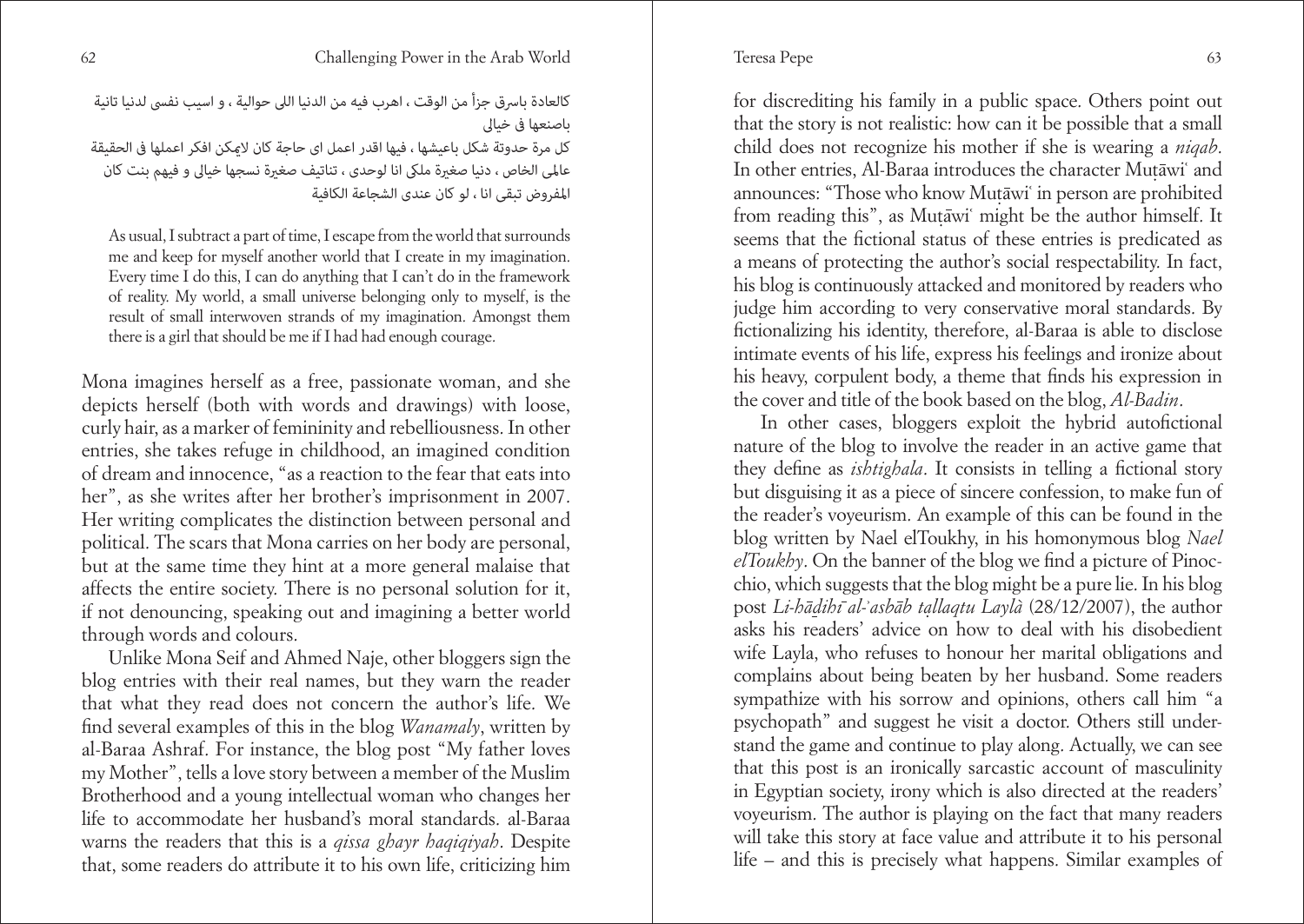Teresa Pepe

this game can be found in the blog *Wassa' Khayalak* and in the blog *Spring* by Mohammad Rabie, which is a clear sign that the *ishtighala* went viral in the Egyptian blogosphere.

Over the years, some bloggers have ended up disclosing their real identity, especially after having reached a certain notoriety in the cultural field, but they continue playing the autofictional game. Other bloggers prefer to keep their identity secret, for security reasons. This is the case of Emraa Mithlya, who in her blog *Yawimyyat Emraa Methlya* writes literary pieces telling of her experience as a lesbian in Egyptian society. Her style is based on an original mix of Modern Standard Arabic, Egyptian vernacular, English and slang words, and includes misspellings and syntactical mistakes. It is deterritorialized language (to use an expression from Deleuze and Guattari's "Notes on a Minor Literature", 1983) that sheds light on the marginalized position of the author in Egyptian society, and the political, collective nature of her life-writing.

Overall, we can say that these blogs should be seen as interactive autofictional narratives, narrating the self by blurring the boundaries between fiction and reality, and by scattering pieces of the blogger's identity among links, multimedia elements and reader's comments. Bloggers use the hybrid, ephemeral, episodic and multimedia nature of the blog to expose their own life stories, and push the boundaries of what can be publicly exposed in Egyptian society. Autofictional blogs must thus be read as the literary expression of a marginalized youth that is adopting a new means of self-expression and a subversive language to reshape their identities and connect with each other in order to voice their dissent towards political, cultural and religious authorities.

The examples described so far show that blogs should be read as new narratives of the self, as the authors experiment with a new medium to write and distribute their life stories. As a genre, autobiography has deep roots in Arabic culture.

Early traces of it can already be found back in the  $9<sup>th</sup>$  century, but the genre reached its high point in Egypt in the first decades of the 21th century and in the writing of the 1990s generation. In the light of those earlier literary autobiographies, how do blogs innovate the practice of writing the self in Arabic literature?

First of all, it is important to notice that hybridity has been a key feature of Arabic autobiographical writing since the genre began to flourish at the end of the 19<sup>th</sup> century. Self-accounts have been embedded in travelogues, essays, novels and autobiographies proper. One might think for example of the major work *al-Saq* ʿ*ala Saq fi ma hwa al-Faryaq* by the Lebanese writer Ahmed Faris Shidyaq, published in 1855. In this work Shidyaq introduces the character Faryaq (an obvious amalgamation of Fariq and Shidyaq) who functions as his own alter ego. The narration alternates between first and third person and in some passages Shidyaq addresses Faryaq directly. Here, the autobiographical account is interspersed with social and literary criticism, philological and poetical digressions. In the text, it is impossible to discern when Shidyaq is discussing his own life or indulging in pure imagination. But apart from Shidyaq's work, which remains an enigma in terms of literary classification, we can see that writing the self in Arabic literature has often resulted in a hybrid between novel and autobiography. In the novel Zaynab, by Muḥammad Ḥusayn Haykal, Hamid, the main character, shares many traits with the author. However, the writer presents it as a novel and publishes it under the pseudonym *misrı fallah*, not only because the novel was not considered a respectable genre at that time, but also because he could not dare attribute love feelings and emotions to his own life. Likewise, in the foreword to his novel *Ibrahım al-Katib*, Ibrahim Al-Mazini, underlines the fictional character of his novel, and lists the features of his hero that are exactly the opposite of his own. However, readers would know at once that Ibrahim is no-one other than the author himself. Even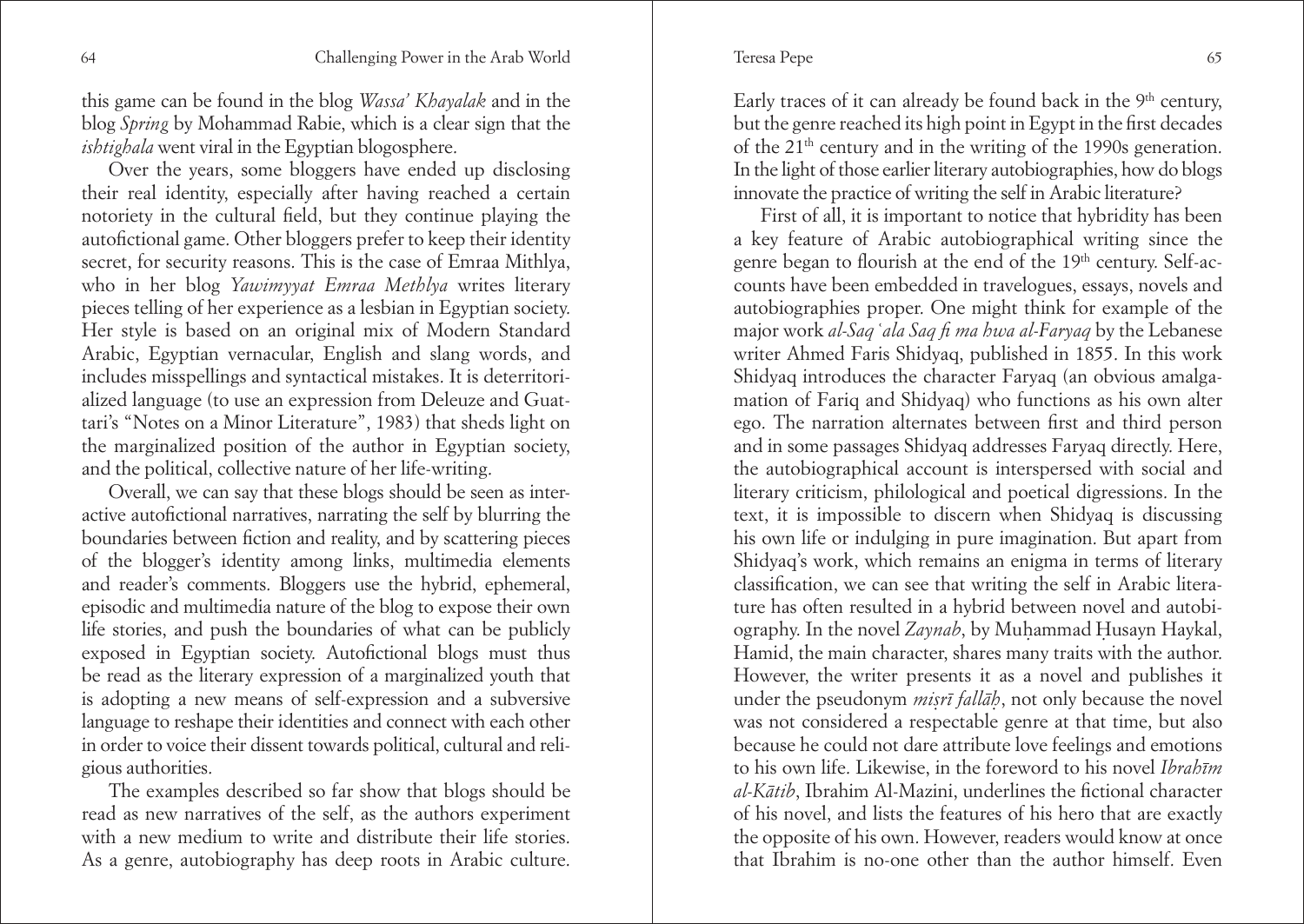Taha Hussein's novelized autobiography in three volumes, *al Ayyam* (1929, 1939, 1973), was first presented by the author as a novel, and narrated in the third person. Only in 1973, on the publication of the third volume, does the author admit that it is an autobiography. In general, we could say that the main tendency in the first half of the twentieth century was that autobiographies were presented as such, if they were to narrate a successful life story. Taha Hussein eventually presented *Al-Ayyam* as an autobiography because it tells about a young boy from the countryside who strives against poverty and blindness, and manages to affirm himself in society as an intellectual. More private issues, such as love or personal failures, were more likely to be narrated through fiction. This recourse to the fictional shelter can be seen as a clear antecedent of the narrative strategies (pseudonyms, self-conscious narrator, etc.) used by bloggers in autofictional blogs. The blog, like the novel before it, is a means of exploring liminal subjectivities and disclosing and validating them in the public sphere. However, the blog, with its autofictional, double pact, further blurs the borders between autobiography and novel. It allows a game of "now you see me; now you don't", a game of doubting, which has the potential to reveal and discuss certain issues that would not be considered legitimate in the public realm.

A new boom in autobiographical writing is seen in the literary works produced by the 1990s generation of Egyptian writers. Sumayyah Ramadan' ʾAwraq al-Narjis' *Leaves of Narcissus* (2001), Mayy al-Tilmisanı's *Dunyazad* (1997). Nura ʾAmın's *Qamıs wardı farig* (1997) and Mustafa Dikrı's *Hura*ʾ *Matahah Qutiyyah* (1997) can be read as fictionalized autobiographies, in which life is narrated in the form of fragments, by breaching the chronological order, and blurring the distinction between fiction and reality. This mode of life writing has certainly paved the way for Egyptian autofictional blogs. These writers also foreshadowed the bloggers in resorting to private publishing to gain access to

the cultural stage and escape the state's control, paving the way for bloggers' self publications on the Internet. The Internet, however, affords much more freedom than private publishing, in terms of access, content and aesthetics.

In the first place, blogging has created openings for players who are completely unknown in literary circles. Bloggers do not write their lives because they are famous, they become famous by writing their lives.

Secondly, the blog also allows a larger freedom in terms of stylistic choices. The fact that the texts are self-published and unedited by a linguistic authority allows bloggers to experiment with youth language, language mistakes, misspellings, vernacular expressions, and English words. By appearing in print, blogs have blurred the divide between *fus-ha* and the *ammiya* in printed literature. Nowadays, many authors are introducing vernacular expressions in their novels, not just in the dialogues but also in the narrative. In addition, bloggers write about themselves with pictures, icons, music videos and links. It is usually just a copy and paste of several elements they found online, but the copying makes for new meanings and new subjectivities.

Finally, the main novelty introduced by autofictional blogs is that they have turned life writing into a collective endeavour. Where the authors of the 1990s lamented the absence of readers, autofictional digital authors have left the ivory tower and the dark recesses of the soul in which writers had locked themselves, and invite their readers to participate in the creation of the text. They are not alone in their striptease, but are backed (and often criticized) by a community of readers and writers. Readers participate by offering feedback on the bloggers' writing, adding their own life accounts, and suggesting new directions for plot development.

In conclusion, we might say that by circumventing the print media, which necessarily entail the reviews of censors and literary 'purists', bloggers have been able to add new meaning and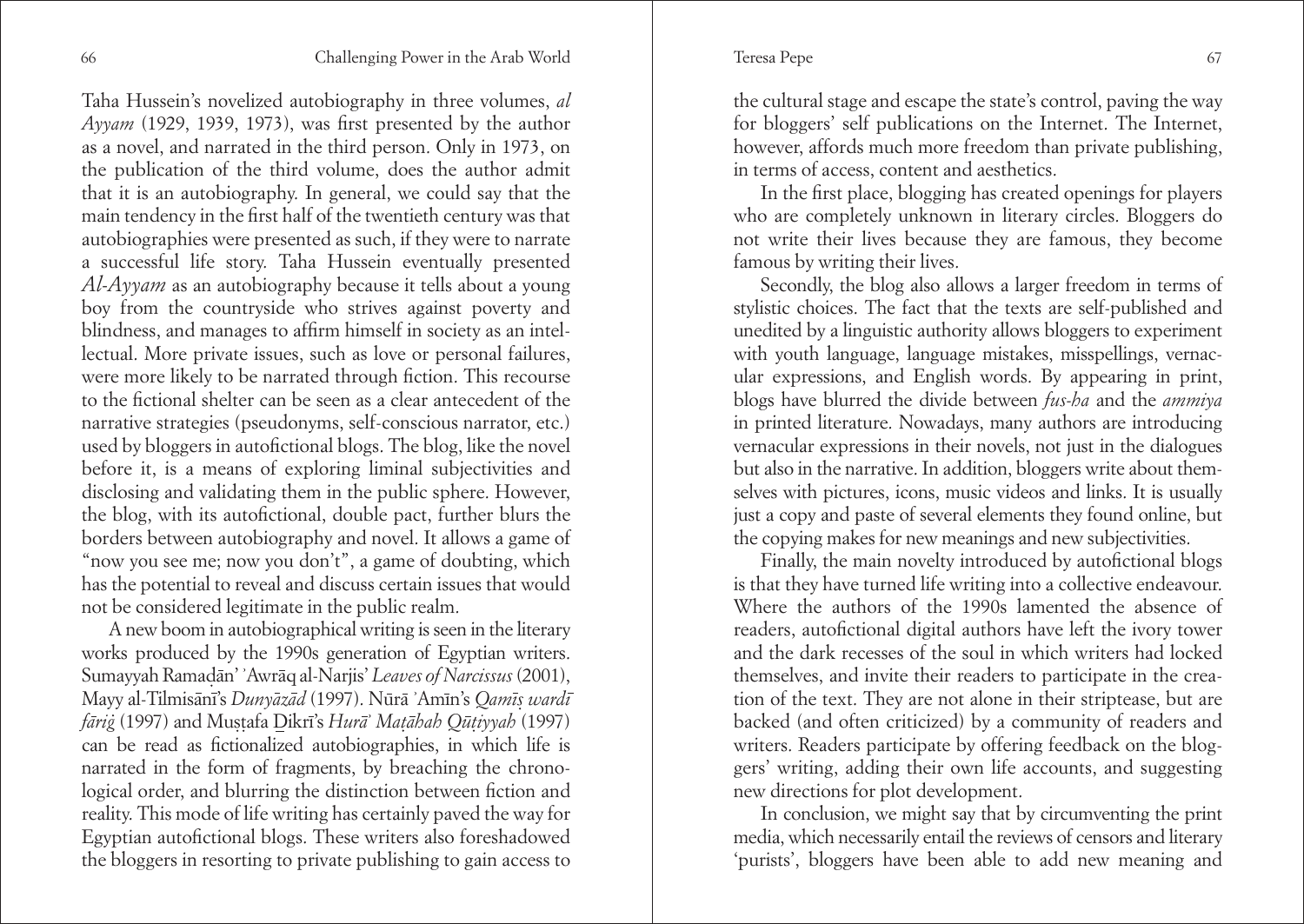<span id="page-34-0"></span>aesthetics to Arabic (autobiographical) literature. By rejecting the novelistic mode which is, for them, the manifestation of a decaying nation, they look to the Internet to create new modes of expressions, a new writing language and new subjectivities that better reflect the reality they live in. They mix the literary and the political in new and interesting ways.

In order to promote innovation and the flourishing of new forms of writing therefore, it is crucial to give recognition to these liminal forms, to encourage them to experiment with the new medium and its attendant new genres. It is important that we find theories and identify patterns that help us to understand their social and aesthetic significance, as I have tried to do in this brief piece.

# Part II

Cultural and Political Ferment in Tunisia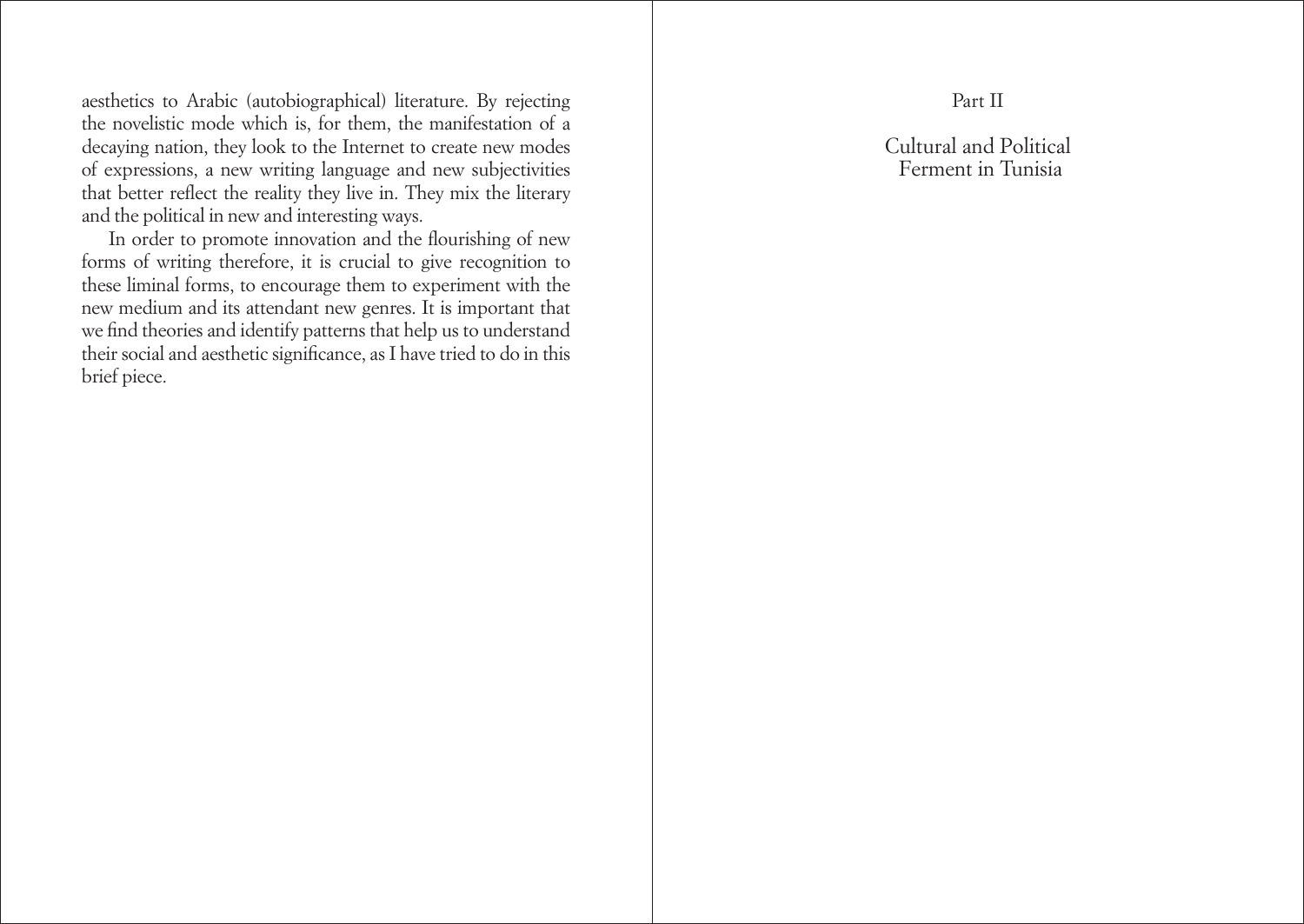Tunisia: Intellectual Issues of the Democratic Transition *Zyed Krichen* 

<span id="page-35-0"></span>The democratic transition, following the revolutionary movement that took place ten years ago, has always asked itself about its intellectual, even ideological, nature in the broadest sense of the word. Is it the result of a revolution, that wanted to make a clean break with the past, or is it the completion of the Tunisian reformist movement that was embodied by the nation-state?

#### *The identitarian temptation*

A revolution without leadership and without a clearly defined ideology could only result in a multitude of temptations. Political Islamism, totally absent from the demonstrations that led to the escape of Ben Ali, the Tunisian president deposed on 14 January 2011, showed itself, from the first weeks of the democratic transition, to be the best structured political and ideological force. It was therefore best suited to fill the ideological vacuum of the "revolution of dignity".

 The Islamist version of "Let's sweep away the past" presented itself as a radical break with Modernity, which was seen as too Occidental, too Francophone, and too anti-religion. The sweeping victory of the Ennahdha movement in the elections for the Constituent National Assembly that took place on 23 October 2011, with 37% of the vote and 89 members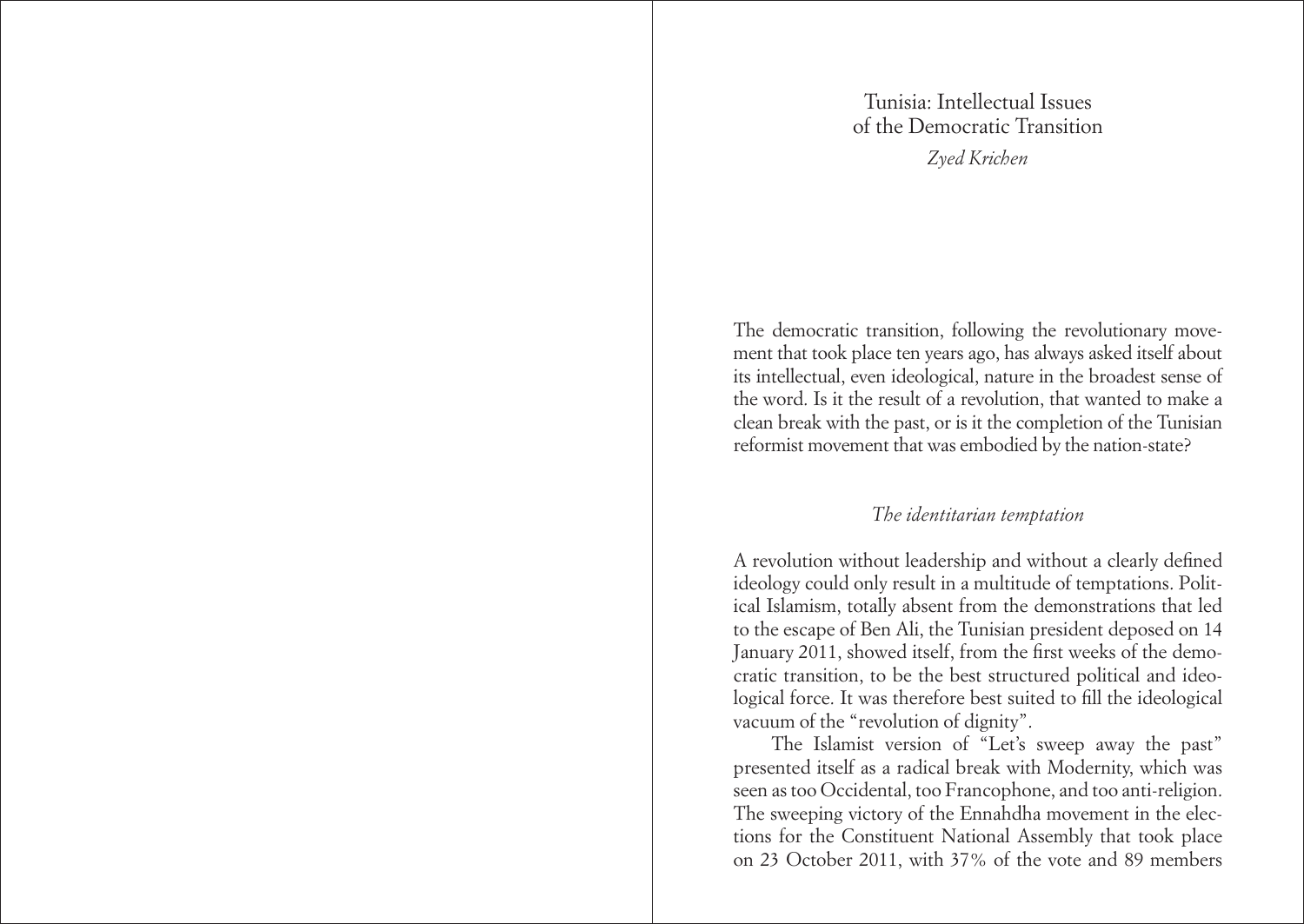of parliament out of 217, was seen as a popular mandate to Islamize the institutions and society.

### *Uninhibited Islamism*

The new Islamist regime wanted to establish its ideological dominance by a twin dialectic: Islamize the institutions beginning with the constitution and Islamize the public domain, impose wearing the Hijab in public services, praying in the streets, intimidating "seculars" and especially non *Hijab* wearers, spreading the good word with dedicated parades.

At the institutional level Ennahdha formed an alliance with accommodating secular parties while it looked to establish a holy alliance in the public space with the most radical Islamist movements of the land (Jihadis and Salafists). This triumphant and uninhibited Islamism lasted for a year. Its symbolic and physical violence eventually caused the elites and a large part of public opinion to turn against it.

# *The modernist response*

2012 and 2013 saw the spectacle of a fierce struggle for ideological hegemony. The Islamists quickly realized that their reactionary project couldn't triumph. Even their political allies were fundamentally against the Islamization of the institutions with the introduction of Sharia law to the constitutional corpus. Political Islam revealed itself quite rapidly to be unable to win the battle of ideas. The violence of its radical branches alienated it from entire segments of conservative Tunisia. Ennahdha was forced to make successive concessions while the surge of Jihadi terrorism ended up ruining its relative popularity.

#### Zyed Krichen

Political Islam lost the battle of ideas at the start of 2013, which was marked by the assassination of one of the charismatic leaders of the Tunisian left, Chokri Belaïd, on February 6. The anti-Islamist front was broad and massive. It went from the extreme left to the Socialist Destourian Party, including those who defined themselves as followers of Bourguiba (the founder of modern Tunisia), or even of the previous regime (the dictatorship of Ben Ali). This front also included the powerful trade union (General Tunisian Labour Union), entrepreneurs, feminists, civil society activists, and the majority of institutions and intermediate structures. This wide front could only win by dismantling the Islamists' power and their electoral legitimacy.

# *Bourguiba's posthumous victory*

Such a base however could never establish its ideological hegemony without the establishment of a common political and intellectual platform that was mobilizing and popular. An image of a modern, progressive and tolerant Tunisia was therefore invoked to counter Islamist obscurantism, one of social advancement, women's liberation, openness to the world, and moderate social values. In a word, Bourguiba's Tunisia, the quasi-ontological foe of political Islam, but a Bourguibism shorn of its authoritarian excesses and its personality cult. A sort of democratic Bourguibism that positively acknowledges the revolution, a doctrine that all democratic and leftist forces could identify with.

The movement also had to find a charismatic leader who could incarnate this ideological reconfiguration. He should be able to appeal to the Bourguibist heritage without being one of Ben Ali's men.

Such a providential figure was indeed found. Béji Caïd Essebsi, an old-timer, was called up onto stage in March 2011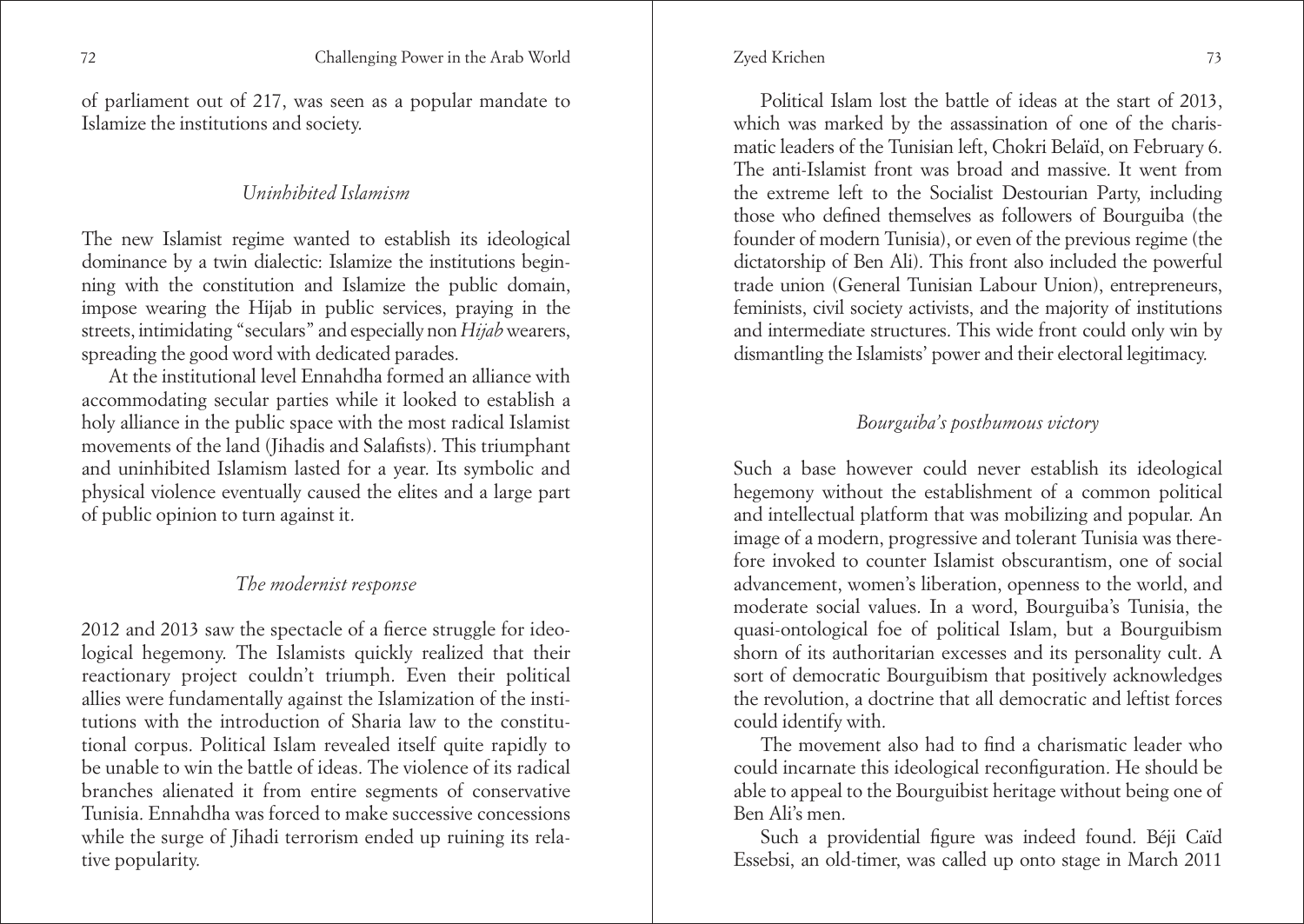to lead the transitional government leading to the Constituent Assembly elections in October 2011. An apologist for the 21st century, Béji Caïd Essebsi founded a party in 2012 called Nida Tounes (The appeal of Tunisia), which contained four trends of the ideological and political reconfiguration: Destourians, democrats, trade unionists and independents. This man and this party won the presidential and legislative elections that took place in the fall of 2014. Still, was the Islamists era really over?

## *From ideological bipolarity to a flabby consensus*

The victory of the modernist camp, even if it was clear, was not decisive. We tend to attribute that to the proportional nature of the voting system at the regional level, with the addition of rule by the largest remaining factions, or to the nature of the political system established by the 2014 constitution, which forbade the concentration of executive power in the hands of a president elected by popular suffrage. Actually, the victory of the modernist camp was relative: 37% versus 27%, and 86 versus 69 members of parliament in the legislative elections. In the presidential election, Béji Caïd Essebsi won in the second round with 56% of the votes versus 44% for the outgoing interim president Moncef Marzouki, the Islamists' unofficial candidate backed by radical revolutionary movements. The country was divided and the political and ideological defeat was only relative.

Being the political veteran he was, the newly elected president reckoned that a majority not including the Islamists, even symbolically, wouldn't stand a chance.

This forced cohabitation between the two seemingly irreconcilable enemies only two years before, turned into a flabby consensus, which was principally justified by the need to share power and its benefits, whether symbolic or material.

#### Zyed Krichen

# *The great struggle for equality and individual freedoms*

The fundamental divide in values was without doubt the issue of equality of the sexes and individual freedoms. This struggle had never been so intense or so frontal, either in Tunisia or in the Arab world. Authoritarianism, even with modernist overtones, would never permit a free and substantive debate on big societal issues.

The collapse of authoritarianism finally enabled this salutary debate. In the beginning, the Islamists thought they had already won the game without needing to fight. Wasn't Occidentalized modernism the avatar of the fallen authoritarianism? They reiterated the dialectic of formal freedoms /real freedoms with the claim that most of the former were blasphemous, and therefore incompatible with our Arab-Muslim identity.

Various Islamist groups frequently used violence in the first two years of the revolution to impose a new moral order on society.

# *A minority but efficient struggle*

At that time there were few defenders of individual freedoms. Only some intellectuals, activists, feminists, and human rights advocates were dedicated to the cause. For the majority of modernist forces, this particular struggle was not the priority. They thought that the weaknesses of Islamism were elsewhere, and insisted that this struggle could risk alienating them from the majority of the intellectually conservative population. However, two issues became central in the public debate and then written in the stone of the constitution: equality of the sexes and freedom of conscience.

The Islamists tried to resist, but on those particular issues they rapidly found themselves isolated. After having conceded on Sharia, they ended up accepting, with political calculation, freedom of conscience (Article 6 of the Constitution) and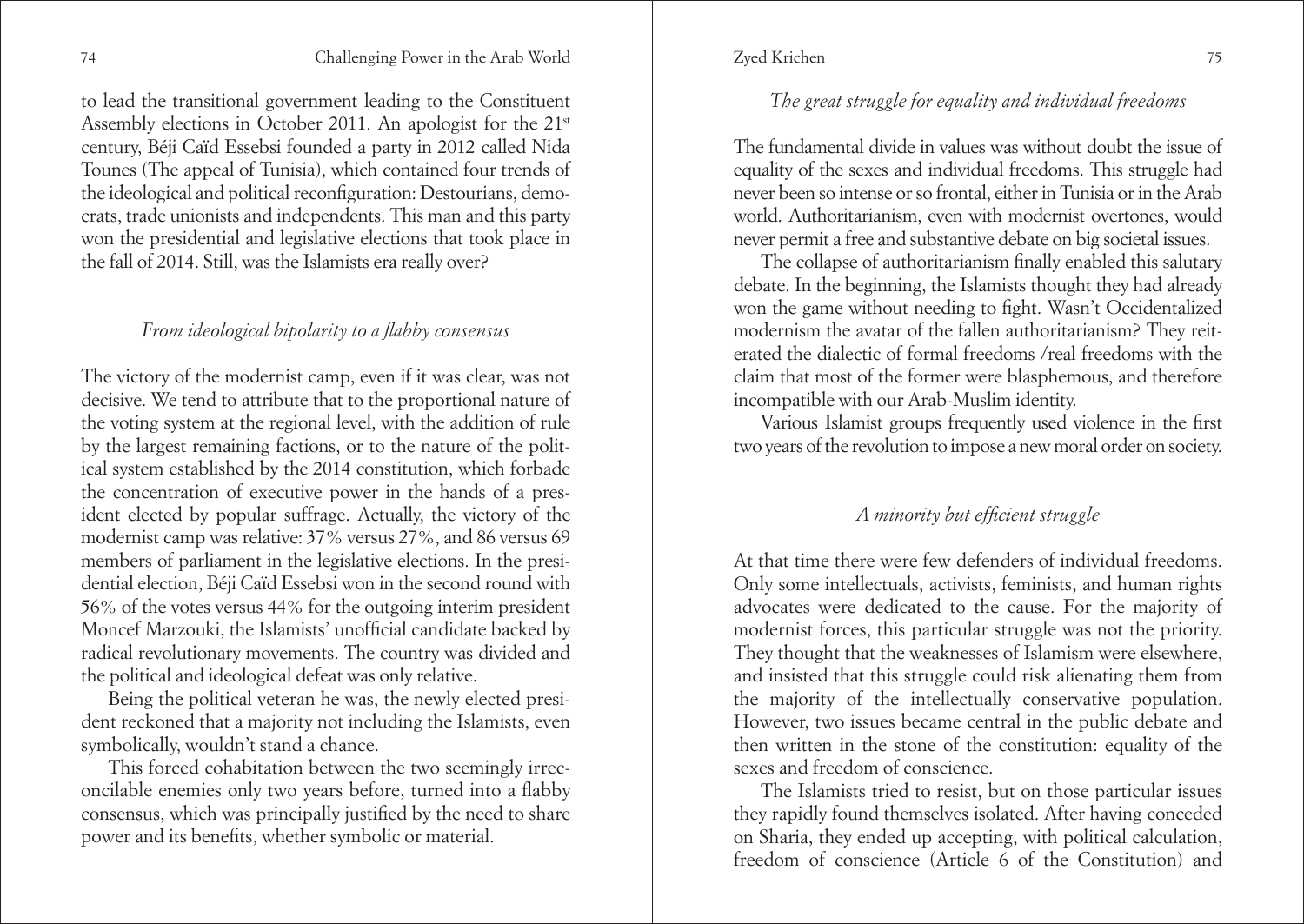#### Zyed Krichen

equality between men and women (Article 21). As long as the formulations were vague and general, the Islamists conceded. However, once the texts were fleshed out in detail (inheritance equality, the right to control over one's body, depenalization of homosexuality), the Islamists became fervent and combative again, all the more so since their main opponents avoided being dragged into these areas of the political ring.

# *Inheritance equality and the return of the identitarian struggle*

The consensus government led by Nida and Ennahdha was unable to repair the country economically. To be fair, three big terrorist attacks in 2015 destroyed tourism, a vital sector in the economy. Politically, the president's party quickly cracked and shattered into pieces due to the excessive ambitions of Béji Caïd Essebsi's son, who dreamed of democratically "inheriting" power.

At the instigation of Caïd Essebsi, parliament withdrew its confidence in July 2016 from Prime Minister Habib Essid, though he was reinstated again by Caïd Essebsi a year and a half ago.

In the twilight of this career, the president wanted to achieve a double victory: propose a young forty-year-old, Youssef Chahed, as successor to the dismissed Habib Essid to head the government, and announce a great reform implementing equality of the sexes and individual freedoms in law. This would be in the form of a code of individual freedoms.

The idea was not acted upon immediately however. In the meantime, the young Prime Minister became a dissident in his own party and joined forces with the Islamist movement to keep his job and prepare a plan to win the presidency in the elections of 2019.

On 13 August 2017, the old fox threw a stone into the pond: in accordance with Article 21 of the Constitution he decided to introduce inheritance equality and amend all discriminatory laws or those that were detrimental to individual freedoms. To achieve this, the president appointed a commission (Commission for Individual Freedoms and Equality, COLIBE), led by a feminist activist, *Maître* Bochra Bel Haj Hmida. He asked her to present a report in six months. The commission worked tirelessly to track down any form of discrimination and violation of individual freedoms in our legal arsenal. The final tome was presented to the head of state on 8 June 2018. The massive report contained dozens of propositions, but only the one concerning inheritance equality grabbed the attention of the president and public opinion alike.

# *The return of identitarian hate*

Once the content of the report was disclosed to the public, or even earlier, a smear campaign began against the commission and its president. The president of the republic however was relatively unscathed.

We witnessed an unprecedented wave of hate. *Maître* Bochra Bel Haj Hmida was called all sorts of names. Islamists, politicians and preachers alike, led the dance and denounced with vigour this "offence" to the Law of God. COLIBE had few supporters. Certainly, some political parties, associations, artists and intellectuals defended the commission, but public opinion turned its back on COLIBE and the inheritance equality bill languishes still in the drawers of parliament.

# *The surge of populism and the new threats on freedoms*

The year 2018 certainly represents an important turning point in the emotional state of public opinion. Rejection of the 'system' was more than evident. What the system actually meant differed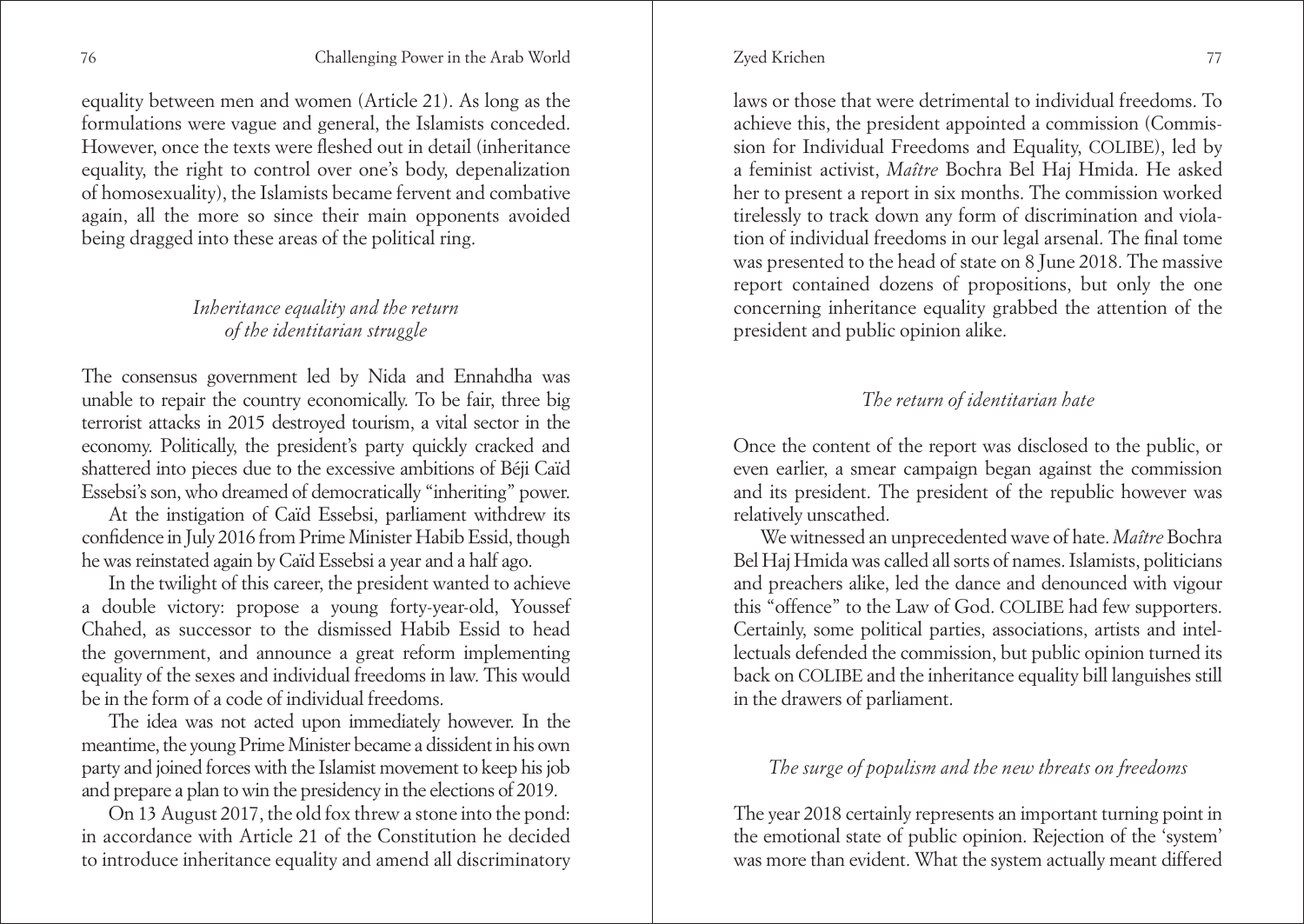<span id="page-39-0"></span>depending on one's political persuasion. The only point of agreement was the rejection of the flabby consensus that brought no benefit to the country. For some, the system was precisely this hiatus following a disastrous revolution, and one we should definitely put an end to. For others, it was the dictatorship of the parties in power and the opposition alike. In reality, people were sick of the general mismanagement and incompetence of the political class, besides the rampant corruption infecting the state's machinery.

The presidential and legislative elections that took place in the fall of 2019 were marked by a clear rise of the populists, nearly all of them conservative or even retrograde. The Islamist movement, despite its clear decline (less than 20% of the vote and nearly one million lost votes between 2011 and 2019), managed to remain one of the biggest political parties in parliament.

This general surge in populism might still put an end to the democratic transition. The atmosphere is ripe this July of 2021 for all kinds of authoritarian abuses, even though this particular chapter of History is not yet written and Democracy has not lost all of its support.

After a decade of Islamist dominance (more or less), president Kais Saied (elected in 2019) achieved what the French would call a *coup d'éclat.* Could this feat put a definitive end to this dominance by freezing all parliament activity and dismissing the Prime Minister under a broad and arbitrary interpretation of Article 80 of the Constitution regarding the risk of an "imminent danger"? Democracy and human rights certainly do not come out stronger from this power grab.

Our democratic transition was unable to flower into a true democracy characterized by the rule of law. The future is uncertain but the die has still not been cast.

# Acculturation of Rights and Freedoms in the Post-Revolutionary Tunisia

*Omar Fassatoui*

#### *Introduction*

Often seen as a western concept, human rights, as defined by international standards are frequently seen as incompatible with Muslim societies. The argument of their extraneity is advanced by human rights critics in several Muslim world countries. It is clear that many of the reservations made on international human rights conventions come from the fiftyseven states belonging to the organization of the Islamic conference which invoke cultural reasons – often linked to religion – for not accepting international texts in their entirety. We can cite here the example of the international convention on the elimination of all forms of discrimination against women (CEDAW), signed by several Muslim countries who have all entered reservations on one or more articles for a possible incompatibility with Sharia which in most of these countries represents the primary source of law.

Tunisia – although a member of the aforementioned organization – is an exception in this respect due to its particular relationship to religion. Since its independence, the country has indeed had its own vision of the relationship between religion and the state implemented by the first president Habib Bourguiba. This vision consisted of a series of policies (on education, health, work) and legislative measures that shaped the country and possibly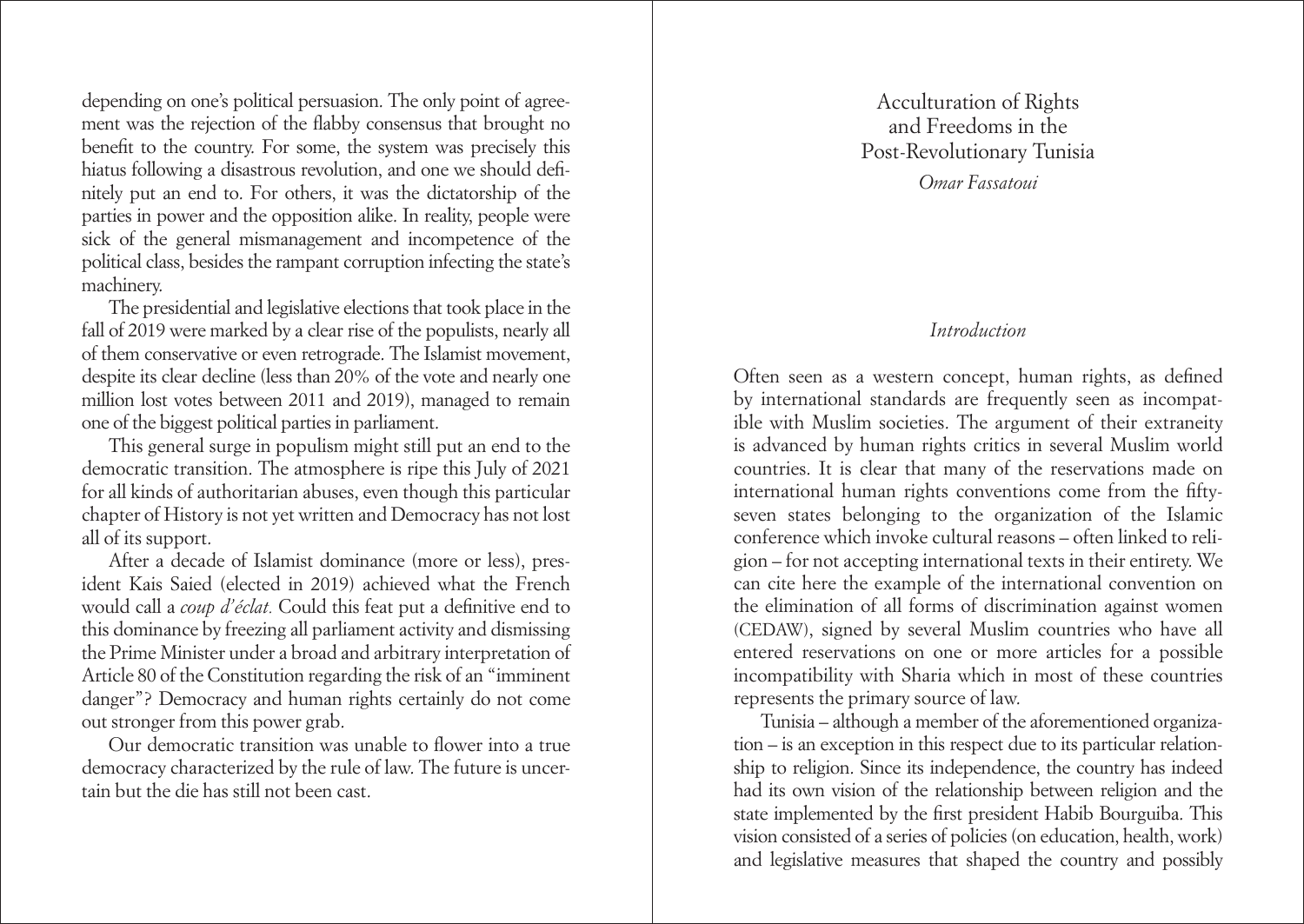contributed to the democratic transition it has been going through since 2011. It is useful to recall here that the code of personal statute (CSP) adopted by Tunisia in 1957, even before its first constitution, made it possible to establish the bases of equality between men and women by breaking away from Muslim religious law. This code was the first brick in the edifice of Bourguiba's reforms including the abolition of religious jurisdictions and their replacement by a single civil jurisdiction, the prohibition of polygamy, the establishment of judicial divorce, among others. Despite the reforms, the regime maintained a constitutional ambiguity as to the existence or not of a state religion in Tunisia. Bourguiba's evolution did not, however, go beyond certain limits which were to be the subject of several demands by society decades later during Tunisia's democratic transition post-2011. This demand was particularly visible during the process of drafting the new constitution (2011-2014). Marked by the return of the parties of political Islam to the national scene – formerly reserved for the single party – the constituent process has been marked by several negotiations between modernists and conservatives on the understanding of how to transpose human rights into the constitution. The most telling example of these negotiations remains the proposal of the Islamist party Ennahdha to introduce the notion of "complementarity" instead of equality for Tunisian women citizens.

The negotiations resulted in a consensual constitution giving Tunisian citizens certain human rights which they enjoy today and which are an exception in the MENA region and in the Muslim world. An examination of the Tunisian constitution reveals certain acculturations in the recognition of some rights and freedoms suggesting that they could not be experienced in Tunisia as elsewhere in the world. These acculturations would be the result of a work of reconciliation between all the forces which participated in the constituent process. This paper aims to demonstrate this through several examples while trying to show the possible consequences on rights and freedoms in Tunisia.

# *Freedom of consciousness and religion*

Freedom of religion and conscience is guaranteed by the Tunisian constitution in Article 6 which states that: *"The State protects religion, guarantees freedom of belief, conscience and the exercise of worship. It ensures the neutrality of mosques and places of worship against partisan exploitation. The state is committed to spreading the values of moderation and tolerance and to protecting the sacred and preventing it from being undermined. It also pledges to prohibit and prevent accusations of apostasy, as well as incitement to hatred and violence, and to curb them".*

This constitutional guarantee confirms Tunisia's international commitments in this area, in particular Article 18 of the Covenant on Civil and Political Rights, ratified in 1969 and responding to the demands of Tunisian civil society which called on the constitution to recognize the religious diversity of Tunisia. Several religious groups have indeed had more visibility in a context of democratic openness.

Analysis of this constitutional guarantee raises several reservations as to the real enjoyment by Tunisian citizens of freedom of conscience. The first observation is at the level of the wording of the article, where it is a question of protecting "*religion"* and the *"sacred"* and not freedom of religion and conscience*.* These are two unclear concepts. Their vagueness is likely to have several readings especially when one puts Article 6 in relation to the other articles of the constitution connected with religion. Assuming that the constitution is a whole that can only be read in its entirety, the guarantee of religious freedom in Tunisia might be limited by other provisions:

\_ The preamble speaks of Tunisia's *"Arab and Islamic identity"* as well as its *"cultural and civilizational affiliation to the Arab and Islamic Ummah"*;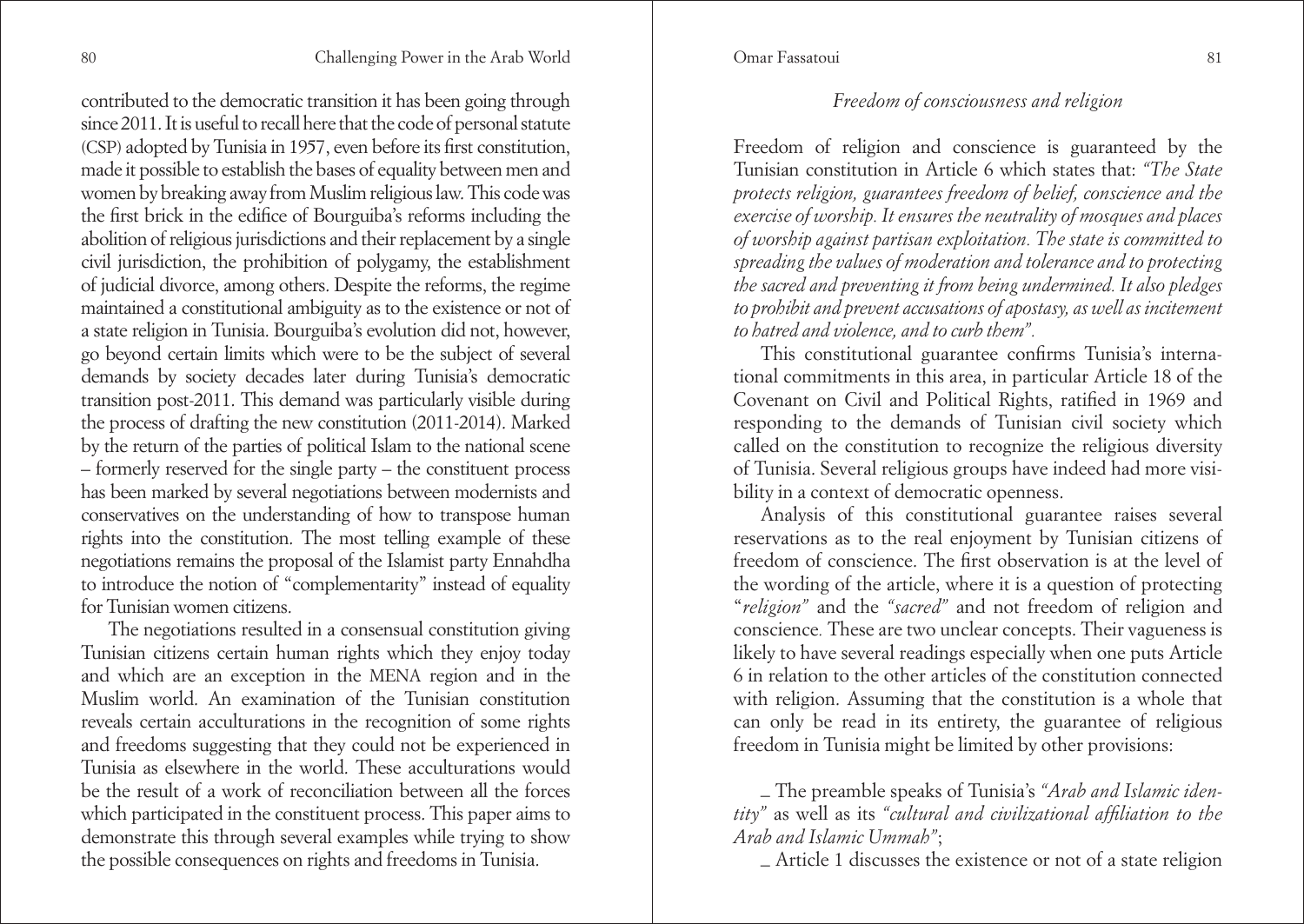#### Omar Fassatoui

#### 82 Challenging Power in the Arab World Charles and States Challenging Power in the Arab World S3

in Tunisia in vague terms (The Article itself was a subject of controversy under the old constitution of 1959 from which it is copied);

\_ Article 39 on education states that "*the State shall also ensure that the younger generations are rooted in their Arab and Islamic identity*";

\_ Article 74 reserves the candidacy for the presidency to Muslim candidates only.

The preamble and the other articles mentioned above confirm – despite the guarantee of religious freedom – the supremacy of the Muslim religion. In addition to the constitution which takes up this idea in Article 49, several Tunisian codes and laws confirm this construction, such as the code of personal status or the code of obligations and contracts which apply rules from Muslim law to all citizens in matters of personal (inheritance, marital duties, parental rights, divorce) and contractual rights (certain contracts are prohibited for Muslims). This supremacy is also found in Tunisian jurisprudence which has repeatedly invoked "Muslim public order" to justify certain practices such as limitations on religious freedom, in particular for Tunisian Muslims who are converts to Christianity, as well as freedoms such as artistic freedom, associative freedom or freedom of expression as we shall see later.

The question of religious freedom in Tunisia also makes it clear that it is understood by the state as being limited to the three monotheisms historically present in the country – Islam, Christianity and Judaism – and governed by the Ministry of Religious Affairs which was set up at independence. Although a positive sign for religious freedom can be seen with Atheism, Tunisia was the only country in the region where an NGO working on the rights of non-religious persons was officially registered under the name of the association of Tunisian free thinkers *(association des libres penseurs tunisiens)*. The Bahai

of Tunisia remain an example of an unofficially recognized religious group whose most significant demand is for a cemetery unaffiliated with other religions, a demand that remains unanswered to this day.

#### *Freedom of expression*

Guaranteed by Article 31 of the constitution, freedom of expression is one of the most notable achievements of Tunisian citizens after 2011. Freedom of expression was non-existent at the time of the Ben Ali regime and the will of constitutional assembly leaned towards a broad guarantee expressed in the plural, including freedom of thought, expression, information and publishing. This guarantee also suffers from certain limitations which reveal that this freedom is understood differently in Tunisia than in other countries. It should be said that the first of these concerns the limits imposed on religious freedom. An indicator is the number of cases that have been the subject of debate in Tunisian public opinion and of judicial treatment for some since 2011, beginning with the attack on an artists' exhibition by a group of Salafists in 2012. The most recent example was the famous Corona Surah affair in 2020, where the blogger author of the parody was sentenced to six months in prison. We can also see violations of this freedom for political or security reasons. The latter have been the subject of several criticisms, including a full report by Amnesty International in 2020 criticizing all limitations and in particular the infra-constitutional legal framework which dates from the old regime and which still allows the authorities to take action against those who exercise this freedom to criticize the government or ruling regime.

Most Tunisian laws governing freedom of expression have not been harmonized with Tunisia's 2014 constitution or international commitments and continue to form the basis of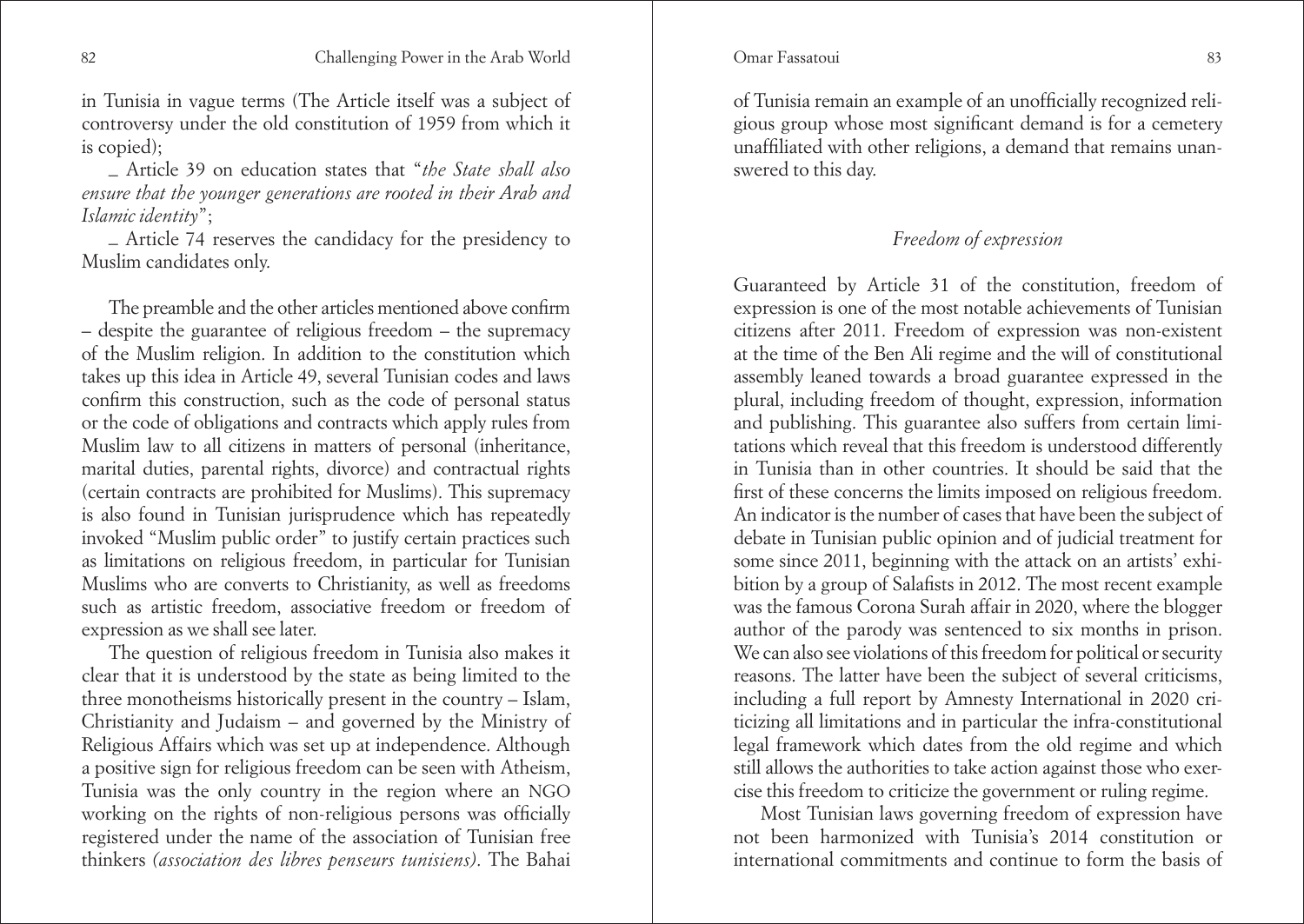Omar Fassatoui

lawsuits against bloggers and other activists. The use of the penal code, which dates from the colonial era, also constitutes a danger for freedom of expression, especially for any criticism of state agents. The title of Chapter 4 of the penal code contains the qualification *"attacks against public authorities",* allowing the Tunisian justice system to condemn several people who have exercised their rights, as would be normal in other countries where this freedom is protected.

We should also be concerned about the fact that certain laws adopted under the new constitution provide for serious penalties including death, for terrorism and money laundering, such as Law no. 2015-26 of August 7, 2015.

Tunisian civil society has always been concerned about the limits imposed by the authorities and continues to draw the attention of public opinion to the impact of these restrictions on Tunisia's democratic transition. It was pointed out to the human rights committee during the periodic review of Tunisia in 2020. In its concluding observations on Tunisia, the UN committee felt that the country should:

"a) Speed up the process of revising the Penal Code, the Code of Military Justice and the Telecommunications Code to bring them into conformity with Articles 18 and 19 of the Covenant;

b) Refrain from intimidating, harassing, arresting, detaining and prosecuting for vaguely defined offences journalists and human rights defenders exercising their right to freedom of expression;

c) Ensure that all violations committed against human rights defenders are investigated fully and impartially as soon as possible, that those responsible are brought to justice and sentenced commensurate with the gravity of their acts, and that the victims obtain redress".

*Freedom of association*

Covered by Article 35 of the 2014 constitution, freedom of association provides another good example of the restrictions imposed in Tunisia in the name of public order or morality and of the Tunisian authorities' particular vision of rights and liberties.

Though a large number of associations were allowed to organize, in particular thanks to the promulgation of Decree-Law No. 2011-88 of September 24, 2011, several cases of limited associative freedom have since been reported. These limitations are noteworthy because they only affect certain groups, especially among Tunisian citizens. Special mention should be made of the associations defending the rights of religious minorities, LGBT people and indigenous people.

\_ Religious minorities: the most telling example is that of the Bahai Association of Tunisia, which was never authorized. The state service responsible for registering associations has repeatedly called for the removal of the word Bahai from the official name, citing a ban on associations on religious grounds. However, several associations with the word Islam and Islamic in their official name have been authorized by the same service. Although the administrative court ruled in favour of the Bahai Association, the government appealed and the case is still ongoing.

\_ LGBT: the appeal of the Shams association was an interesting case since the government service – having authorized the association – decided to withdraw its permit citing a misunderstanding of the expression "sexual minorities" which the association had used in its statute during registration. No associations defending the rights of LGBT people in Tunisia have explicit mention of the acronym in their official name.

\_ Indigenous people: Amazigh associations have also encountered the same difficulties faced by other groups. Words in the Amazigh language are always rejected in the official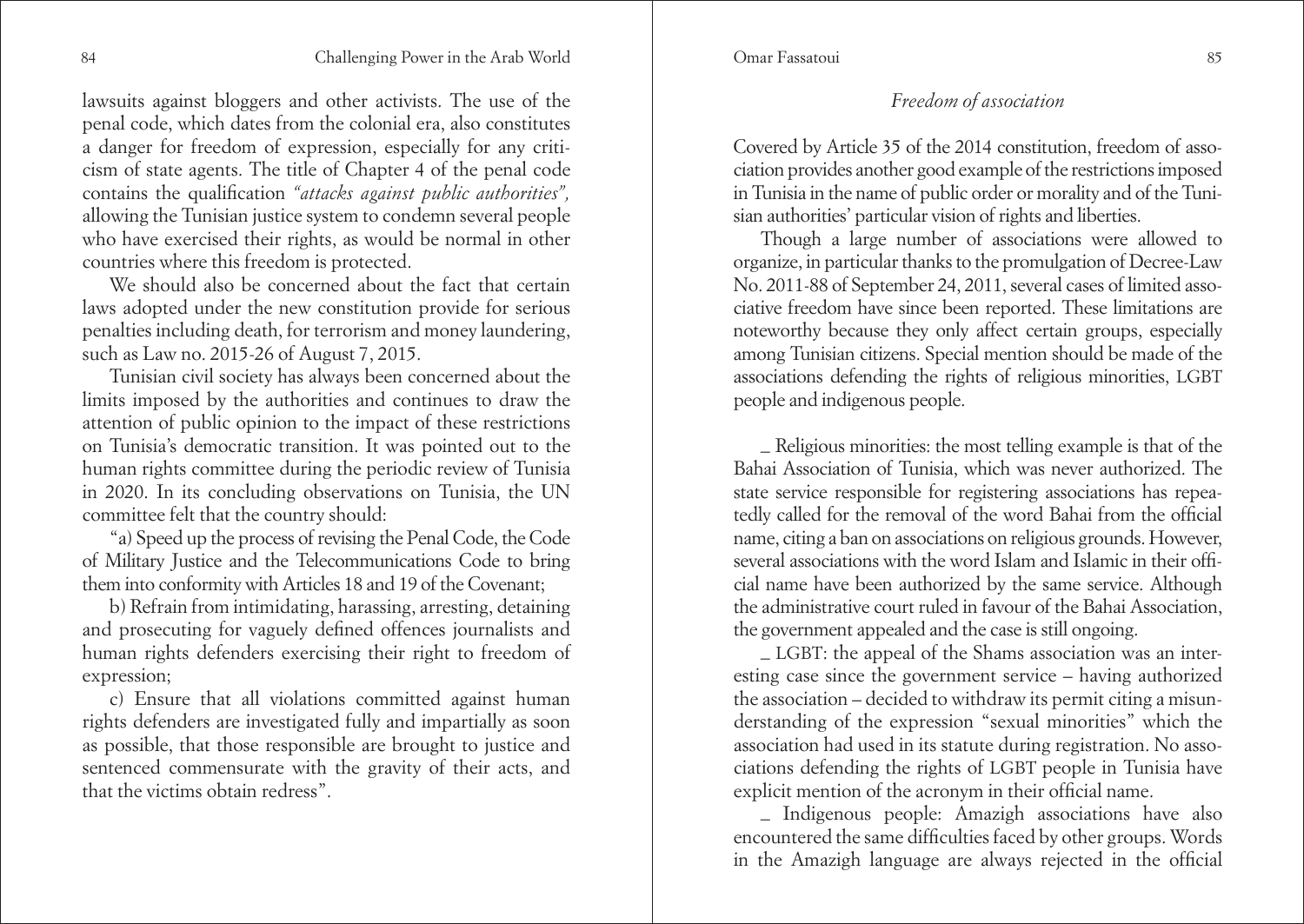#### Omar Fassatoui

names of associations. Although the state does now allow the use of Amazigh names for persons, after being banned for decades following independence (only Arabic names were permitted at the civil registry until 2020), the use of Amazigh names in the official titles of NGOs is refused.

For faith-based organisations like the Bahai organisation, the legal argument put forward by the service is that of Article 4 of Decree-Law No. 2011-88 of September 24, 2011, which states that: "*the association is prohibited... from relying in its statutes, press releases, programs or activities on incitement to violence, hatred, intolerance and discrimination based on religion, sex or region*". However use of the Amazigh language is not legally restricted as the same law accepts the use of foreign languages in addition to Arabic. The government seems to reject only Amazigh words and the alphabet, raising doubts about possible limitations on the civil, political and cultural rights of Amazighs.

These restrictions targeting Amazighs in Tunisia have been the subject of several concerns and recommendations addressed to the Tunisian state by the Committee on the Elimination of Racial Discrimination (CERD). The human rights body said it was "*...concerned about the damaging delays in the registration of some associations and certain obstacles to the formation of organizations raising sensitive political questions*."

### *Conclusion*

Although subject to restrictions, the guarantee of human rights and freedoms in Tunisia remains an exception in the region. This is sometimes seen as the only success story to follow the Arab Spring uprisings that triggered a democratic transition. Such restrictions on individual freedoms can be viewed as an acculturation of rights in a particular country with respect to international standards. The restrictions discussed in this paper allow us to see how a process of democratic transition is constructed, in particular by analyzing the disputed rights and freedoms themselves. This process is still underway in Tunisia a decade after the 2011 uprising.

The justiciability of rights and freedoms also shows us how a culture of human rights is constructed in a given context beyond the simple textual guarantee, court decisions allowing rights to be ratified and given practical meaning. Tunisian courts – especially regional – continue to protect the rights and freedoms guaranteed by the constitution. Recourse to the justice system might also be more important with the establishment of a constitutional court in Tunisia and possibly serve as a regional example of change in neighbouring countries. It is also interesting to see how the state and civil society in Tunisia seem to have different visions of rights and freedoms and how the law is trying to cope with expectations. The role of the constitutional court in clarifying the definitions of the rights and freedoms granted by the 2014 constitution will be a huge task.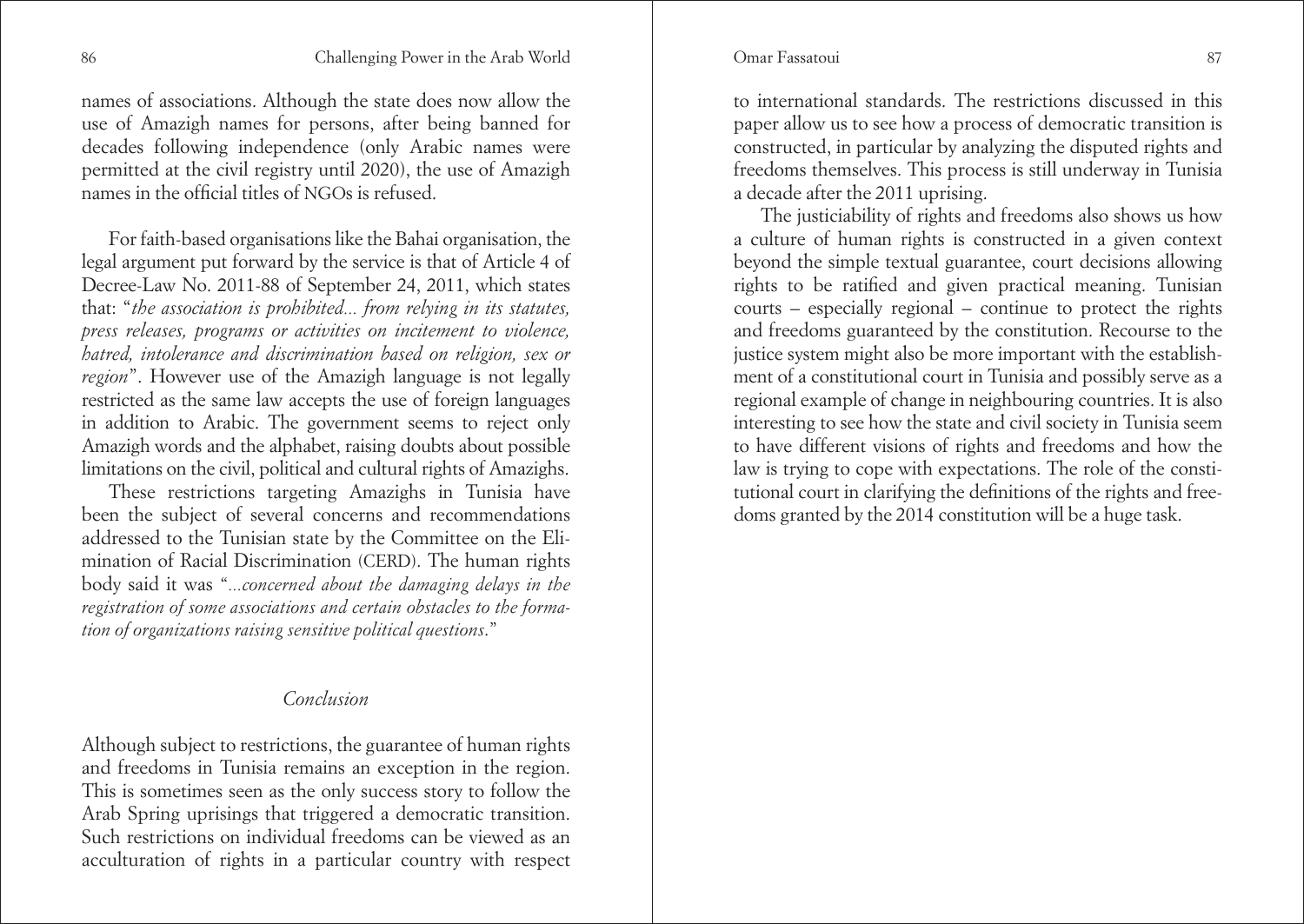The Alternative Media in Tunisia: Nawaat, Inkyfada & Al Qatiba *Abdel Aziz Hali* 

<span id="page-44-0"></span>Between buzz and media serving political or even commercial agendas, investigative journalism is resisting through some rare alternative media: mainly newspapers or electronic magazines run by associations.

# *I. Nawaat: the doyen of cyber-dissidence in Tunisia and the first alternative media in the Maghreb*

# *1.Early Years*

This is the case of Nawaat: an independent collective platform founded in April 5, 2004 by Tunisian activists (Sami Ben Gharbia, Sufian Guerfali and Riadh Guerfali, with Malek Khadhraoui joining the organization in  $2006^{1,2}$  as a forum for Tunisian citizens and diaspora to be able to express themselves free of censorship<sup>4</sup> from the government of Zine El-Abidine Ben Ali<sup>5</sup> and blocked in Tunisia by the Ben Ali regime until 13 January 2011.

The goal of Nawaat's founders was to provide a public platform for Tunisian dissident voices and debate.<sup>3</sup> Since its launch, the site has posted thousands of print and visual media items focused on human rights, freedom of the press, politics, and culture in Tunisia, primarily through the French and Arabic languages, but also frequently with English language contributions.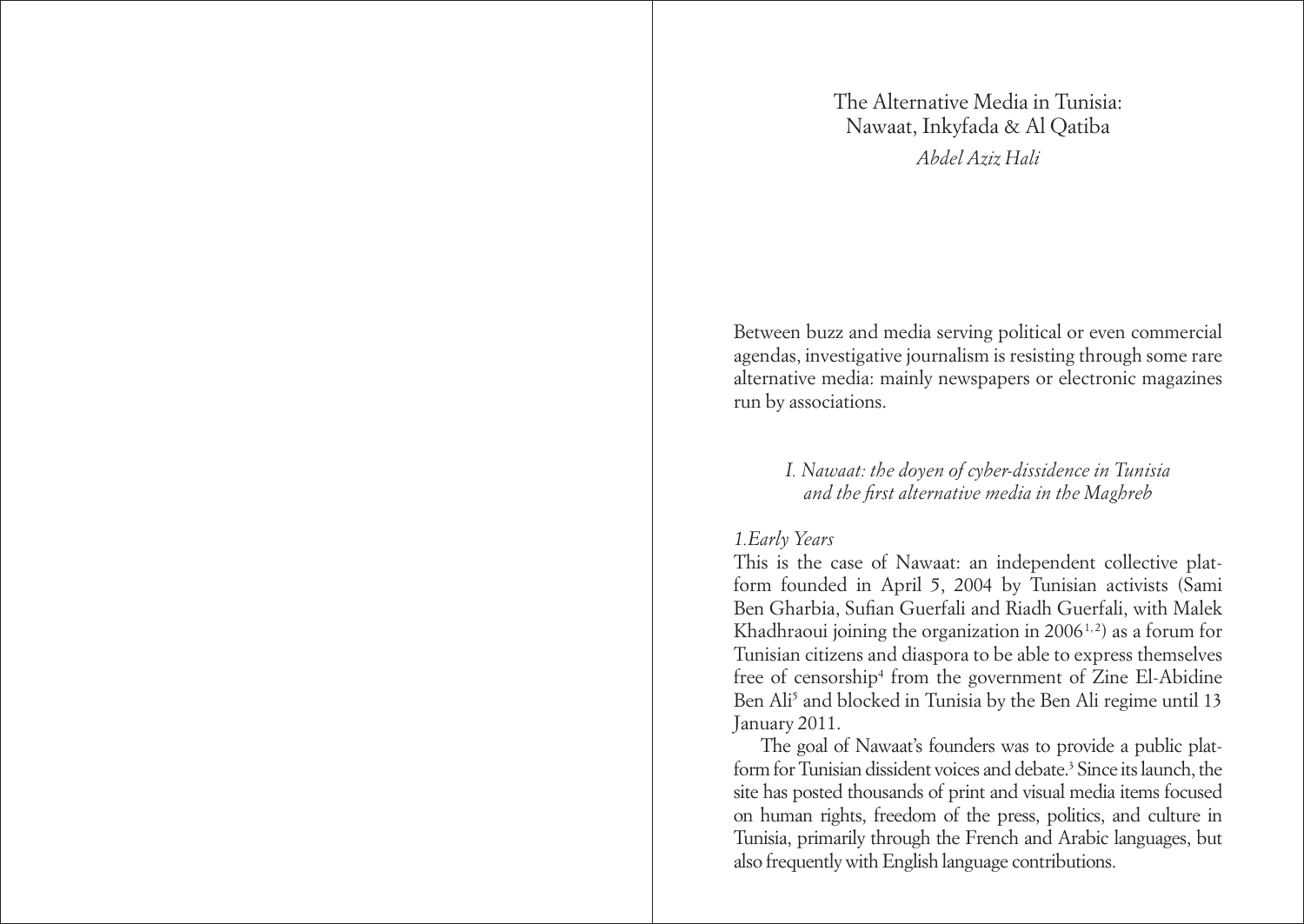Abdel Aziz Hali

The Ben Ali government established the Tunisian Internet Agency (ATI) in 1996 to monitor all Internet communications within the borders of Tunisia<sup>6</sup>. Owing to Nawaat's frequent challenges to the Tunisian government's restrictions on Internet communications, it became the target of ATI censors shortly after its inception<sup>2</sup>.

The OpenNet Initiative survey of 2006-2007 indicated that the Tunisian government was blocking Nawaat and several other dissident sites7 . ATI would block users' attempts to access Nawaat with Smartfilter software manufactured by the US company Secure Computing, displaying a standard 404 "File Not Found" error message on their web browsers<sup>2</sup>.

Some of Nawaat's earliest contributions focused on election fraud and other forms of disenfranchisement during the re-election of Ben Ali in 2004, which the incumbent won with 94.49% of the popular vote<sup>8</sup>.

In addition, Nawaat aggregated a variety of commentaries exploring the role of Islam in government and contemporary relations between Arab nations and the Western world. Nawaat also featured contributions from human rights advocates from the Arab world as well as Iran and other nations with large Muslim populations.

The site's staff often wrote opinion pieces castigating Arab governments with harsh censorship laws or promoting anti-censorship initiatives. The editors also called regularly for the release of imprisoned free-speech advocates including Alaa Abd El-Fattah and Abdel Monem Mahmoud.

# *2. The Tunisian uprising (Sidi Bouzid Riots) and TuniLeaks (collaboration with Wikileaks & Julian Assange)*

Mohamed Bouazizi, a Tunisian street vendor, set himself on fire on December 17, 2010, resulting in his eventual death on January 4, 2011. This event catalyzed a series of street protests starting in the town of Sidi Bouzid that developed into the Tuni-

sian Revolution. Nawaat provided commentary which contextualized the situation and posted numerous articles about the unfolding events, which many Tunisians were able to access via mirror sites and other conduits<sup>9, 10</sup>.

Nawaat covered the spread of protests until Zine El-Abidine Ben Ali fled the country with his family, posting news stories from international news sources, Arab journalists, and Tunisians inside the country and abroad. The site kept the focus on the underlying causes of the revolution as well, including restrictions on personal freedoms, imprisonment of opposition members, and economic stagnation.

TuniLeaks was launched on November 28 on Nawaat.org, one hour after the whistleblowing site Wikileaks released the cables on Tunisia. The first release contained 17 cables issued from the US Embassy in Tunisia, and the majority of them revealed exchanges between the embassy and the US State Department. Those revelations dealt mainly with the neglect of human rights in Tunisia and the restrictions on freedom of expression. The Tunisian government rapidly blocked access to TuniLeaks, first blocking

[https://web.archive.org/web/20150221084506/https://](https://web.archive.org/web/20150221084506/https://tunileaks.appspot.com/) [tunileaks.appspot.com/](https://web.archive.org/web/20150221084506/https://tunileaks.appspot.com/) (without the https), then on the next day blocking Google App Engine's IP Address (209.85.229.141) in order to block TuniLeaks under https as well. Additionally, the electronic version of Al Akhbar, a Lebanese newspaper, was also censored in Tunisia for containing some cables released by  $T$ uniLeaks<sup>11</sup>

### *3. The Tunisian Revolution & post-revolution activities*

One of Nawaat's innovative contributions during the revolution was identifying and translating videos and personal accounts of potential media interest that were published on Facebook and other social networking sites. By the time of Ben Ali's ouster, Facebook was one of the few sites not blocked by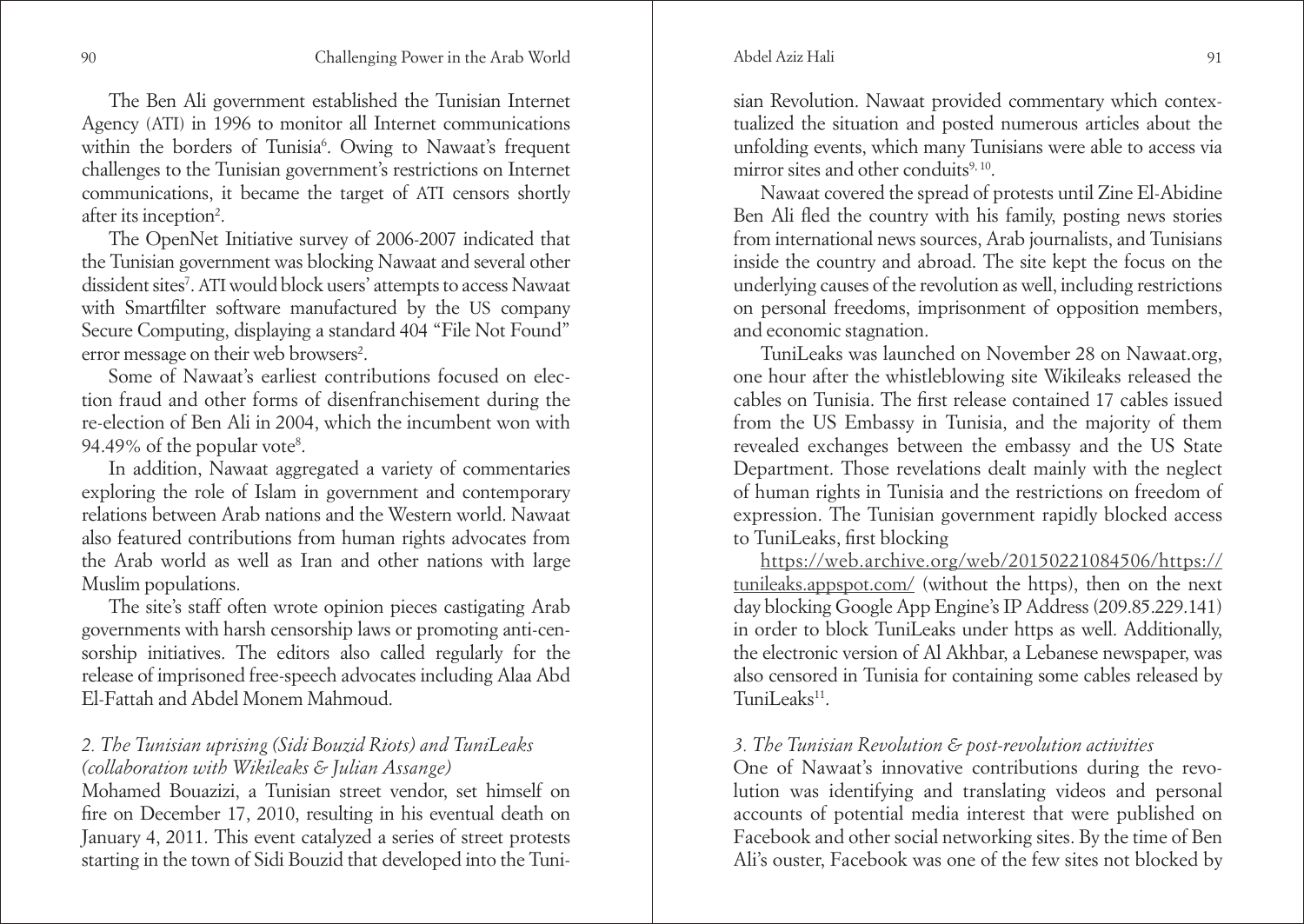#### Abdel Aziz Hali

the government where protesters could post accounts of the revolution. The Tunisian dialect in the sites' videos made them unintelligible to many native speakers of Arabic, and Nawaat staff's translation efforts resulted in many videos of protests and Tunisian security service crackdowns being broadcast on Al-Jazeera and other international news outlets. Nawaat and its affiliates utilized the Posterous blogging platform to distribute material to the international press. Al-Jazeera had been banned from the country by the Ben Ali government and the videos provided by Nawaat were one of the most reliable sources of valuable video footage during the revolution.10 Nawaat also utilized its extensive network of Internet activists to assist with mobilization of protesters through social media. Sami Ben Gharbia noted that one of the goals of Nawaat was to bridge the gap between collective action through social media and more traditional protest movement tactics.

On the day of Ben Ali's flight from Tunisia, most sites previously blocked by ATI were available to Tunisian Internet users. ATI, still a functioning agency after the revolution, ceased censorship of opposition sites but in the following months began blocking sites deemed to be pornographic or inciting violence. At the direction of a military tribunal, five Facebook sites criticizing the army were blocked by ATI in May 2011.<sup>6</sup> Nawaat has continued to monitor the activities of ATI, which is still staffed by most of the same employees from the Ben Ali era. In addition, Nawaat has focused efforts on training activists in Internet technology, assisting NGOs with similar missions, monitoring elections, and continuing to publish content on human rights and social issues.12 Nawaat staff created the first Tunisian Hackerspace, a space where collaborative Internet technology projects can be discussed among members of the Arab Internet activist community along with worldwide partners. Hackerspace initiatives have included promotion of Arabic language Wikimedia proliferation.13

#### *4. From collective blog to associative media*

 Nawaat professionalized its activity in the post-revolutionary decade and built up a team of specialized journalists, before launching, in 2020, its quarterly print magazine and Innawaation, its incubator for creative media projects. The site receives an average of 87,244 page views per day.16

On March 27, 2014, Nawaat.org<sup>14</sup> launched an anonymous whistleblowing initiative in order to support transparency and spot corruption. The initiative is based on the GlobaLeaks platform and the Tor technology and is accessible in Arabic and French. In collaboration with GlobaLeaks, the Nawaat team created a special page that deploys a number of open source applications and techniques which protect those leaking confidential documents and files. This software even protects whistleblowers from the Nawaat team itself, which thanks to these techniques are not able to identify those who leak information through their email addresses, IP addresses, names or their geographic locations. To provide them with further protection, the Nawaat team always, and before the publication of any leaked confidential document, deletes all metadata which might increase the possibility of identifying the electronic source of documents in its different formats: audio, video clips, photos or texts.15

Today, Nawaat focuses on many topics from angles rarely covered by the mainstream media, including online. These topics include democracy, transparency, good governance, justice, freedoms and fundamental rights. Nawaat produces news, in-depth analysis and investigations in a variety of formats.

With nearly a thousand authors and a team of professional journalists and bloggers, the platform draws its content from direct contact on the ground and through contributions from activists, whistleblowers and citizens involved in public affairs, especially when the latter suffer dysfunctions. Nawaat is very attentive to the protection of privacy, the defense of freedom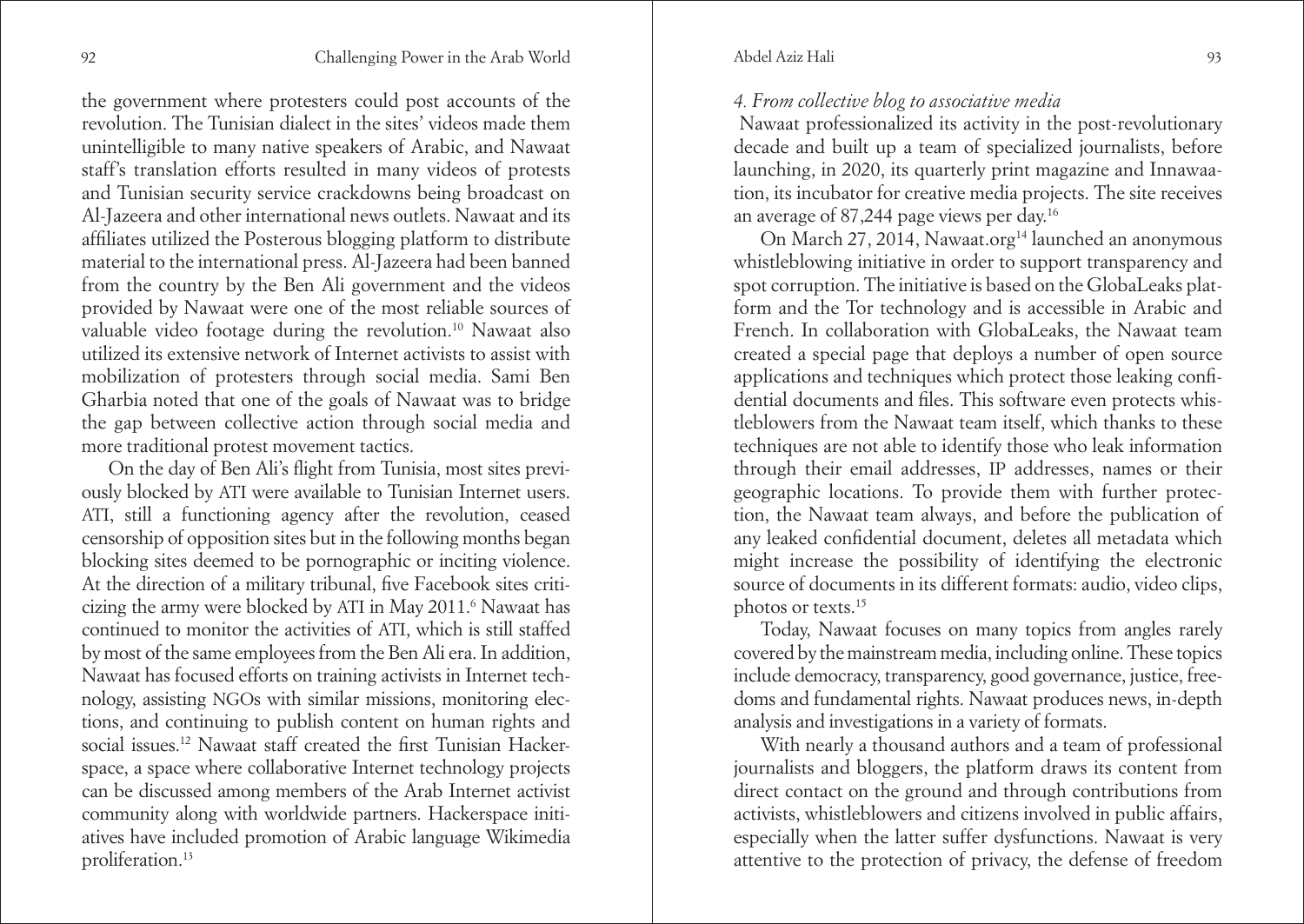of expression, OpenData and the right of access to information and public documents.

"Renowned for its investigative and libertarian approach, our media is distinguished by its boldness, independence, innovation and differential treatment of news. Nawaat's editorial line is guided by a set of values: social justice, environmental rights, the right of access to culture, the fight against corruption, and more generally, human rights and individual freedoms.", says Sami Ben Gharbia.

# *5. Business model and awards*

While 80% of the media is financed by donors, mainly NGOs (The European Endowment for Democracy (EED), International Media Support (IMS), Open Society Foundation (OSF), The National Endowment for Democracy (NED), Rosa Luxemburg Stiftung (RLS), Google. News Initiative (GNI), Heinrich-Böll-Stiftung (HBS), etc.), the remaining 20% is self-funded (subscriptions to the quarterly magazine, productions within the framework of advocacy or awareness-raising campaigns through the *Etterkina* – the Corner – section run by the young YouTuber Louay Cherni).

The platform received numerous awards:

\_ The Reporters Without Borders Netizen Prize17 (This annual award is sponsored by Google.)

\_ The Electronic Frontier Foundation 2011 Pioneer Award19

\_ The Digital Power Index 201220

\_ The best interactive website prize for 2015 from the National Union of Tunisian Journalists (SNJT)

\_ The Arab eContent Award in the e-Inclusion & Participation category (Declined by Nawaat in protest against Bahrain's Internet filtering practices, arrest of bloggers and human rights activists, and blocking of websites and blogs that criticize the Bahraini government and ruling family<sup>21</sup>)

### *II. Inkyfada: investigation, contextualization and data visualization*

### *1. Who are they?*

Inkyfada is an independent, nonprofit media group founded in 2014 by a team of journalists (former Nawaat contributors and journalists, including editor-in-chief Malek Khadhraoui), developers, and graphic designers with the goal of boosting public interest through innovative journalistic content.<sup>22</sup>

With a particular focus on investigation, contextualization, and data visualization, Inkyfada produces content that helps a diverse readership understand and engage in the politics that impacts their lives. Constructed with ongoing collaboration between journalists, developers, and graphic designers, Inkyfada's publications offer readers accessible and enriching content.22

Inkyfada fully assumes its role as a counter-power against all injustices that flow from the corruption and impunity of the powers that be. In a media landscape inundated with incomplete and biased narratives, Inkyfada strives to set the standard for high-quality and justice-oriented reporting. An advocate of inclusive storytelling, Inkyfada was the first media group in Tunisia to write exclusively with gender-sensitive language on its French-language platform.22

Whether through processing thousands of data points or recounting an individual story, revealing a scandal or breaking down a complex subject, Inkyfada uses all of the media and technology tools at its disposal to share information in a forwardthinking, understandable, and empowering way.22

"Inkyfada publishes in both French and Arabic, and will soon launch English articles. But the mainstay of the audience is Francophone", says Khadhraoui.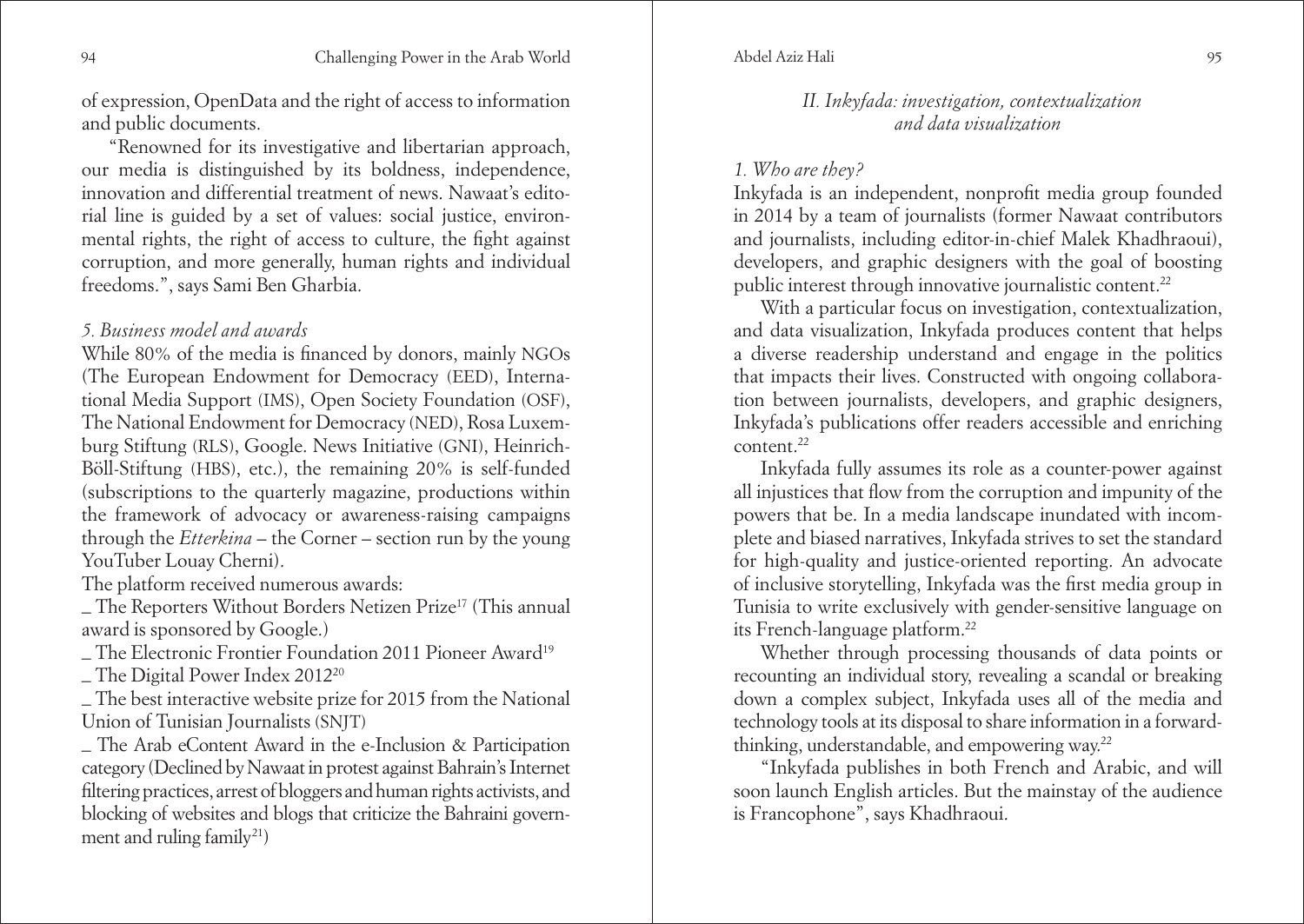### *2. Their work*

Departing from traditional methods, Inkyfada's process for creating journalistic content is founded on ongoing collaboration across the editorial, research and development, and design teams.22

Committed to unearthing information concealed from the general public, the Inkyfada team places new findings against the backdrops that matter and presents them in easy-to-consume and often interactive visual or audio forms.<sup>22</sup>

Inkyfada's audience can choose from long-form exposés, explanatory articles, illustrated narratives, interactive maps, audio and video documentaries, photo essays, podcasts, and more  $^{22}$ 

According to Google Analytics, Inkyfada's readers are mostly people between the age of 25 and 45, with a higher level of education and concentrated in Tunisia's three biggest cities: Tunis, Sousse, and Sfax. Around 65% to 70% of readers are based in Tunisia and 15% to 20% are based in France.<sup>23</sup>

With the support of the InkyLab research and development team, Inkyfada continues to design new avenues for a diverse readership to engage with contextualized, reliable, and impactful information.22

# *3. Panama Papers, Paradise Papers & SwissLeaks: partnership with the ICIJ*

Inkyfada's financial independence proved particularly important when it joined the international Panama Papers investigation into offshore financing, in collaboration with the International Consortium of Investigative Journalists (ICIJ), recalls Monia Ben Hamadi, managing editor of Inkyfada. Their investigation into the Tunisians implicated in the affair contrasted with other reporting in the country. "For example, the media published information on [Tunisian politician] Mohsen Marzouk and other political figures, but they did not

do the same for the businessmen implicated in this investigation since they finance the media," says Monia Ben Hamadi.<sup>23</sup>

Inkyfada's journalists also worked on the files concerning Tunisians involved in the Paradise Papers & SwissLeaks scandals.

Inkyfada has broken major stories in the years since. Its 2016 investigation into tax evasion among the liberal professions, such as medicine and law, influenced a parliamentary debate on a new finance law. In 2018, as part of the Implant Files – a global investigation into medical devices coordinated by the ICIJ – Inkyfada highlighted the faulty breast implant operations being performed on medical tourists to Tunisia, and the lack of transparency about the risks of the procedure.<sup>23</sup>

### *4. Podcasts*

The podcasts are in the Tunisian spoken dialect of Arabic, which they hope will be more accessible to both those who read French and Arabic, bringing their Tunisian audience together. They plan to translate some Arabic-only articles into the Tunisian dialect for their podcast series Inkystories, as part of a project to transform existing articles into audio format. "This was a great way to solve the language question. We have different layers of the public with the same product." said Khadhraoui. Their first podcast episode since the launch of Inkystories focused on #EnaZeda – which means #MeToo in the Tunisian dialect – documenting Tunisians' personal stories of sexual harassment. The country has been engaged in a national debate about sexual harassment since a politician was pictured apparently masturbating outside a school in October 2019 (he denied the allegations). This is not the team's first foray into audio: in 2017, they produced an audio documentary about a sit-in by unemployed youth near a gas pipeline and oil fields in the middle of the desert.23

This year, on the ninth anniversary of the revolution, Inkyfada produced a series on the events of January 14, 2011 from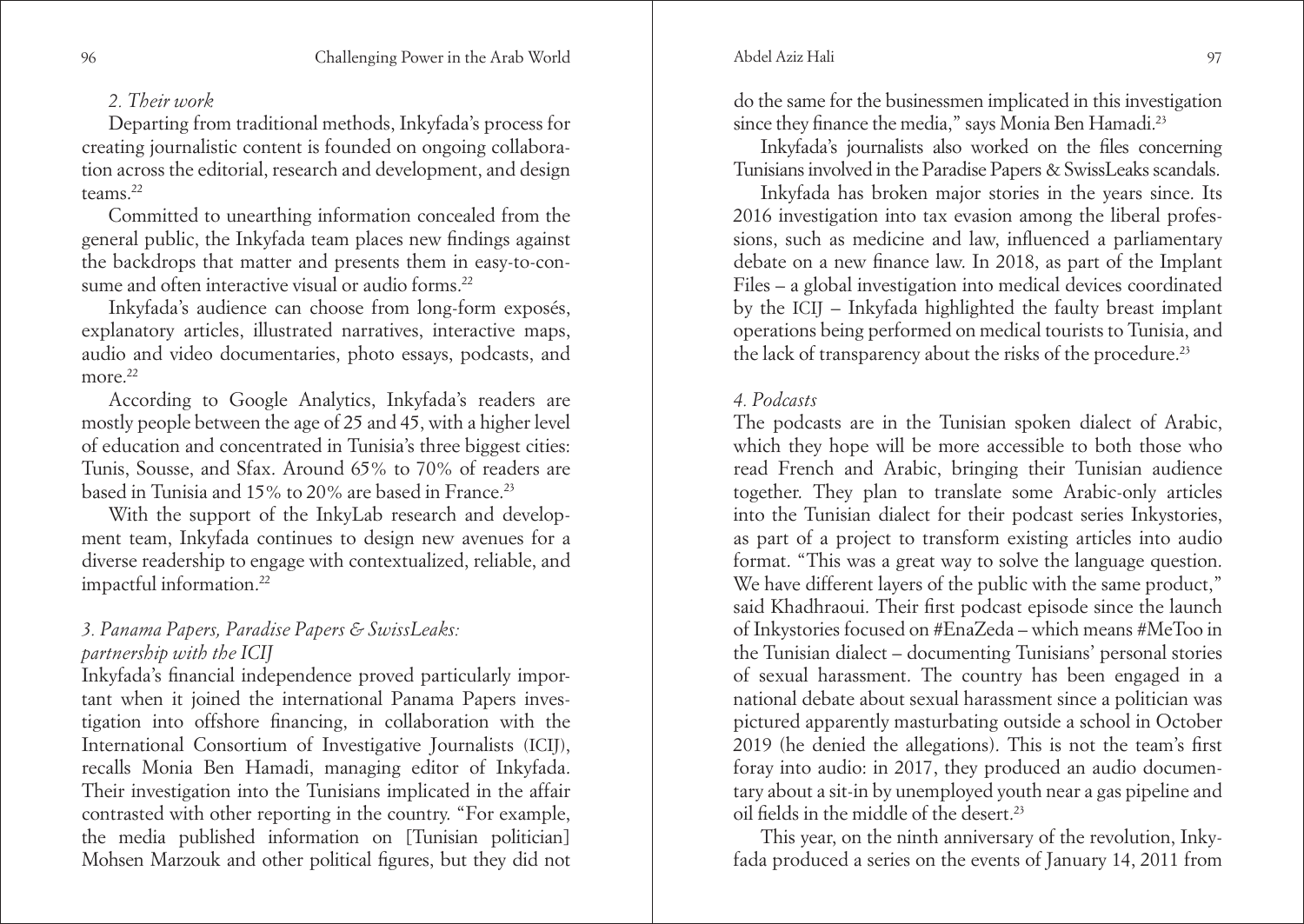98 Challenging Power in the Arab World Abdel Aziz Hali 99

the perspective of the various people affected. As part of its COVID-19 coverage, Inkyfada's latest podcast explores the strange collective experience of being alone by zooming in on one person's quarantine, after he attended a party in which one guest was later confirmed as the fourth coronavirus case in the country.23

#### *5. Business model*

Inkyfada is exclusively funded by its parent organization, Al Khatt. Al Khatt is a nonprofit organization that generates more than half of its revenue through professional activities such as workshops, educational programs for media groups, website and software development, etc.<sup>22</sup>

Al Khatt does not pursue ads-based funding, nor does it receive funding from sources that seek to influence its editorial independence. Al Khatt aims to support the human capital and technology tools required for high quality, independent production through a sustainable and increasingly economically self-sufficient growth model.<sup>22</sup>

The organization tries to maintain its financial independence by reducing its reliance on donors and diversifying sources of income. In 2019, Inkyfada's parent organization Al Khatt earned an impressive 65% of its annual budget of 1.5 million Tunisian dinars (around \$524,000) from services sold to other media and NGOs, such as website development, graphic design, and journalism training. The remaining 35% was core funding from donors such as the Open Society Foundations and International Media Support. They do not feature advertising or offer commercial sponsorship.23

Incidentally, Inkyfada is using Inku.be: a publishing platform that enables journalists to independently integrate multimedia content onto their online platforms. The Inku.be tool was co-designed by Inkyfada's editorial staff and R & D

department (InkyLab) and is built to accommodate diverse – and ever-evolving – types of journalistic content. Inku.be has become an integral component of Inkyfada's business model and has been adopted by online editors around the world. InkyLab builds community tools that facilitate the spread of innovative journalistic content.22

# *III. Al-Qatiba: A promising platform*

*1. Who are they?*

Al-Qatiba is a digital platform run by the Taklam Association for Freedom of Expression and Creativity, which was granted a license to operate by the Presidency of the Tunisian Government in the summer of 2019.

Officially, the site has been in operation since late September 2020. It is supervised by an independent editorial board of the association's board of directors.

"Our motto is 'serious and independent' journalism. We work on an approach based on quality journalism as a media concept and perception. We specialize more in investigative journalism, but we also work on explanatory journalism, data journalism, interactive journalism, and the production of short documentaries in particular. We address the audience in North Africa as a whole and not only in Tunisia. The goal is to exploit the margin of freedom available in Tunisia in order to reach neighboring countries where freedom of the press (Egypt – Libya – Algeria – Morocco) is under threat. We seek to renew and develop press contents according to modern technical and technological capabilities in order to reach the largest possible number of followers", states Mohamed Yousfi, executive editor of Al-Qatiba.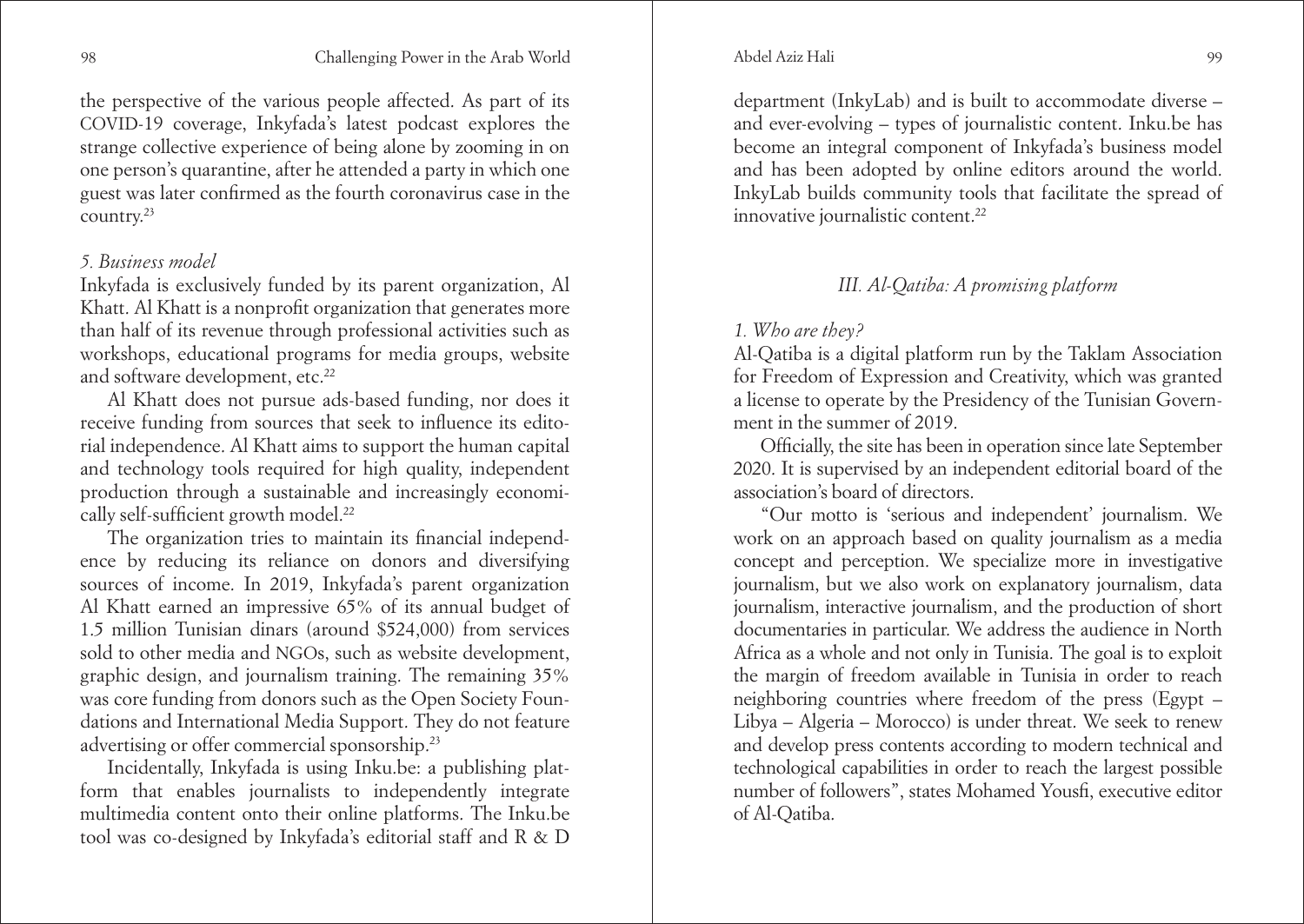# *2. Their work and goals*

The first version of the site was launched in Arabic, and in a second phase there will be a French and an English version in order to communicate with the audience on the other side of the Mediterranean and in the world as a whole.

"In less than a year since its establishment and launch, we have succeeded in attracting more than 3 million visitors, most of whom are from Tunisia in the first place and secondarily from North Africa and the rest of the world. We recently won second prize in the Samir Kassir competition in Beirut in the investigative journalism category with an investigation on the exploitation of minors and sex tourism in Morocco", says Yousfi.

The basic idea of Al-Qatiba is to create an integrated journalism that combines journalistic work with academic research (social, anthropological, economic, historical, legal, medical, etc.) and creative artistic disciplines such as cinema, electronic drawing, digital development, etc. That is why the team consists of professional journalists, young researchers and technologists who are creative in their fields.

"We consider ourselves a new expression of committed and purposeful associative journalism that does not have profit goals and that seeks to preserve the maximum margin of freedom and independence in the face of the traditional press subject to advertising, financial and political pressures and the owners of institutions, especially businessmen", adds Al-Qatiba's executive editor. "Our guiding light in this effort are the principles of human rights, combating corruption, tracking transnational organized crime, defending economic rights, social justice (water, health, education, etc.) and environmental rights, etc.".

# *3. Business model*

Their funding sources are currently primarily derived from international organizations interested in this type of alternative journalism.

"We reject projects funded by foreign embassies and only deal with international organizations known for their integrity and credibility on a global scale. We also reject any funding that is arbitrarily directed towards specific issues or specific agendas. It is the editorial board that determines the topics and files that we work on in the context of independence and respect for professional ethics", says Yousfi. "Our goal in the future is to reduce this type of international funding by focusing on creating our own resources from audiovisual production such as documentaries and major video investigations, as well as training courses supervised by our own experts, including journalists and technicians, and preparing studies that concern the media and that are able to provide important resources for the institution in the future through partnerships with non-governmental organizations and associations, with which we intersect in goals and directions. There are many entities with which we intersect today in the Arab region and worldwide, including Mediapart in France, Orient XXI, etc. We have extensive partnerships with international and regional organizations concerned with investigative journalism. That is why we participate from time to time in many major international cross-border investigations. Our goal in the medium and long term is to be the leading platform in North Africa specialized in quality journalism", he concludes.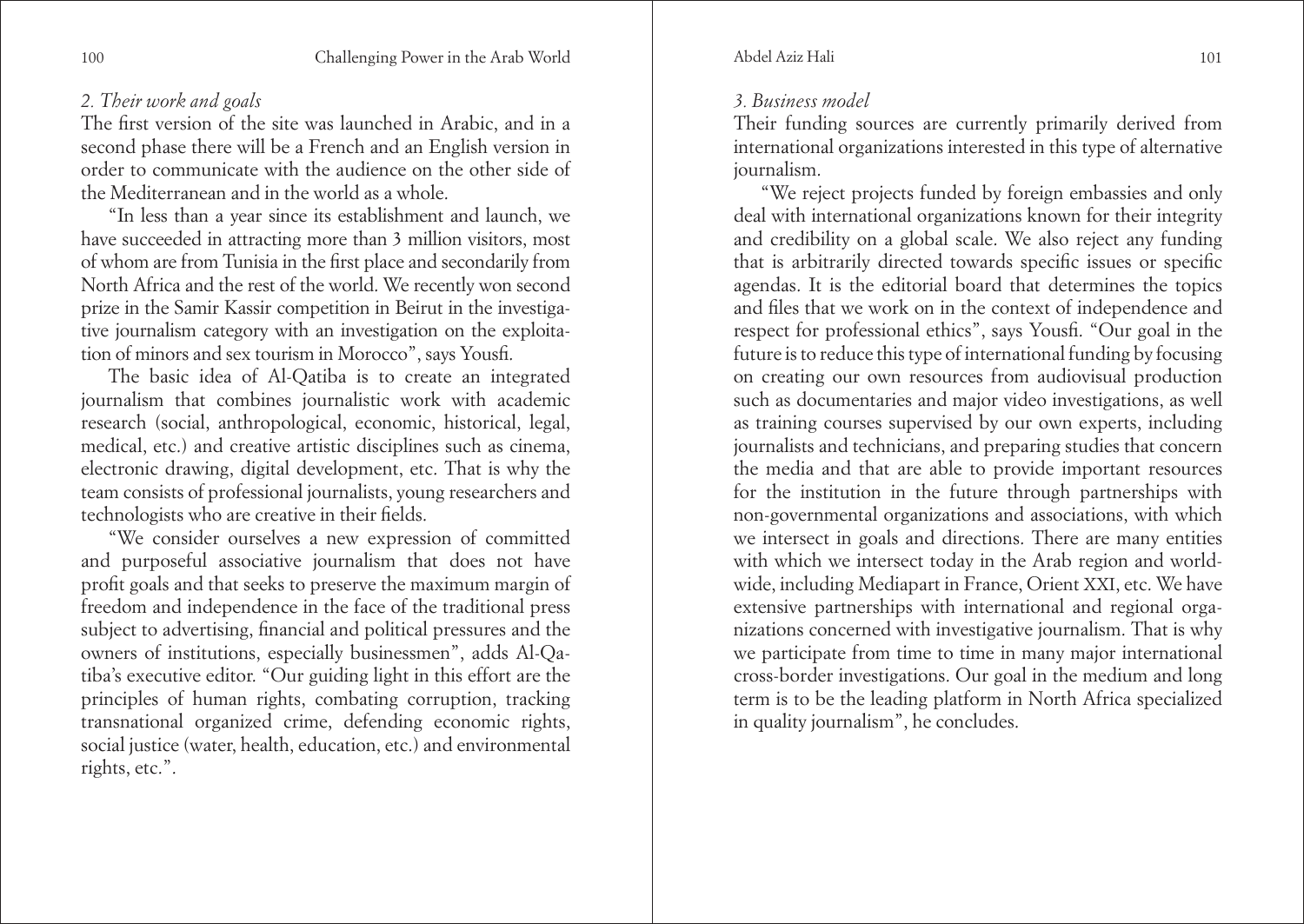#### *References*

<sup>1</sup> Thorne, John. "Tunisia's new freedoms don't apply to all". The National. Abu Dhabi Media. Retrieved 16 April 2012.

<sup>2</sup> MacKinnon, Rebecca. "Tunisia and the Internet: A chance to get things right?". Consent of the Networked. Retrieved 16 April 2012.

<sup>3</sup> Prince, Robert. "Nawaat.org (Tunisian Alternative News Website) Receives Prestigious 11th Annual Index on Censorship Media Award". Colorado Progressive Jewish News. Retrieved 16 April 2012.

<sup>4</sup> "Digital Activism: Arabs Can Do It Themselves" Interview with Sami Ben Gharbia" (PDF). Perspectives: Political Analysis and Commentary from the Middle East. Heinrich Böll Stiftung 2011. Retrieved 16 April 2012. [permanent dead link]

<sup>5</sup> "Website Evalutation: Nawaat.org". Valueis.com. Retrieved 16 April 2012. [permanent dead link]

<sup>6</sup> Abrougui, Afef. "The internet is freedom": Index speaks to Tunisian Internet Agency Chief". Index: The Voice of Free Expression. Archived from the original on 14 April 2012. Retrieved 16 April 2012.

<sup>7</sup> "OpenNet Initiative Country Profile: Tunisia". OpenNet.Net. Retrieved 16 April 2012.

<sup>8</sup> Ireland, Douglas. "The Forgotten Dictatorship". DIRELAND. Retrieved 22 April 2012.

<sup>9</sup> Sadiki, Larbi. "Tunisia: The Battle of Sidi Bouzid". Al-Jazeera. Retrieved 23 April 2012.

<sup>10</sup> Zuckerman, Ethan. "Civil Disobedience and The Arab Spring". My Heart's In Accra. EthanZuckerman.com. Retrieved 23 April 2012.

<sup>11</sup> "Tunisia: Censorship Continues as Wikileaks Cables Make the Rounds". Global Voices Advocacy.

<sup>12</sup> Randeree, Bilal. "Inside the Arab Spring". In Depth: Features. Al-Jazeera. Retrieved 24 April 2012.

<sup>13</sup> Ben Hassine, Wafa. "Youth-led Wiki Workshop Held at Nawaat HackerSpace". Nawaat.org. Retrieved 24 April 2012.

<sup>14</sup> Gharbia, Sami Ben. "Nawaatleaks: الوثائق لترسيب آمنا و خاصا موقعا تطلق نواة .Nawaat ."الرسية

<sup>15</sup> Abrougui, Afef. "Tunisian Blog Launches Whistleblowing Platform". Global Voices Online. Retrieved 6 May 2014.

<sup>16</sup> <http://www.valueis.com/visit/jtv.com/www.nawaat.org> [permanent] dead link]

<sup>17</sup> "World Day Against Cyber-Censorship: new "Enemies of the Internet" list – Reporters Without Borders". rsf.org.

<sup>18</sup> "Free Expression Awards 2011: New Media". indexoncensorship.org.

<sup>19</sup> "EFF Pioneer Awards 2014". Electronic Frontier Foundation.

<sup>20</sup> "Power Index: Revolutionaries". Newsweek.

<sup>21</sup> "Nawaat declines the Arab eContent Award 2011". Nawaat.

<sup>22</sup> Who we are [\(https://inkyfada.com/en/apropos/](https://inkyfada.com/en/apropos/))

<sup>23</sup> "Member profiles: The Tunisian Journalists Who Built a Business Model That Frees Them to Investigate" Layli Foroudi / Global Investigative Journalism Network ([https://gijn.org/2020/05/20/the-tunisian-jour](https://gijn.org/2020/05/20/the-tunisian-journalists-who-built-a-business-model-that-frees-them-to-investigate/)[nalists-who-built-a-business-model-that-frees-them-to-investigate/\)](https://gijn.org/2020/05/20/the-tunisian-journalists-who-built-a-business-model-that-frees-them-to-investigate/)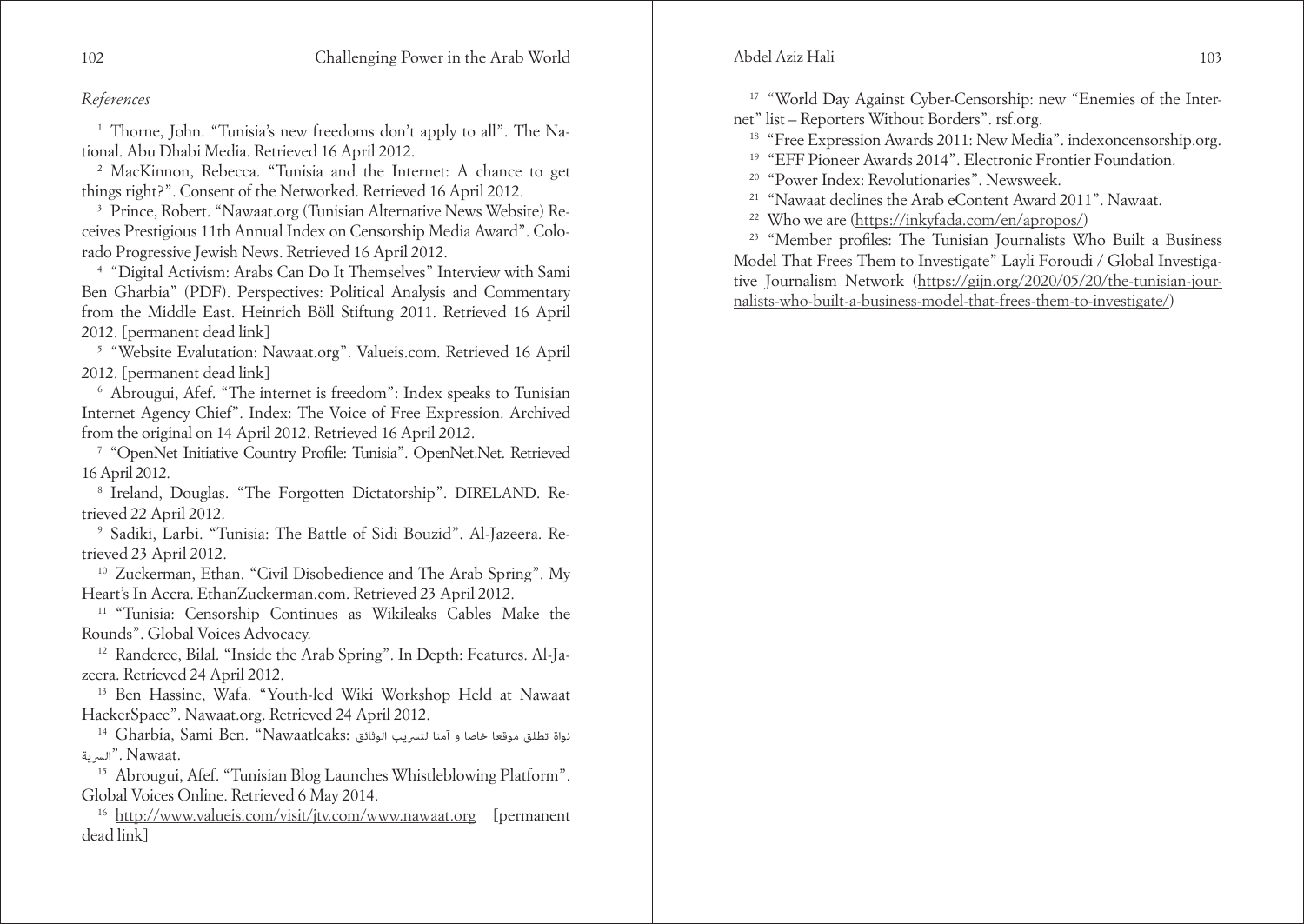Tunisian Theater from Dictatorship to Democracy *Moez Mrabet* 

<span id="page-52-0"></span>Born as an act of resistance to the French occupier, Tunisian theatre has in fact remained, since its inception at the dawn of the twentieth century, closely linked to the political and social changes that Tunisia has experienced, placing the dialectic relationship of aesthetics and politics at the heart of its dynamic evolution.

The last three decades were marked, in this respect, by two significant events in the history of the country: the end of the Bourguiba era, father of the nation who made the theatre a locomotive of Tunisian culture, deposed by Ben Ali in 1987, to make way for an authoritarian regime that imposed itself for nearly 23 years; and then the Tunisian revolution known as the "Jasmine Revolution" which engaged Tunisia after 2011 in a process of democratic transition, as disturbing as confusing.

With this contribution, I will attempt to interrogate the influence of politics on the evolution of the Tunisian theatre, in terms of aesthetics, themes, practices and the legal framework, and highlight the ins and outs of this journey from resistance to protest to find, finally, the path of freedom.

For a better understanding of the dialectical relationship between the political and social context and the evolution of Tunisian theatre through recent decades, an idea of the origins and history of this specific theatrical experience in the Arab world might be helpful.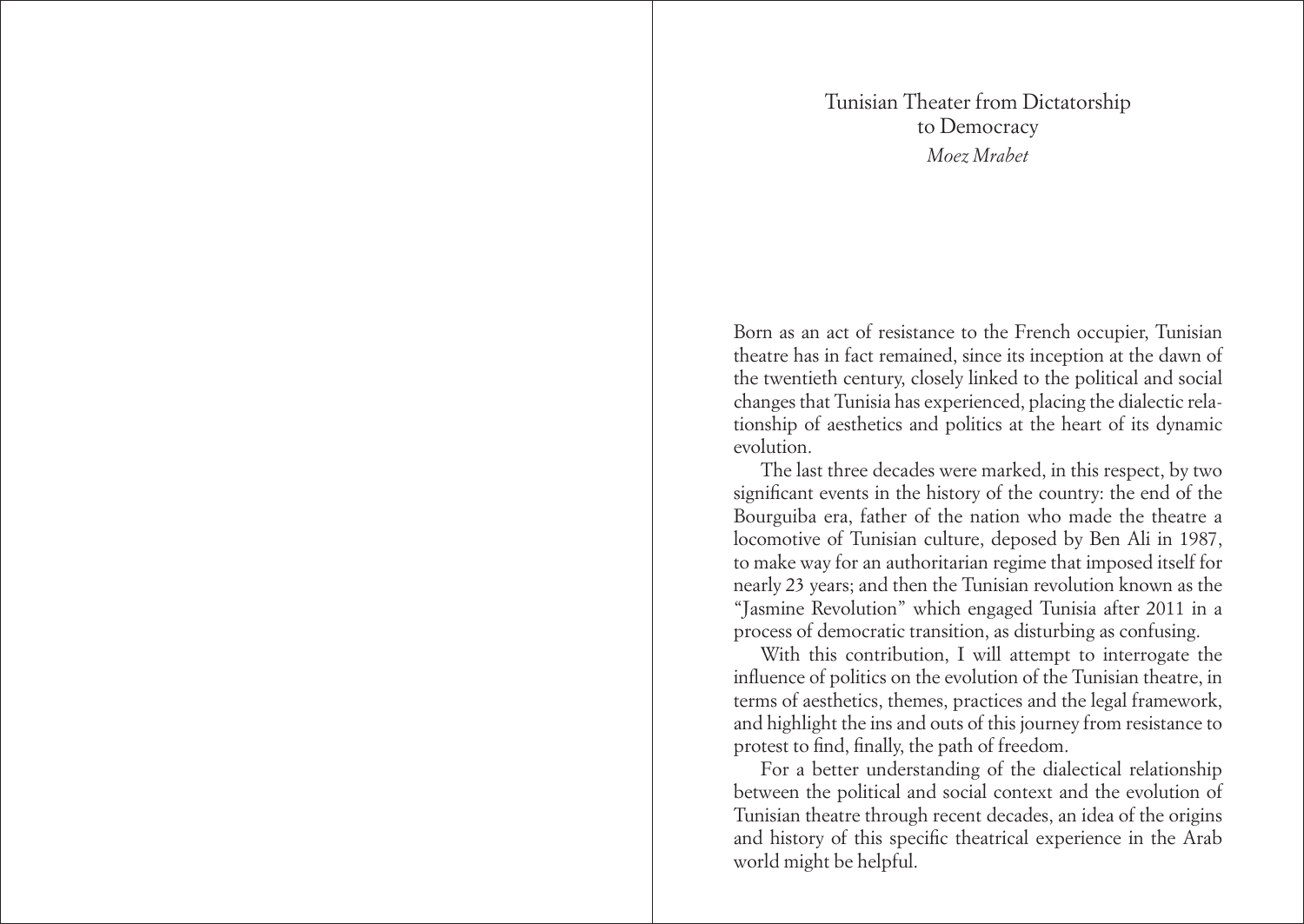#### Moez Mrabet

On May 26th 1909, *Théâtre Rossini* saw Tunisian actors for the very first time, as members of the Egyptian troupe *Al Jawk Al Masri* playing *La sincère fraternité* (Sincere Fraternity). This event, considered to mark the birth of Tunisian theatre, started a national theatre movement which would lay the foundations for a contemporary theatre rooted in its social and political milieu and times.

Paradoxically, even though it was a Western-style practice that was being adopted, the interest of Tunisians in theatre expressed their desire to use it as a tool to preserve and defend their own identity.

Although Egyptian and other eastern influences on the development of this theatre are well-established, the rich dramatic experiments carried out by the French and Italian communities throughout the 19<sup>th</sup> century remained unknown to Tunisian society. The founding in 1911 of *Al Adeb*, the first Tunisian theatre association, and a second association known as *Al Chahama Al Arabia* in 1912, confirmed this 'Eastern' influence and consolidated the project of modernising Tunisian society through the theatre.

The desire was to tie theatre to local culture to open a path towards modernising society. Moreover, the declared aim of the Tunisian avant-garde was to develop and anchor an opposition movement to colonial power, and this was expressed in the themes and aesthetic of this emerging theatre. Theatre at the time served as a lever for the nationalist elite which helped them prepare the terrain for the fight for independence.

In fact, the founding act of Tunisian theatre undeniably rests on a spirit of opposition which would prove to be both constructive and fertile, and which would come to be one of its characteristic traits. However, once independence was achieved in 1956, new challenges emerged and a different kind of theatre began to appear on the horizon.

Driven by a desire to turn the theatre into a stimulating force for post-independence development, the massive involvement of the state in the support for this art form would prove to be a double-edged sword. Although it allowed significant development of what were still fragile and disoriented theatrical practices, it nevertheless opened the way for the sector to be used as an instrument by those in power.

In November 1975, looking for a way to escape this takeover by the state and to put an end to the downward spiral of 'official' theatre, a group of young artists, newly-graduated from European theatre training or just out of theatre school, founded the New Theatre.

A major act in the history of Tunisian theatre, the appearance of the first private troupe in Tunisia was, at root, the symptom of a crisis which was as much aesthetic as it was organisational.

The artistic success of the New Theatre encouraged other young people to follow its example. In the 1980-90s, a number of projects were launched that were equally original and creative. Mention should be made of the Triangular Theatre, an experiment initiated by Habib Chebil, Phou Theatre, founded by Moncef Sayem and Raja ben Ammar, Ezzedine Gannoun, Fethi Akkeri's Organic Theatre, and the founding of *El Teatro* in 1987, the first private theatre space in Tunisia, by Taoufik Jebali and Zeyneb Farhat.

As opposed to official theatre, which was crushed by the weight of administration and missing a clear and convincing artistic concept, private theatre appeared to be a serious alternative.

The phenomenon of private theatre increased in importance and for a while was considered a source of artistic and aesthetic innovation. But not all the problems were resolved. Other worries pushed their way onto stage and steered Tunisian theatre towards an uncertain future.

The need for structure and better organisation began to be felt in the 1980s. Several measures were taken to ensure the viability of Tunisian theatre and a greater visibility for the art form. The issue of training was, in this respect, one of the most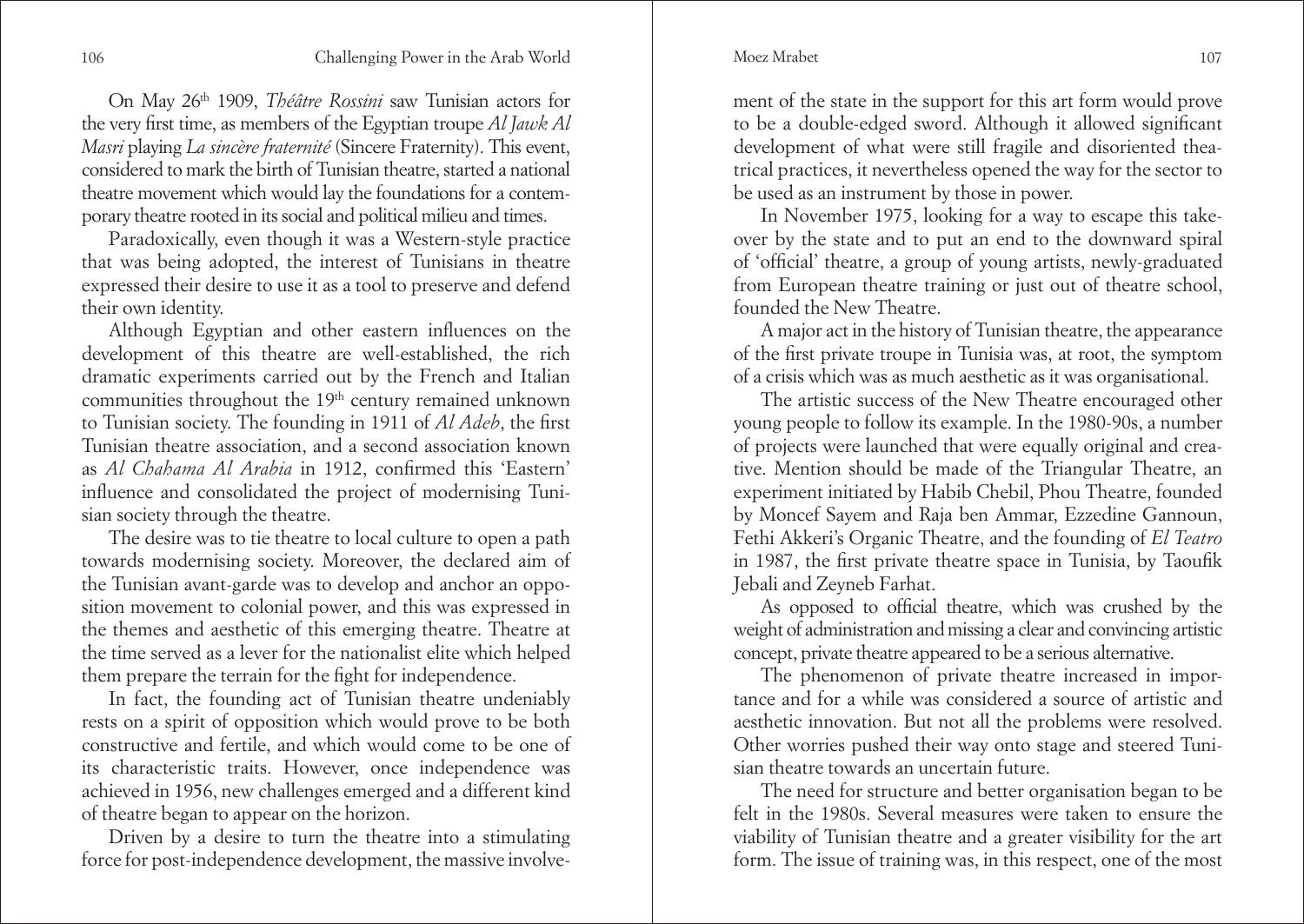important concerns. The School of Arabic Theatre gave way to a Centre for Dramatic Art in the 1970s, which was finally transformed into the Higher Institute of Dramatic Art in 1982.

Tunisian theatre's avant-garde in the years 1970-80 benefited from supportive cultural policies and from a social and artistic climate favourable to change. Over the following thirty years, it made an effort to preserve its dominant position. The dynamic that characterized the experiences of this generation remained confined to a small circle of people. A genuine tradition – the gathering and passing on of knowledge – never really emerged. At the end of the 1980s, a gap opened up between that generation and the generation that studied at the Centre for Dramatic Art. This continued through the following generations, who were mainly trained at the Higher Institute of Dramatic Art.

Where the Bourguiba era, which ended at around the same time, had, despite everything, allowed a certain flourishing of theatrical practice in Tunisia, that of Ben Ali, who succeeded him in 1987, would be marked by a desire to marginalize it, and with it the entire cultural sector, and to use it to consolidate the bases of an authoritarian and police regime that would prevail during the following 23 years.

Soft and paternalistic under Bourguiba, under Ben Ali censorship became the means to repress, muzzle and banish any hint of opposition. Whether direct or indirect, it worked for years to plunge the sector into disorder and marginality, reinforced by the encouragement of clientelism and commercial practices. The theatre became complacent, caressing the dictatorship and the regime and conveying the image of a culture of pomp.

As for that part of the Tunisian civil society which continued to struggle against the tide of the regime, a certain fringe of the theatrical scene refused to back down in the face of numerous and recurring attempts at intimidation and resurgence by the system and continued to work to free itself from the yoke of the dictatorship. This theatre of protest invented new ways of circumventing censorship, both in terms of aesthetics and content, and affirmed a critical view of the social and political, and aspirations for freedom that no effort was spared to repress.

The legislative framework governing the theatrical sector was in this respect a tool of choice to closely control theatrical production, rewarding some and punishing others among the practitioners according to their degree of obedience. The year 1989 saw the appearance of a decree fixing the composition and the attributions of the commission granting subsidies to the production, and controlling its equipment and functioning, as well as the profits of the professional production and diffusion structures. A second decree dictated the conditions of granting and withdrawal of professional licenses for the practice of the dramatic arts, while a third decree laid down the conditions for obtaining and losing ministry of cultural affairs permission to set up new structures for the production and diffusion of the dramatic arts.

A fourth decree targeted the reorganization of the CNOT (National Commission for Theatrical Guidance), created at the time of Bourguiba, but now attending behind-closed-doors previews of new theatrical creations to be performed before the public, where works had to be presented in their final form in terms of text, staging and acting. Other decrees followed but the goal remained the same: to tighten the state's grip on the theatre and keep the whole sector under control.

In the public sector, the Tunisian National Theatre under the direction of Mohamed Driss from 1988 to 2011, though it refused to give way to the new generations, was distinguished by its originality and the richness of its repertoire. However, the importance of the creation of regional centres of dramatic art, which replaced the local troupes in the mid-1990s, cannot be underestimated. In spite of the absence of a statute regulating their activities and a glaring lack of means, these centres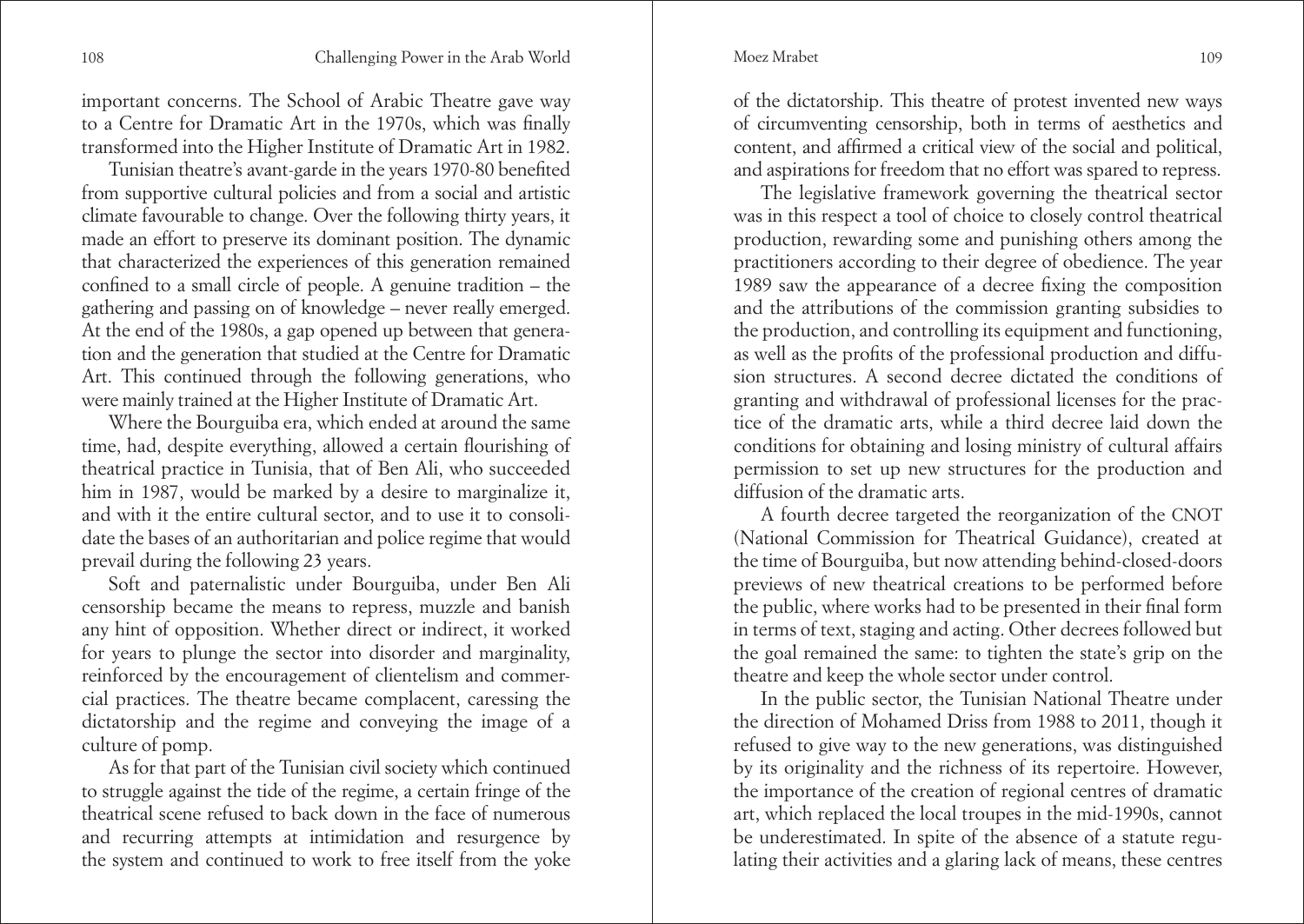succeeded in stimulating theatre production, encouraging talents throughout the country, and developing a loyal public.

Just as present and influential, the private sector also distinguished itself over the years of dictatorship by founding countless free groups with a proliferation of productions. Today there are no fewer than two hundred such creative structures. They cover the whole country and encompass young people's theatre, artistically-demanding works as well as commercial theatre.

As protest theatre was allowed to develop and strengthen, these years marked the ability of Tunisian theatre to regenerate and continue to this day to awaken consciousness and bolster the art of transgression. The police violence against a number of theatre women and men on the eve of January 14, 2011 (fall of the Ben Ali regime), as well as the confrontation of March 25, 2012 between those who came to celebrate International Theatre Day in Avenue Habib Bourguiba in the centre of Tunis and the hundreds of Salafists who attacked them under the complicit gaze of the police under the Islamist Ennahda party who had just swept to power, are just a couple of examples of the struggle that fringe theatre has tried to wage in the wake of the Tunisian revolution.

Viewed with alarm by a large part of the Tunisian theatre scene, boosted by the events that shook the political and social life of the country, and intoxicated by the sudden winds of freedom and democracy, the rise of Ennahda to power was widely perceived within artistic and cultural circles, and the theatre in particular, as a threat to this newly acquired freedom of expression. There were three main reasons for this apprehension.

First of all, historical. As can be seen from its recent foothold in Tunisian society – barely one hundred years old – the theatre is still perceived as a Western import, foreign to Arab-Muslim culture. The success of Tunisian theatre in establishing its own identity and imposing itself as an expression of the avant-garde at that time, seems to have given way to a more mixed picture today where we perceive cracks and weaknesses and a risk of regression that was unsuspected until now.

The second reason is dogmatic. Today we are seeing an insidious and pernicious resurgence in Tunisian society of a bogus interpretation of religious texts which presents art and creativity as a perversion and an offence to God, the all-powerful and only creator. Many worry about this phenomenon, not without reason. We have already witnessed several threats as well as direct or indirect violence against the artists and spaces of the theatre and drama teachers in the national education system. In particular, we recall the physical assault in El Kef on Rjab Magri, a performer and teacher of theatre, by a group of Salafists; the threats and harassment suffered by Jalila Ben Yahia at Gabes high school, criticized by a group of parents for the simple fact that she taught drama; or the attempts by religious fanatics to evacuate The Circle, a theatre space developed by Abdel Ghani Ben Tara, and turn it into a place of worship.

The third reason is political. Nothing in the pronouncements of Ennahda's officials and supporters indicate a real desire to promote art or defend cultural creation. They are already well versed in opportunistic doublespeak and a new kind of falsely reassuring language. Still less do the actions of other Islamist movements inspire confidence. Whether declared allies of Ennahda or not, they are clearly hostile to any form of artistic, cultural or even intellectual expression. More than the other arts, the theatre, by its very nature, given the liveliness of its practice in Tunisia and the commitment of its practitioners to the fight for freedom and citizenship, appears in the eyes of the new regime as a minefield in which it will be necessary to tread carefully.

There are several signs of the new government's approach. The first is a suspicious interest in one of the great names of Tunisian theatre, Fadhel Jaïbi, which was manifested through an interview published in the first issue of the newspaper Al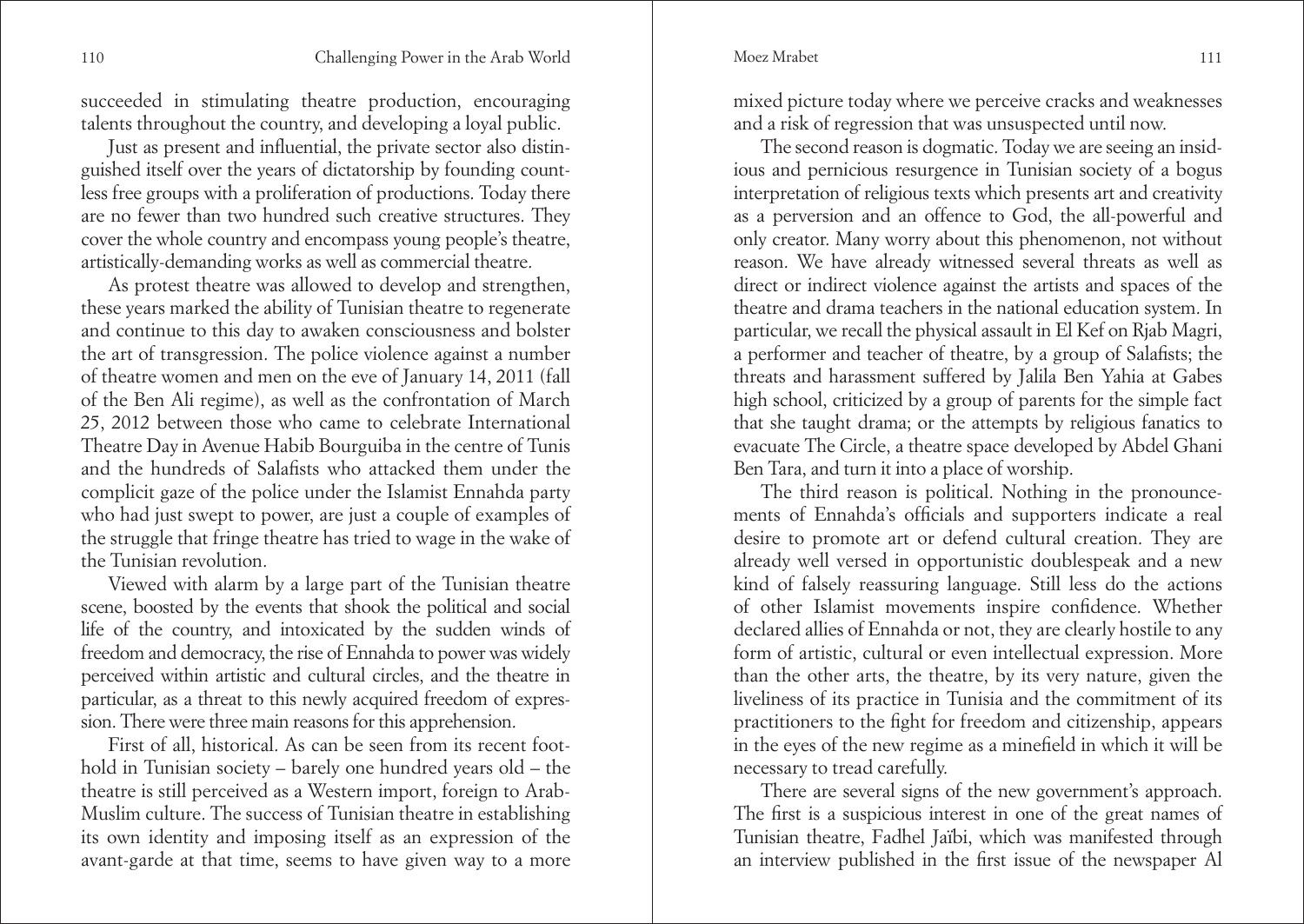Fajar when it reappeared after the revolution. Announced by a prominent box on the front page, the interview is disappointingly superficial. The journalist spoke for nearly two hours with F. Jaibi, but retained only a few general ideas, sacrificing – one might say, censoring – the essence of the words of the playwright known for his outspokenness, his sense of repartee and his critical opinions. Like the former regime, Ennahda obviously sought to use the name and reputation of Jaïbi to enhance its image and dress up its shop window locally and internationally.

 One other significant example is the organization by the party's cultural service of performances of the "Last of the Beni Sarraj", a production by Hsan Mouadden. The show was presented in various major Tunisian cities under Ennahda's leadership, at a time when the party was seeking with all its strength to thwart a campaign recalling the terrorist acts committed by some of its members in the 1980s, a strategy recognized by Hamadi Jebali, Secretary General of the party, at a meeting held after the return of Rached Ghannouch from his London exile. As with Rap, which was very effective in giving the party a voice among the young, this use of theatre helped to confer a more progressive image, and served to put the dark areas of its past behind it. But unlike the Rap which succeeded in giving a boost to Ghannouchi's communication campaign, the theatrical performances passed practically unnoticed and only managed to provoke a feeling of indignation among many theatre performers who saw it as a cynical act of opportunism on the part of the organizers, promoting an apparent rapprochement while seeking to banish the culture of propaganda institutionalized under Ben Ali.

Another example that comes to mind is the tribute paid to Halima Daoued, a grand dame of the theatre, known for her commitment to the literary Arabic language. It took place at Ennahda party headquarters in the aftermath of the elections of October 23, 2014 and attracted the attention of many

observers. Besides the artist that Ennahda sought to celebrate, it was clear that the election winners were hoping to consecrate such 'politically correct' stylistic and artistic choices.

As on many other sensitive issues, with the theatre Ennahda has adopted a thus far flawless strategy of "sparing the goat and the cabbage." The party wants to promote a sort of *Halal* theatre that defends the values it would like to advocate and the ideology it would like to see dominate. This "have your cake and eat it" approach wishes to exploit the theatre's progressive and avant-garde image to get people to swallow backward-looking and potentially retrograde ideas. It is strangely the same situation that prevailed in Medieval Europe, when the Catholic Church was the main instigator of theatrical art.

Focused at the start of the revolution on the question of freedoms (of conscience, thought, expression), Tunisian theatre's struggle is now centred on the laws and regulations governing the sector and more broadly on the status of the artist. An endeavour that has undergone numerous adjustments is still struggling to see the light of day due to the political instability that has marked the last decade of the country's history.

The changes and developments in Tunisian theatre have not kept pace with the development of infrastructure and laws which might respond to the new reality and new needs. On top of this, there is a lack of spaces for rehearsal and productions and technical shortcomings and problems in setting up the *Maisons de la culture*, where most theatre activities take place. The archaic nature of the current legislation does not help here either. Equally problematic are the difficulties that new generations come up against in getting their work on, and the absence of any real tradition in areas such as dramatic writing or stage design. But the hope persists that the current crisis in the theatre might hold the keys to its own salvation. Can Tunisian theatre, at a time of democracy, and in the face of threats to freedom of conscience, expression and creativity, once again prove itself to be revolutionary?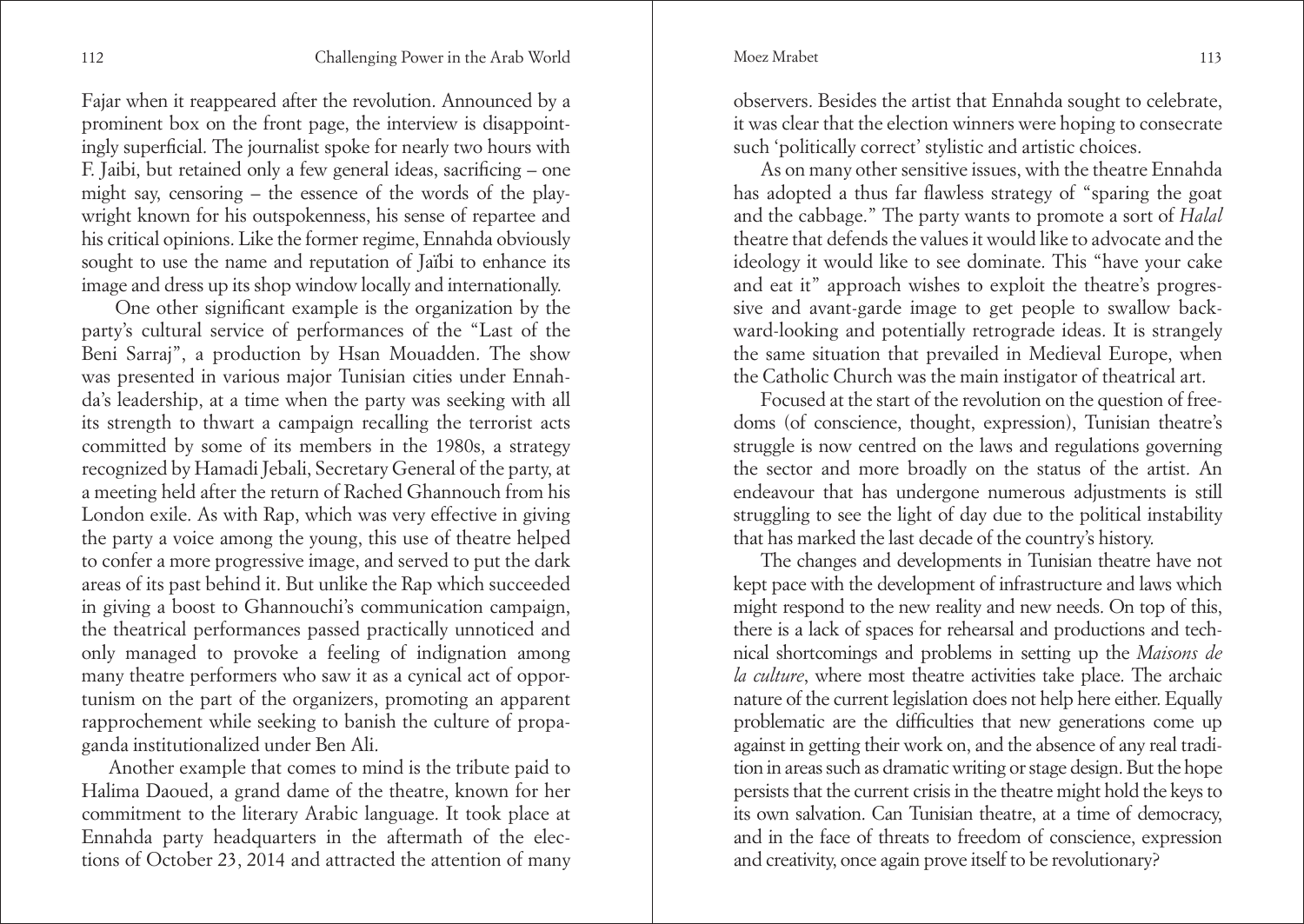Appendix

<span id="page-57-0"></span>Best Papers by Carthage 2021 Young Scholars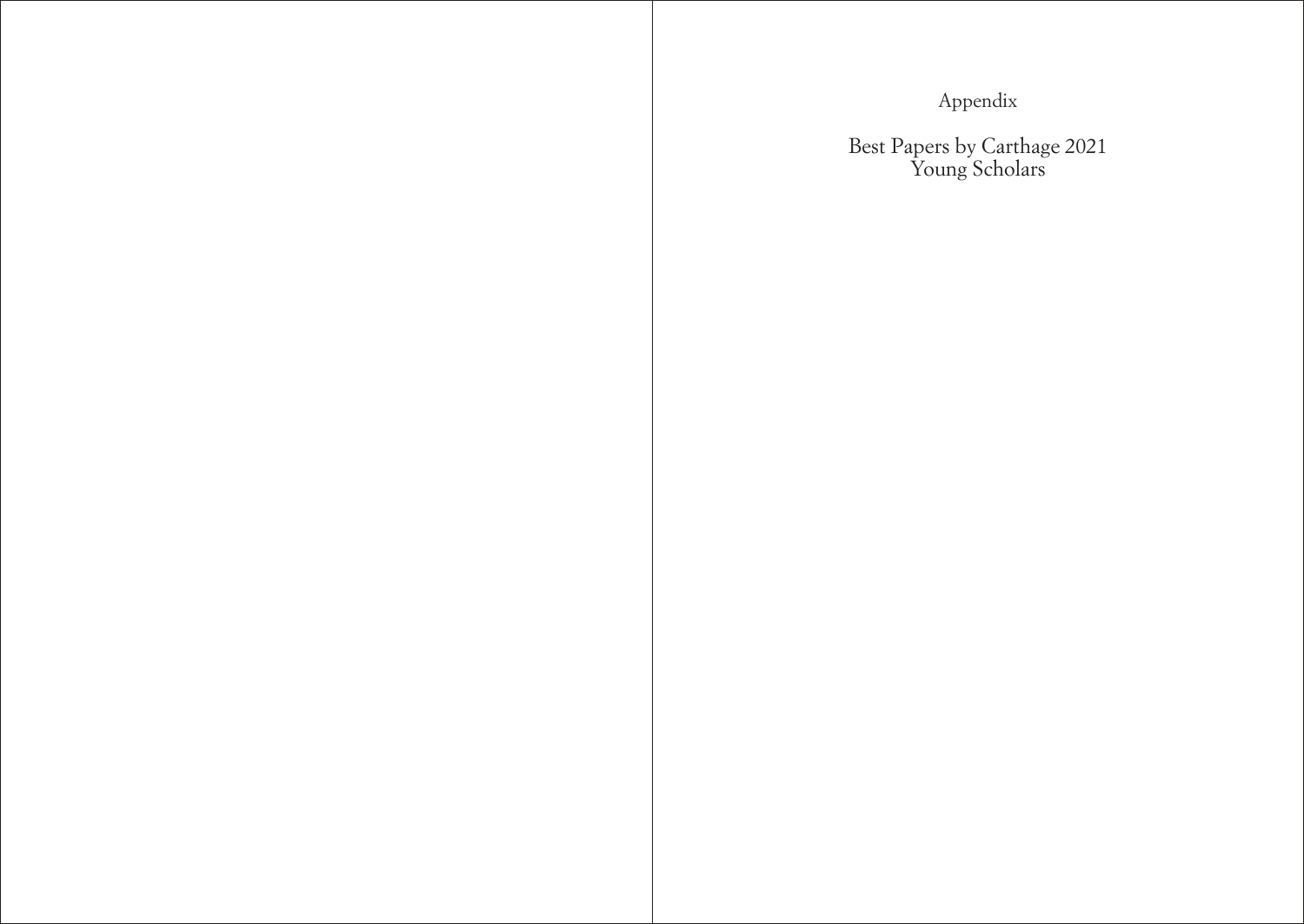# <span id="page-58-0"></span>The 2011 Radical Imagination Through the Panopticon of Hip-Hop: The Promise of a Better Democracy in Tunisia *Amina Karoui*

The question of imagination is laid bare in the Tunisian model, particularly in a culture where radical imagination pushing the political envelope can be embodied in hip hop culture and rap music. Visionary and critical, the hip hop scene emerges both as a space of musical nurture and unconditional disclosure of socio-political realities. This is where radical imagination seeks to dismantle, restructure, decipher and encode the national duress.

# *Rap The Kasbah: Between Hope and Reality*

Tunisian hip hop and rap musicians have been able to capture it all with sensitivity and sharpness towards the status quo. With each social or political episode, the genre roots itself deeper in youth culture. The way music speaks to a society is a political act and an exercise of imaginative enterprise to visualize and perform as radically as possible. In the musical instances below, the socio-political themes indicted are as follows: rallying against the regime and state institutions (e.g. the police, the parliament), successive electoral success of Islamit Party Ennahdha, the multiple interests of political parties, the gradual deterioration of economy and the marginalization of civil society, particularly in popular neighborhoods; those who actually caused and realized the revolution.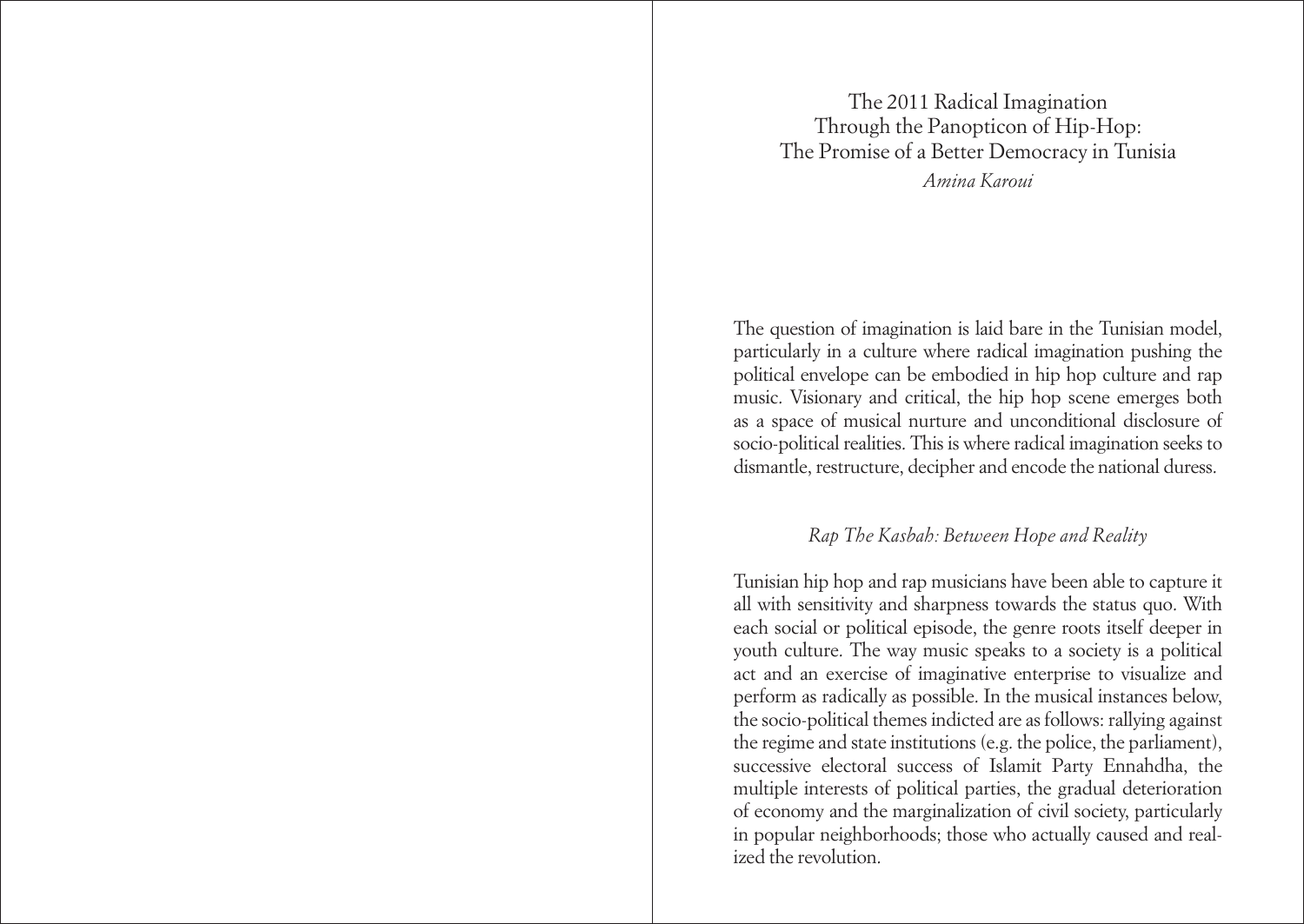# *Re-imagining reality: radicalism and defiance*

In recasting the troubles of Tunisian society, hip hop succeeded in imagining a different set of art within. To demonstrate this wavering between international influences and local music and culture, a small number of musicians is considered: performers from Erkez Hip Hop and Bab el Beat Projects. The choice of the projects more than solo artists rests exactly in the values of collectivism and sharing that the collaborations among the musicians bring about.

# *Erkez Hip Hop*

*Erkez Hip Hop*, a production by Tunisian artists' collective DEBO, gathered artists from different styles. "Erkez" is to set a firm foot, here, the culture. The musical blend resonates perfectly in local terms speaking to a young audience who listen to each one of the genres: rap as a means of resistance, mezwed as a traditional music and oriental tunes being brought up and exposed to it. The background preludes and ends with mezwed folk tunes invoking improvisations on Tunisian Maqams (Isbaain, Mhayer Iraq), then come the rapping sessions performing in beats and poetry, modeling as such a hip hop style with a Tunisian traditional dash. Peculiar in the musical patchwork is the performance in local dialect. The words are political and resistant; depicting in clarity the social conditions:

Tigga Black'na sings in *Hwita* (Little Fish)*: Koolni Neklek, Ennidam Hkom Ena wayek classés ml Abed lmkantra…. Génération jdida kolha mkhaddra wala mwaddra bl ghadra Hne yzid lahdid wl akaker lkoll fl hwem metwafra*

#### Amina Karoui

*Fighting each other, the system has ruled*

*Me and you are classified as smugglers…*

*A whole new generation is drugged or drowned in betrayal Here there's more bodybuilding and all the drugs in the hoods are provided*

The portrayal of the myriad of poor neighborhoods is clearcut. The word drugs is double-edged. The trend of muscle building among youth is accompanied not only with proteins and complementary pills but with drug abuse. Whereas laws and legislations on the selling and the use of drugs are implemented with coerciveness, the availability of drugs in poor neighborhoods raises a suspicious question on the aim of the system in turning its back on its distribution on the one hand, and on the sudden execution of the laws on the other hand. Also, the fact that they are all into sports and drugs strategically keeps them out of being conscious cognitively, and more substantially in terms of political consciousness.

Tiga Black'na perform *Khamsa Li laagou bl Jorra* (The Five who Chased after Him):

*Wel maktoub likteb reet el khayen khayef yejri ydheb mn biid yseb*

*Ey naam yseb Ghalta lwarka laab, msh bessehel Ey naam yseb La khyr felly yakraw lktobb La khyr felly hokmoona wel dhalem gleb* 

*And fate had it, you saw the traitor scared and escaping from far away, cursing,*

*Yes, true he curses*

*He played the wrong card*

*Not so easy for him, the fire in his heart is burning more and more*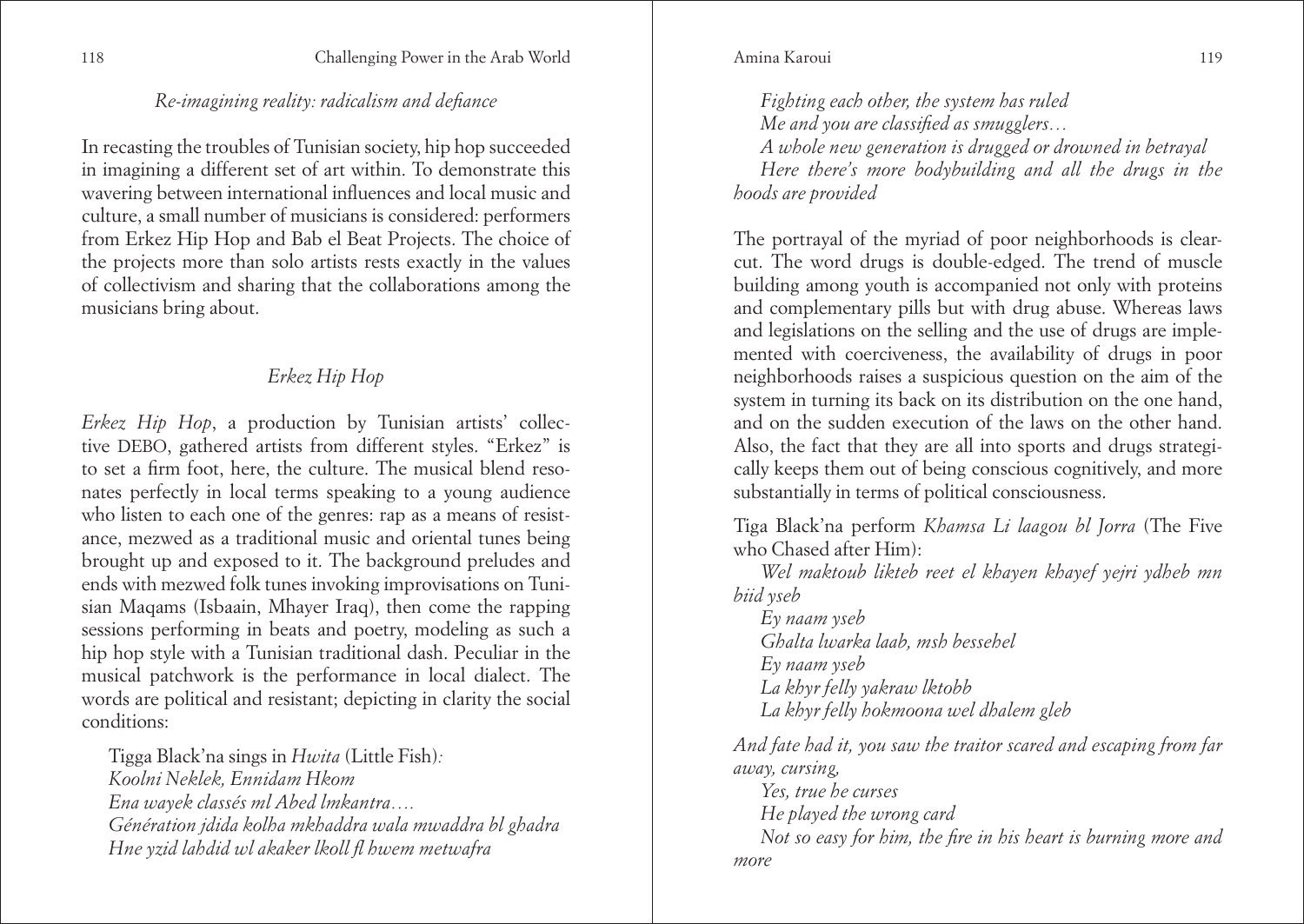*Yes true he curses There's no good neither from those who read books Neither from those who ruled us and the unjust has fled* 

By the same token, the chorus reiterates a Tunisian folk song that begins with:

*Khamsa Li laagou bl Jorra Melk lmoot yreji W lahgou moola laarka lmorra L Mash'hoor el Dallagi* 

*The five who ran after him The angel of death is awaiting And they caught the leader of the bitter battle The renown Dallagi* 

The opposition between the first stanza performed and the chorus is extremely ironic. In imagining a political traitor running away after a hard fall, there's a clear attack on the elite (who read books) and implicitly on the Nahdha majority (reading the Quran) who failed at providing justice. By contrast, the song evokes a Southern folk tune and poem about Tunisian Hero Mohamed Daghbegi during French colonization. He bravely resisted the French in his hometown before fleeing to Libya, getting caught and sentenced to death. The battle between him and the colonizer had been hard and violent; for, between heroism in effect and self-proclaimed heroism is a great disparity. Lyrically, the political in this disparity lies in the ironic stance and in reprimanding the politicians' betrayal of the civil society's hopes. The two escapes- one imagined and one historical- is a conscious and scathing take on the current politics in urgent need for change.

Amina Karoui

# *Bab el Beat*

*Bab el Beat* is a project initiated by journalist and producer Thameur Mekki. It relies on sampling Tunisian music and integrating it into underground rap, boom bap beats along with oriental maqams. "Beb el" (Gate of) is a reference to the Gates in the old towns built at the entrance of each town (Beb Bhar, Bab Bnet). A project in progress, it opens up to new ventures in hip hop with a purely Tunisian trace. While *Erkez Hip Hop*  relies on Tunisian dialect, *Beb el Beat* blends the dialect with standard Arabic.

Rapper WMD rises well above the imaginative side of hip hop. His words are poetic in nature but salient. Targeting politicians, he sings in *Gloob Faydha* (Pouring Hearts):

> طغوا، النفاق سالحهم ... أنذال يناقشون وضعنا الكاسد جالسون بني الفاسد و الفاسد فاسد أخي، راقب السيايس وفّه تكذيبا كاد السيايس أن يكون إبليس... لن تدوم زعامة، لن تدوم حصانة

*They dominated, hypocrisy is their weapon... Bastards are discussing our dire situation*

*Sitting between the corrupt and the corrupt another corrupt Brother, watch over the politician, and loyally respect him through lies*

*For the politician had almost been the devil... No leadership will last, no immunity will last* 

Released in February 2021, just a few months before the May-June riots initiated by Tunisian youth, the segment is a blasting indictment against the political class, particularly the one prevailing in the parliament (and whom he cites their names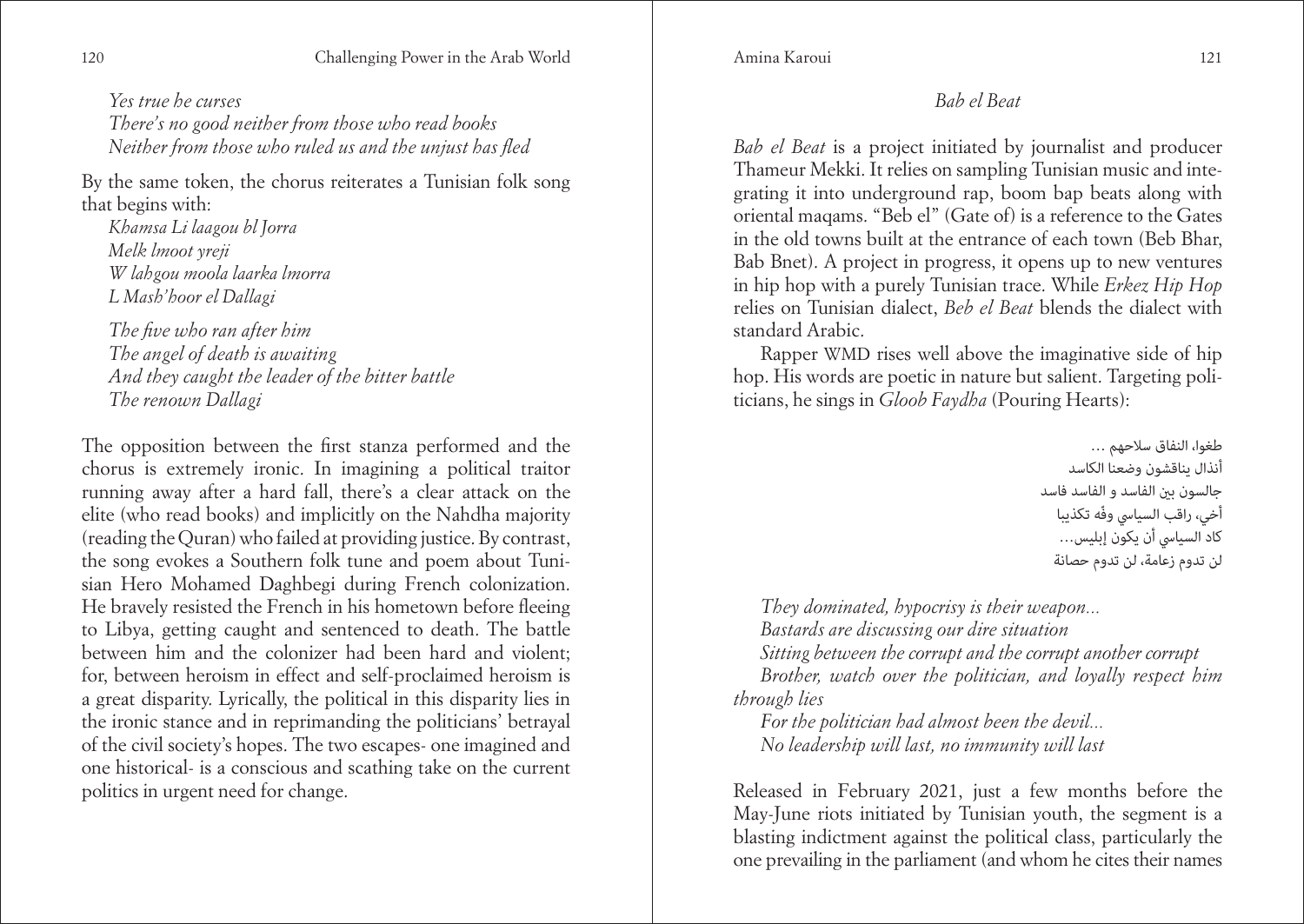specifically in the track). He attacks the state of corruption in the political scene and the abuse of power reinforcing the domination of parties' leaders. A glimpse of intertextuality is present in WMD's performance: "watch over the politician, and loyally respect him with due lies/ For the politician had almost been the devil." The verses are inspired from the poet Ahmed Shawki who writes in the same rhyming pattern about the teacher: "Rise to the teacher, pay him your due respect/ For the teacher had almost been a messenger. "Therefore, rather than the people-electors watching over the politician's lies, it is the politician who manipulates the people in satanic-like ways. Equally interesting is the flowing confidence in the lyrics in that not only did the artist condemn political deeds but he was also able to foreshadow and remind them of the time when all these acts of deception will no longer be justifiable and those who carried them out will be hiding. In addressing politicians and legislators, standard Arabic is the accurate choice for sustaining the level of officialism and professionalism that should have been pursued.

In this context, imagining a radical reform is illustrative of what Marcuse conceptualizes of radical imagination as "constantly being held open and one that 'comes back' to us in the present to shake up our thinking" (Haiven, IX). The catalyst effect imagination trigger is a pressing factor for resistance. Hip hop embodies this faculty of imagining the radical and beyond it. In the contested scene in Tunisia, such tracks are only project samples of a bigger hip-hop political project to give voice to a personal struggle fused with the socio-political fight. For Haiven and Khasnabish, radical imagination is that "rich, complex, agent-driven and ongoing working-out of affinity" (III). The genre reflects such attributes in affinity and complex composition that shocks, unsettles. It does so by "speaking in a language of metaphor, myth, allegory and poetry as often as clever, cutting, bawdy and satirical political commentary" (XXI).

# *Hip Hop Watch Dogs: (Un)fulfilling the Revolutionary Promise*

In the process of redrawing political lines, the cultural zeitgeist still provided commentary on the stagnation of the revolution's inner city blues. In *Nebni* (I build), the track flows with WMD:

> أرسم ملامح حاضري، لا أنتظر إعانة انتهك حرمة املمكن، حيث املمكن إستحالة دسائس لا تنتهي، حيلهم لا تنطلي تأجج يف ظالم ليل ال يريد أن ينجيل

*I draw the traits of my present, I don't wait for any help I violate the sanctity of the possible, for the possible is an impossibility*

*Machinations that don't stop, their twists don't get bought Feel the flames in the darkness of a night that is not fading away* 

*Empire adds to the statement:* 

*Khobbila West el Khitabat shkoon bsh nesmoo'? Shay mayji bessehl ena ezzhar taa'lamt nasnoo' Lfouk yharkou lkhyout, louta shaab sheded lhyout Hoony tkhaf rak tmoot, nheb mkhakh blesh hdoud* 

*Lost between the discourses, who do we listen to? Nothing comes easily and I've learnt how to make luck on my own*

*Up there, they are moving threads, Down here the people are standing against walls Here you get scare of dying, I want boundless minds* 

Nebni uses an ironic tone to reflect on the state of disillusionment dragging on for ten years. WMD speaks of the endless deceits and treacheries happening around politics, and none of which is rescuing the country from the havoc. He defies the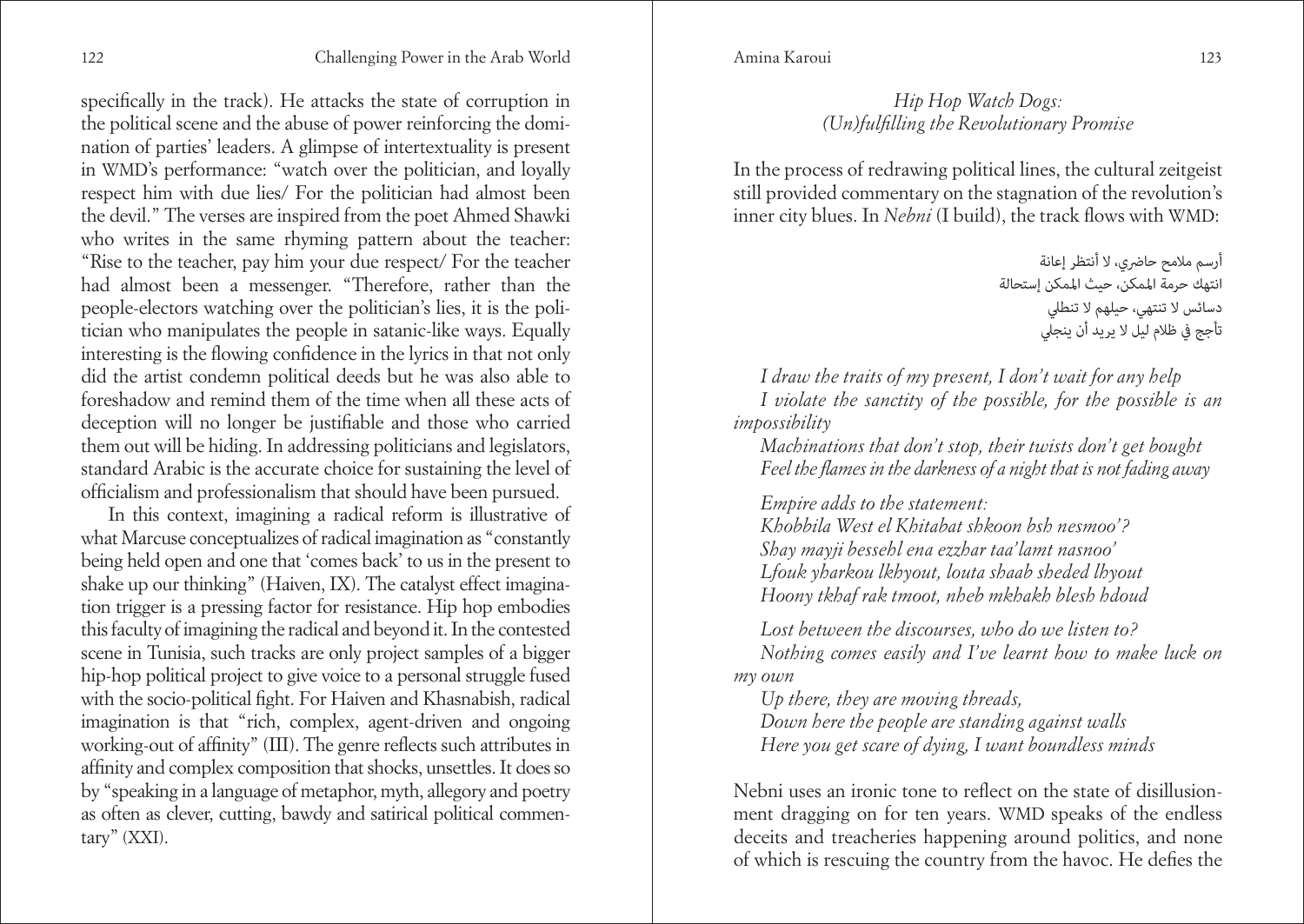<span id="page-62-0"></span>status quo by evoking the force of imagination, and the extent to which its role plays for his interest. He can defy the possible that has become impossible to reach; ironically, this alludes to the fact that basic rights have now become hard to access. "I draw the traits of my present '' is a powerful declaration of the radical. If reality is not satisfying enough, it can be recreated in order to be transformed for what is hoped for. More to that, "ينجيل أن يريد ال ليل ظالم يف") "in the darkness of a night isn't fading away") is a poetic allusion to poet Abul Qasim Chebbi's verse "ينجيل أن لليل البد"," The night must fade''. In other words, what brought the Revolution after the oppressive gloom, has not been achieved yet. To these declarations, an unwavering stance between hope and reality, Empire portrays the political scene full of confusion as to whom and to which discourse the people can believe in to keep going. The metaphor of a puppet show in which the state controls their threads, while the ordinary citizens are still being manipulated. Giving voice and giving hand to the audience, his advice is to reimagine one's own luck and get one's mind "boundless" for inspiration and realization of change.

# Building Bridges, Not Walls – Arab Anglophone Diasporic Writers as Cultural Mediators

*Nouh Anajjar* 

*'Every culture is amixture' (Jean-LucNancy) 'No culture can live if it attempts to be exclusive'*  (Mahatma Gandhi)

Humanities as a scholarly field have constantly been criticized for not being entirely practical or utilitarian when it comes to advancing society and finding solutions to contemporary problems. Much of the theorization and findings remain inherently theoretical and descriptive in nature. However, humanities nowadays stand out not only as a fundamental key player in the struggle for meaning and quest for cultural diversity/difference, but more importantly as an ethicopolitical exigency in search for communal modes of existence and coexistence especially amid the culturally and religiously motivated violence, and the *Zeitgeist* of cultural paranoia that we are witnessing today. In this framework, literature as an artistic, historical and discursive document and as a creative transformative space provides the means for re-imagining and transforming communities and therefore the world. It is not so much the aesthetic and poetic dimensions of literary texts that matter nowadays but rather their politics. So, the question that poses itself nowadays is what kind of ethics we can build now and what kind of *world* literature forces us to foresee.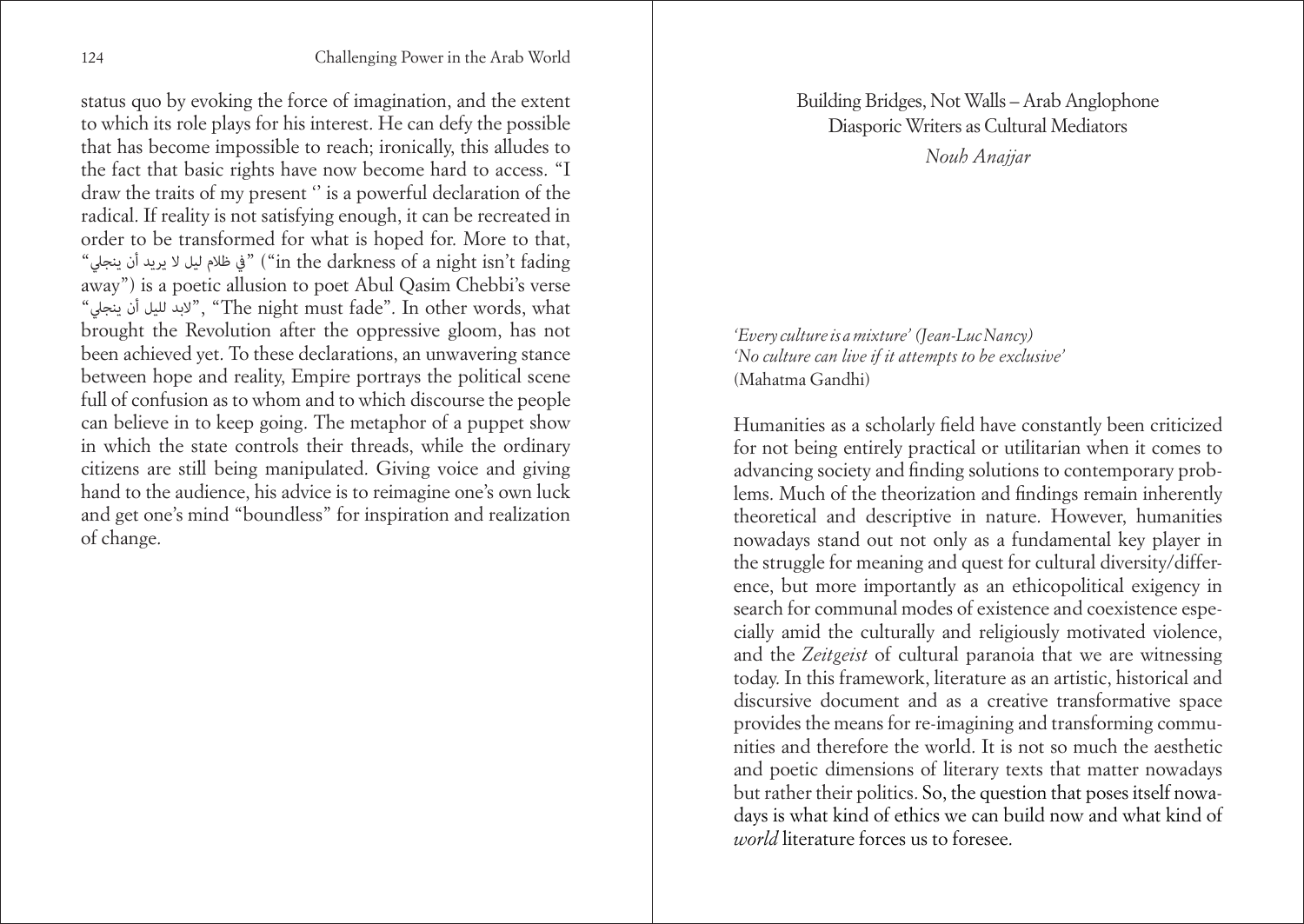Nouh Anajjar

It is accurate to contend that literature has often been conceived in nationalistic terms, yet there is now more than ever a burgeoning propensity among writers to consciously transcend the nation state's poetics by declining to parrot the retold clichés of their cultural frame of reference and adopting a cosmopolitan and worldwide imaginary. In his article *The Trend of Modern Literature,* John Bell Henneman rightly states,

"At the beginning of the new century, the conspicuous characteristic of literature is its striving to break down all barriers of speech and race and become world literature…The cosmopolitan is at home everywhere…Not that literature may not be located anywhere and derive from any source; however seemingly local in origin and provincial in outward aspect, its ultimate appeal must be the wider reaches of common humanity and that of truth itself".

In this juncture, Arab Anglophone Literature of migration stands out as a promising corpus of literature that is transformative and transcendental in nature. Historically speaking, the upsurge of this literature stemmed from the desire to know about the Other as a sort of reactionary enterprise among Arab writers to write back to the center/ metropolis and demystify the relationship between the East and the West, along with topoi of nostalgia, hybridity and identity crisis. Nevertheless, most of the critical corpus about this literature capitalized on viewing writers and their narratives via dichotomous discourse and dialectical polarities and therefore has been trapped within the lenses of the 'Either-Or" paradigm. This reductive and archetypal practice of reading and rendition, despite its appealing critical lure, precludes and overlooks the transcendental ethos of Arab Anglophone Literature as an expression and artistic mirroring up of a more intricate experience of hyphenated subjects and immigrants and as a counter-discourse to sweeping dogmatism and all sorts of ideological fundamentalism pushing in so doing the boundaries of

Arab Anglophone literature beyond anti-western sentiments, Eurocentric hegemony, parochial engagements, and orientalist legacies. That said, Arab Anglophone writers, writing from the margins and situating themselves at the edge of many cultures, compellingly voice and uncover in their radically transgressive and revolutionary aesthetics a relentless preoccupation with the universal, the cosmopolitan, and ultimately the human.

Arab Anglophone diasporic literature or Arab literature produced beyond the home is a miscellaneous corpus for it is made up of writings from authors who belong to different Arab countries namely Lebanon and Palestine. All of them hold dual citizenship, some live in Britain, a few live in Australia and most of them live in America. Among the prominent Arab diasporic writers we can cite Diana Abu Jabber, Susan Muaddi Darraj, Rawi Hage, Jarrar Randa, Rabih Alameddin, Laila Halaby, Joe Geha, Toni Hanania, Mona Simpson in North America, Leila Aboulela, Toni Hanania, Fadia Faqir, Ahdaf Soueif, Jamal Mahjoub, Robin Yassin Kassab in Britain, Abbas El-Zein, and El Hage Jad in Australia to name but a few.

By writing about cultural translation, hybridity, and blurring binary oppositions – say West / East, civilized / primitive, rational / irrational… – these writers have enunciated their position as cultural mediators and translators. The common denominator between their narratives is the effort to open up a third space where cosmopolitanism and cultural pluralism seem to be the only eccentric weapons to negotiate and interrogate totalitarian authorities, common-sense conceptions of identities, and communities as well as taken for granted cultural practices.

 In fact, by acting as cultural mediators, Arab Anglophone writers living in the diaspora propose nothing short of a reconsideration of notions of identity and culture. Remarkably enough, the same way postmodernism was decisive in shaping postcolonial studies as a process of questioning power relations and Western ascendancy, it is also very significant in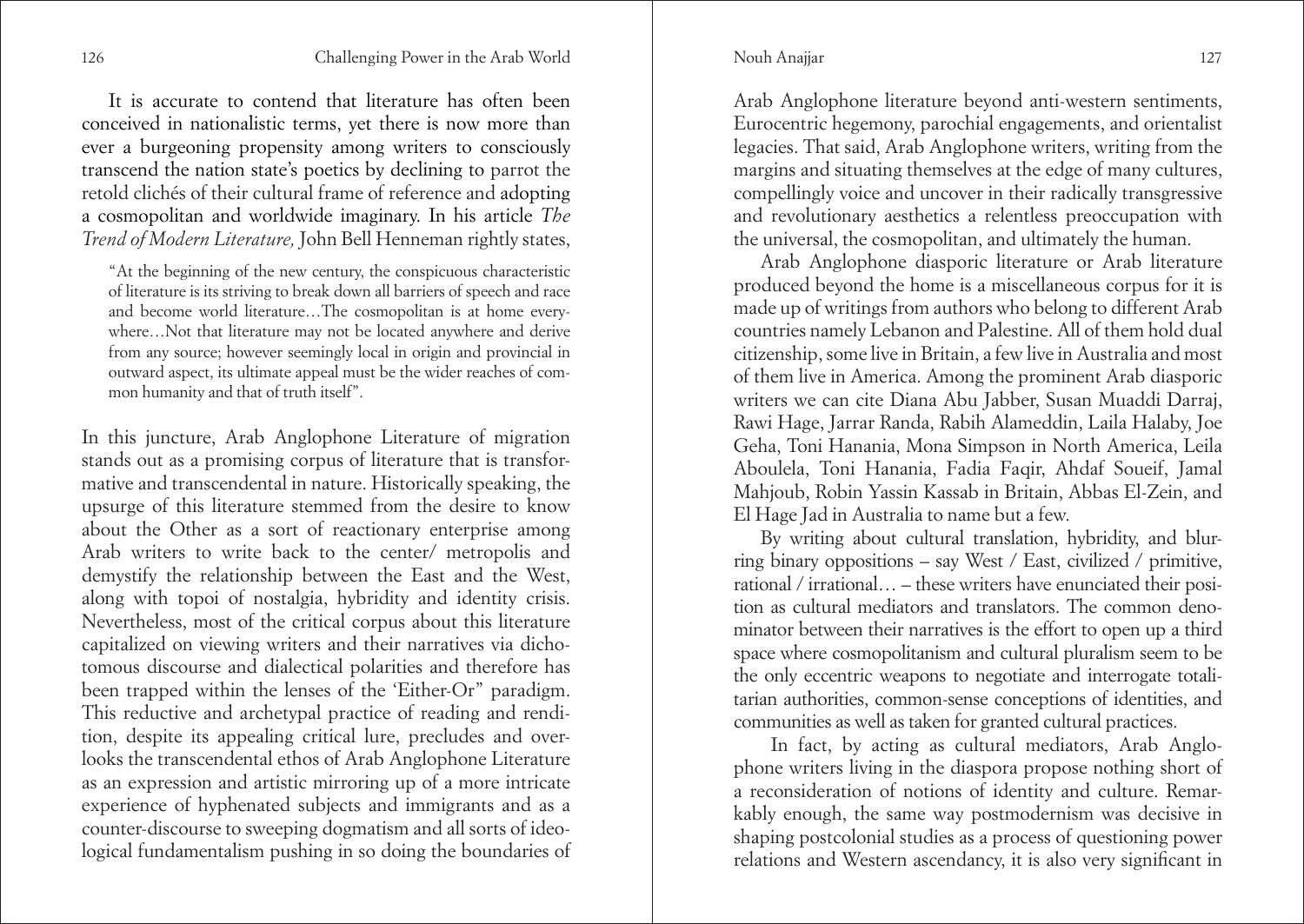#### Nouh Anajjar

its articulation of a new theory of identity that is destabilized by processes of postmodernity, globalization, and migration. Gilles Deleuze and Felix Guattari's substantial theorizations about identity and becoming are of paramount importance. Their popular line of reasoning revolves around their aggregate denial of frozen and fixated identities and their celebration, on the other hand, of 'nomadic' and flexible identities that "take flight" and that is more like 'rhizomes' "always folding, unfolding, refolding "(*A Thousand Plateau*, 20). For Deleuze and Guattari, identity "is always in motion, it is always a coming-into-being, a never-ending project of becoming that includes being what we are already and becoming what we might be in the future" (Qtd. in Sutton and Jones 46).

Postmodernism is well-known for the idea of the fragmentation of the self, anxiety and they are potently allied with hybridity and cultural translation. "[O]ur identity" asserts Rushdie, "is at once plural and partial and sometimes we feel that we straddle two cultures ....it is not an infertile territory for the writers to occupy."*(*15) Therefore, Arab Anglophone writers writing about hybridity, cosmopolitanism, and humanism as processes of transformation is a response to Rushdi's invitation to explore the problematics of identity in the postmodern landscape and mindscape wherein the lack of stability, fixity and displacement are increasingly gaining ground, and where subjects are becoming translatable entities, continually liable to change; wavering between *being* and *becoming*. It is from this ambivalent context of uncertainty and multiplicity of identities as well as the transnational character of contemporary culture that Arab Anglophone diasporic writers have drawn inspiration to tell stories of characters who play the role of cultural mediators and who dwell in cosmopolitan and transnational spaces.

A last significant point to make is that these writers are themselves hybrid writers. Being American/Jordanian, Australian/ Lebanese, British/Syrian, these writers have certainly grasped the sensation of what it means to have a bi-cultural identity and to have one's selfhood fashioned by two dissimilar cultures with all the impediments and contradictions that ensue. Furthermore, with the hope of dramatizing such issues and envisaging another possible community and identity, these authors add their voices to the mounting yet significant corpus of minority discourse. This latter is defined by Jan Mohammed and Lloyd as a theoretical articulation of the political and cultural structures that connect different minority cultures in their subjugation and opposition to the dominant culture (1990 ix). Indeed, as minor literature, Anglophone Arab diasporic literature, despite its marginality, is highly political, communal, and enunciative.

Finally, even though most of human history has been stained by violence, colonialism, civil wars, imperialism there is now a global propensity towards a celebration of intercultural dialogue and recognition of cultural differences. In his interesting article *Is the Notion of Intercultural Dialogue a western concept?* Henk Griffioen maintains that the west has witnessed a shift in its perception of the Other. While in the past the Other was a mere dialectical construction to understand the self, now there is a shift towards a more dialogical understanding of the other and towards accepting cultural differences which are essentially irreducible (1). Griffioen goes on to argue that this new form of dialogical dialogue seeks fundamentally common horizons and imagines a new mode of human possibility and coexistence (3). Arab Anglophone literature in the diaspora is framed within this line of thought as it attempts to transcend nationalism and bridge cultural differences while envisaging what Edward Glissant calls a 'poetic of relation' and '*Tout monde*' paradigm, meant to transcend the facile assumptions of difference, multiculturalism, and fossilized categories.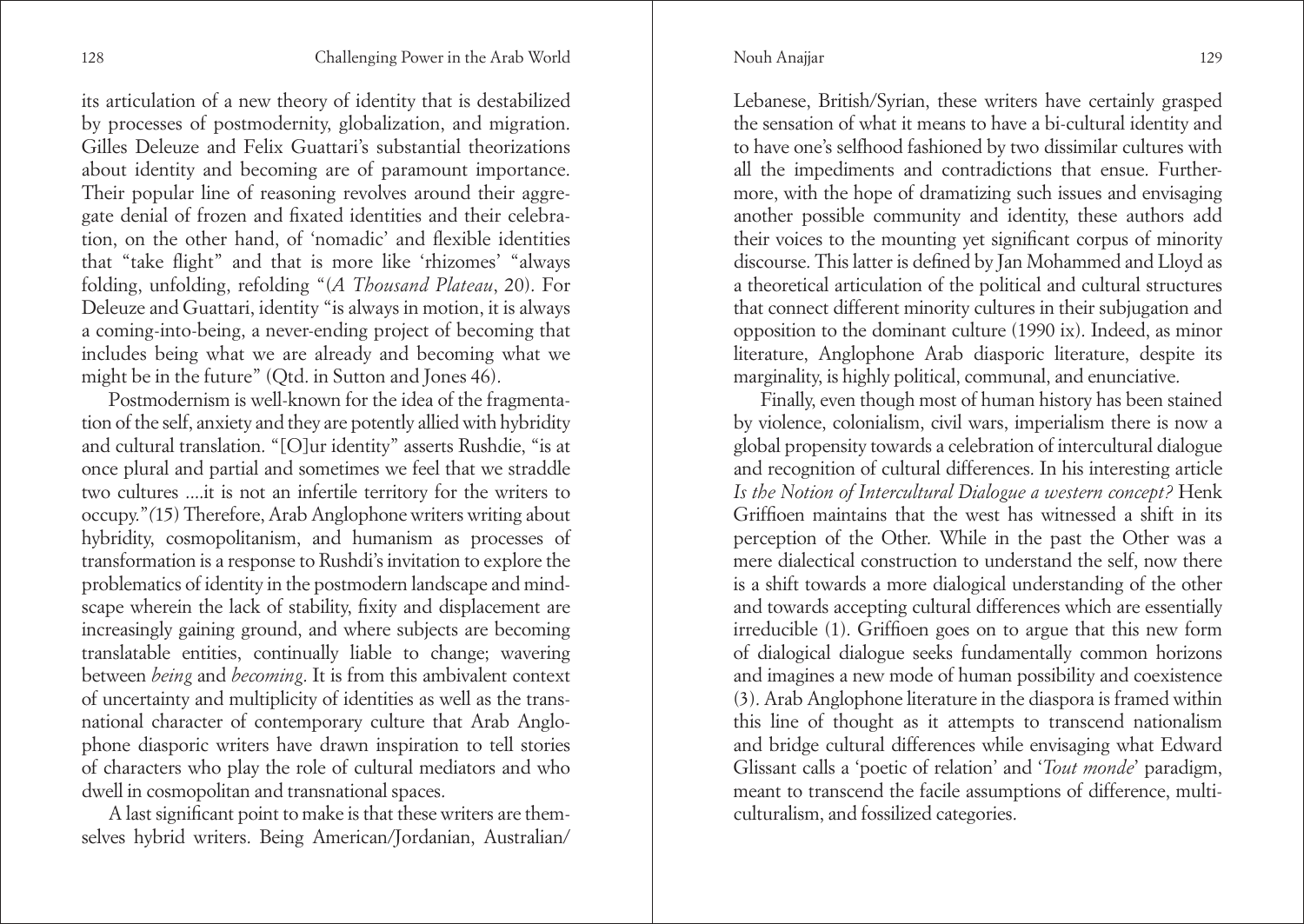#### <span id="page-65-0"></span>*Works Cited*

Henneman, John Bell, "The Trend of Modern Literature", in *The Sewanee eview*, vol. 11, no. 2, pp. 161-168, 1903

Deleuze, G. and F. Guattari, *A Thousand Plateau: Capitalism and Schizophrenia*. Trans. B. Massumi, London, and New York, Continuum, 1987

Rushdie, Salman, *Imaginary Homelands: Essays and criticism 1981-1991*, London: Granta Books, 1991

Jan Mohammed, A.R, 'The economy of Manichean allegory: the function of racial difference in colonialist literature', in *Critical Inquiry*, vol. 12, n. 1, pp. 18-23. 1985

Henk Griffioen, *Is the Notion of Intercultural Dialogue a western concept?*, European Academy of Legal Theory, University of Leiden, 2001-2002

Glissant Édouard and Betsy Wing. *Poetics of Relation*, The University of Michigan Press, 1997

#### *Authors*

*Randa Aboubakr* is a professor of English and comparative literature at Cairo University, and founder and principal coordinator of the Forum for the Study of Popular Culture (FSPC). Her research interests include English literature, Egyptian colloquial poetry, sub-Saharan African literature, comparative literature, cultural theory, and translation. Among her publications are *The Conflict of Voices in the Poetry of Dennis Brutus and Mahmud Darwish* (Wiesbaden: Reichert Verlag, 2004), *Spaces of Participation: Dynamics of Social and Political Change in the Arab World*, co-edited with Sarah Jurkiewicz, Hicham Ait-Mansour, and Ulrike Freitag, The American University in Cairo Press, 2021, "Translation and the Struggle for Urban Symbolic Capital in Cairo," in *The Routledge Handbook of Translation and the City*, edited by Tong King Lee, Routledge, 2021, and "The Egyptian Colloquial Poet as Popular Intellectual: A Differentiated Manifestation of Commitment," in *Commitment and Beyond: Reflections on/of the Political in Arabic Literature Since the 1940's,* edited by Friederike Pannewick and Georges Khalil, Reichert Verlag, 2015.

*Nouh Anajjar* is a PhD student in Cultural studies and comparative Literature at Mohammed First University in Oujda

(Morocco). His research project focuses on Narratives of Identity and Difference. He is also a qualified English teacher in high schools, as well as an essay writer and freelance contributor. He graduated in Cultural and Literary Studies at Sultan M. Slimane University in Beni Mellal (Morocco).

*Atef Alshaer* is a Senior lecturer in Arabic and Cultural Studies at the University of Westminster. He was educated at Birzeit University in Palestine and the School of Oriental and African Studies, University of London, where he obtained his PhD and taught for a number of years. He is the author of several publications in the fields of language, literature and politics, including *Poetry and Politics in the Modern Arab World*, 2016; *The Hizbullah Phenomenon: Politics and Communication* (with Dina Matar and Lina Khatib), 2014; *A Map of Absence: An Anthology of Palestinian Writing on the Nakba*, 2019; and *Love and Poetry in the Middle East: Literature from Antiquity to the Present* (Forthcoming). Alshaer regularly contributes to academic and media outlets, including the BBC, The Independent, Radio Monocle, al-Arabi al-Jadid and Al Jazeera. He also writes and translates poetry.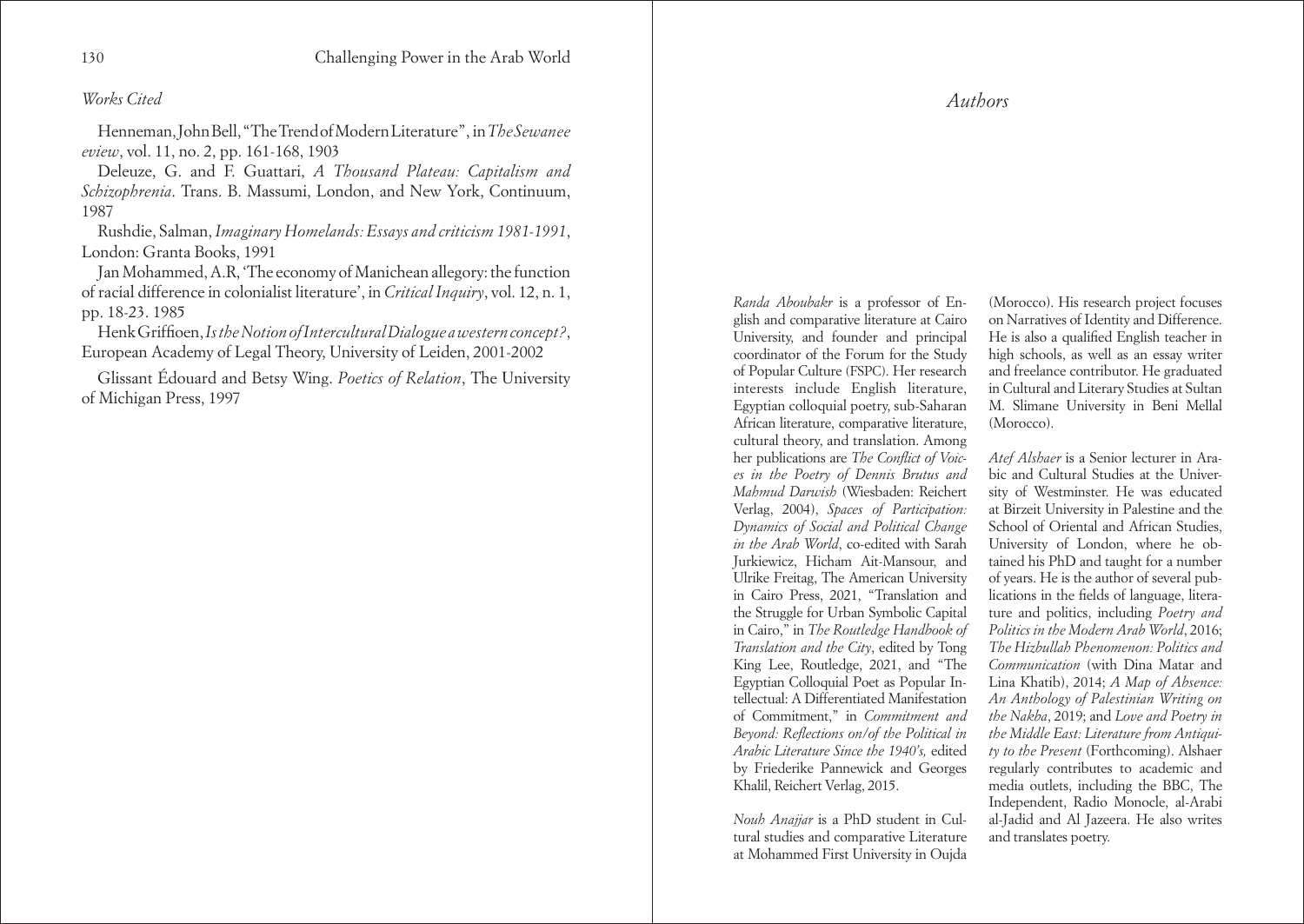*Omar Fassatoui* is an Associate researcher at SciencesPo – Aix en Provence (Aix Marseille University). Holder of a PhD in Law and Political science obtained at Sciences Po Aix en Provence, his research focus is on interaction of positive and religious laws in the field of bioethics in Muslim and Jewish contexts. He also worked on bio politics with a special focus on the impact of new reproductive techniques on women's bodies and social roles. He wrote several articles on women's rights and Muslim law versus international family law. After an experience at the Tunis Bar association as a lawyer, a lecturing experience at the faculty of law of Aix en Provence and a Postdoc at the University of Geneva, he is presently working as a Human Rights Officer at the office of the High Commissioner for Human rights in Tunisia focusing on Human Rights and Nondiscrimination.

*Abdel Aziz Hali* has been the Executive Editor of the geopolitics & international news desk at *La Presse de Tunisie* since 2010. He is also the founder and the Editor-in-Chief of *Mangeonsbien.com*, the first Tunisian Webzine dedicated to Food & Drinks culture, gastronomy and dietetics. Before joining the editorial staff of *La Presse de Tunisie*, he worked as a reporter with other media houses such as the weekly magazine *L'Expression*  (2008-2009) and the weekly newspaper *Tunis Hebdo* (2009-2010). He won a number of prizes and awards for his journalistic work, including by the Anna Lindh Foundation, the Dag Hammarskjöld Fund for Journalists, the Tunisian National Energy Management Agency (ANME) and the Alternative Media Association.

*Shady Hamadi* is a writer. He was born in Milan from an Italian mother and a Syrian father. He gained a degree in Political Science from Università Statale di Milano and wrote three books about Syria and the history of his family. The last volume was edited together with his father, who was jailed during the sixties because was a member of an opposition party.

*Amina Karoui* is a PhD researcher in cultural studies at the University of Manouba in Tunis. Her current dissertation deals with the role of rock'n'roll music within society and through historical and political contexts. She attended several workshops including one on visuality and liminality with the American Political Science Association and on digital protests with the University of Amsterdam. Her future publication for the Journal of International Communication is entitled "Visuality in North Africa: Photojournalist in Action."

*Zyed Krichen* has been a professional journalist since 1982 and is currently editor-in-chief of the Maghreb newspaper, a Tunisian newspaper born in June 2011, and political analyst of *Radio Mosaique* since September 2015 within the most popular daily show, the *Midi Show*. Previously, he was editor-in-chief of the French-speaking Tunisian magazine *Haqqaq* from January 2003 to May 2011. He graduated with a degree in Philosophy from the Faculty of Human and Social Sciences in Tunis in June 1994. He also obtained a diploma in journalistic training from the Training School for Journalists of Lille (France) in December 2005. He specialized in Civilization Studies and is interested in the political movements of Islam.

#### Authors

*Peter Limbrick* is Professor of Film and Digital Media at the University of California, Santa Cruz. He is the author of two books: *Arab Modernism as World Cinema: The Films of Moumen Smihi*  (University of California Press, 2020) and *Making Settler Cinemas: Film and Colonial Encounters in the United States, Australia, and New Zealand* (Palgrave, 2010). In addition, he has published articles on Arab cinema, postcolonial and transnational film and video, and queer theory. He has also curated several film and video programs, including a retrospective of the work of Moroccan filmmaker Moumen Smihi, which traveled to the Pacific Film Archive (Berkeley, CA, USA), the Block Cinema (Chicago, USA) and Tate Modern (London, UK).

*Moez Mrabet* is a member of The Tunisian Academy of Sciences, Letters and Arts – Beit Al Hikma, teacher and university researcher actor, director and cultural actor. He holds a PhD in Theater and Performing Arts from Paris III University, Sorbonne Nouvelle. Graduated from the Higher Institute of Dramatic Art in Tunis, he also holds a Diploma of Advanced Studies from the University of Paris X – Nanterre. Moez Mrabet was General Director of the International Cultural Center of Hammamet, and Director of the 52nd and 53rd editions of the International Hammamet Festival, in addition to his many experiences as initiator, artistic director, expert, consultant, or jury for cultural programs, projects and institutions in Tunisia and abroad. He is also the co-founder and former president of the Tunisian Association of Graduates of Dramatic Arts Institutes, founding member and artistic director of the Association Living Art

and former member of the Board of Dramatic Arts Trades Union. Many contributions of Moez Mrabet's research have been published in Tunisia and abroad.

*Teresa Pepe* is Associate Professor in Arabic Studies at the University of Oslo. Her research interests span across Arabic literature, media, popular culture, sociolinguistics, and the relation between aesthetics and politics. Her current research focuses on Arab Futurism and its connection to social, political, and environmental changes in the region. Teresa Pepe obtained her PhD in Middle Eastern Studies and Literature from the University of Oslo in 2014 with a thesis entitled "Fictionalized Identities in the Egyptian Blogosphere" (2014). She completed her M.A in Comparative Literature and Culture (with a focus on Arabic and English Literature) at the University "L'Orientale" in Naples in 2008. She is the author of the book *Blogging From Egypt: Digital Literature* (2005-2016) (Edinburgh University Press, 2019). The book explores blogs as a new form of literature emerging in Egypt during the rise of political protest of the Arab Spring. Such blogs are explored as forms of digital literature, combining literary analysis and interviews with the authors. She is the co-editor of the volume *Arabic Literature in a Posthuman World* (with S. Guth, Harassowitz Verlag 2019), that examines the use of dystopia, necropolitics, monsters and satire in Arabic literature today.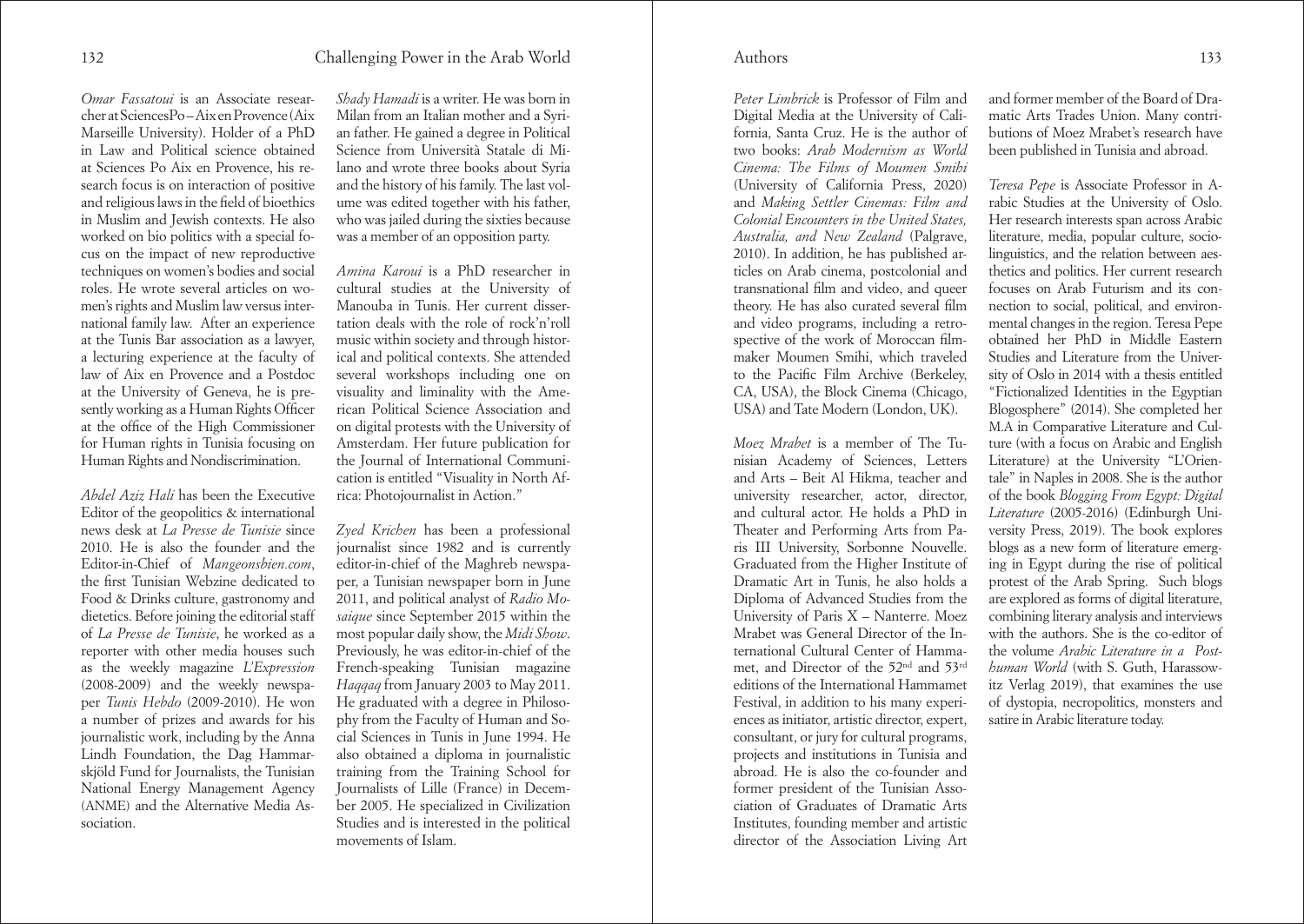<span id="page-67-0"></span>*Federica Zoja* is a journalist at TGR Rai. She began her career in Milan in the national economic press, and then moved to Brussels in the early 2000s, where she reported on European institutions for Italian and European newspapers and agencies (*ItaliaOggi, ApCom, Le Soir*). In 2005, she left Belgium for Egypt, where she worked as a reporter on North Africa and the Middle East for the most popular Italian outlets until 2009. She has continued to follow the regional

economy and politics, including as a war reporter, for *Avvenire, Il Sole24Ore, Radio24* and *Swiss Italian Radio* (RSI). She covered the MENA region for ResetDOC and *Avvenire*; her analyses of geo-politics have been published by ISTUD, ISPI, *La Civiltà Cattolica* and *Travaux et Jours*  (Université Saint-Joseph of Beyrouth). For Reset DOC, she has been the Scientific Coordinator of Carthage Seminars 2020 and 2021, among other projects.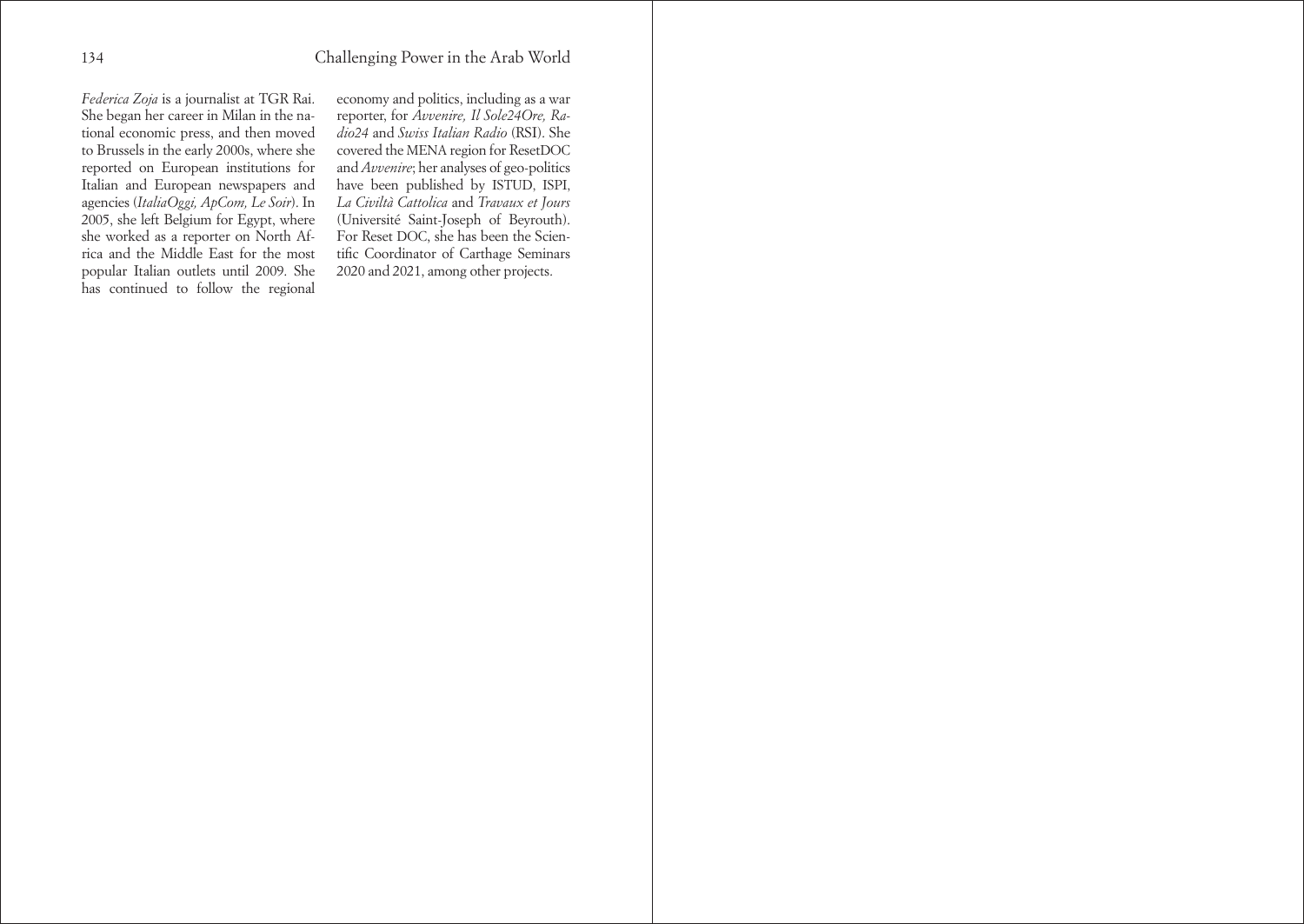# **ResetDOC**

Discover all our projects and get involved at www.resetdoc.org

#### *Scientific and Founding Committee President:* José Casanova

*Former presidents*: Giuliano Amato (until 2013), Seyla Benhabib (until 2019), Nasr Hamid Abu Zayd (1943-2010), Katajun Amirpur, Abdullahi An-Na'im, Abdou Filali-Ansary, Giancarlo Bosetti, Massimo Campanini, Fred Dallmayr, Silvio Fagiolo (1938-2011), Maria Teresa Fumagalli Beonio Brocchieri, Nina zu Fürstenberg, Timothy Garton Ash, Anthony Giddens, Vartan Gregorian, Renzo Guolo, Hassan Hanafi, Nader Hashemi, Roman Herzog (1934-2017), Ramin Jahanbegloo, Jörg Lau, Amos Luzzatto (1928-2020), Avishai Margalit, Krzysztof Michalski (1948-2013), Andrea Riccardi, Olivier Roy, Otto Schily, Karl von Schwarzenberg, Bassam Tibi, Roberto Toscano, Nadia Urbinati, Umberto Veronesi (1925-2016), Michael Walzer

#### *Board of Governors*

Giancarlo Bosetti (Executive Chair), Marina Calloni, Pasquale Ferrara, Piergaetano Marchetti, Francesco Micheli, Markus Reinhard, Alberto Saravalle, Roberto Toscano (Honorary President)

#### *Advisory Board*

José Casanova (President), Anthony Appiah, Albena Azmanova, Karen Barkey, Rajeev Bhargava, Akeel Bilgrami, Murat Borovali, Giovanna Borradori, Marina Calloni, Francesca Corrao, Alessandro Ferrara, Pasquale Ferrara, Silvio Ferrari, Maurizio Ferrera, Nilüfer Göle, Mohamed Haddad, Fuat Keyman, Jonathan Laurence, Tiziana Lippiello, Gadi Luzzatto, Stephen Macedo, Alberto Melloni, Fabio Petito, David Rasmussen, Marco Ventura

#### *Reset Dialogues US – Board of Directors*

Lisa Anderson, Giancarlo Bosetti, Craig Calhoun (President), José Casanova (President of the Advisory Board), Caroline Gerry, Joseph LaPalombara (Honorary President), Jonathan Laurence (Executive Director), Markus Reinhard